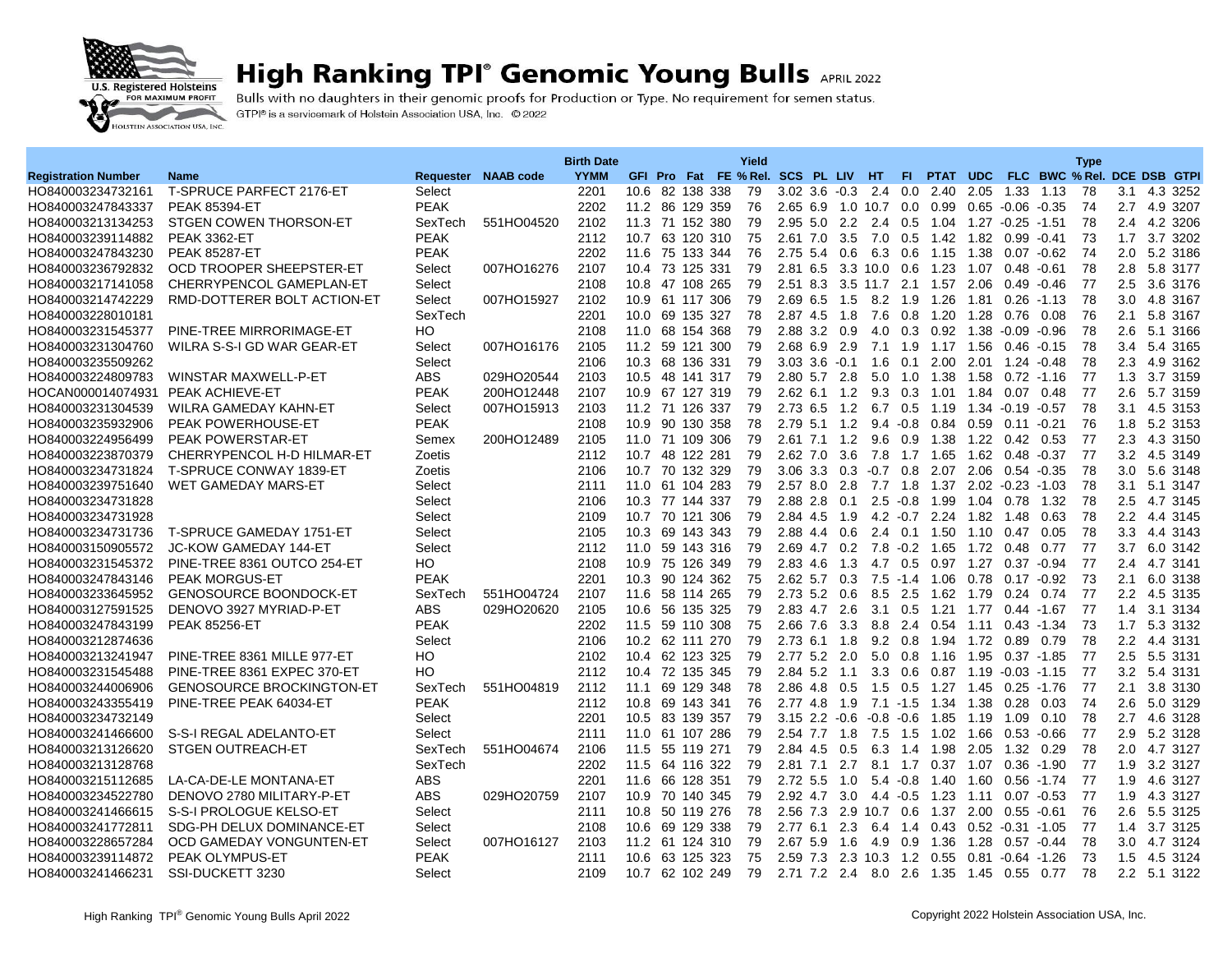| FLC BWC % Rel. DCE DSB GTPI<br><b>Registration Number</b><br>Requester NAAB code<br><b>YYMM</b><br>GFI Pro Fat FE % Rel. SCS PL LIV HT<br><b>Name</b><br>FL.<br>PTAT UDC<br>HO840003231725166<br>SANDY-VALLEY EVERYDAY-ET<br>Select<br>014HO16299<br>2105<br>10.5 70 132 351<br>79<br>2.79 5.5<br>$-0.3$<br>0.75<br>$0.45 - 1.36$<br>77<br>2.0 3.9 3121<br>1.9<br>7.8<br>0.87<br>2.75 5.7 0.6<br>76<br>HO840003234732123<br>T-SPRUCE GRAZIANO 2138-ET<br>2112<br>10.3 73 139 361<br>78<br>5.0<br>0.4 0.44<br>0.50<br>$0.03 - 0.88$<br>2.5<br>5.5 3121<br>Semex<br>HO840003245966231<br>PEAK SECONDLINE-ET<br><b>PEAK</b><br>2112<br>10.8 76 129 338<br>75<br>2.85 5.1<br>1.8<br>6.9  0.2  1.09<br>1.10 -0.29 -0.60<br>73<br>2.0 4.1 3121<br><b>PEAK</b><br>HO840003236375381<br>PEAK 70-ET<br>2108<br>11.3 70 114 309<br>75<br>$2.72$ $7.0$<br>4.6 10.1 0.8<br>0.72<br>$0.89 - 0.16$<br>0.39<br>73<br>1.6<br>4.2 3120<br><b>AOT HOTWHEELS-ET</b><br>2201<br>53 103 268<br>2.61 7.5<br>2.5<br>8.9 2.7<br>76<br>2.2<br>5.7 3120<br>HO840003245812192<br>GenVis<br>10.8<br>78<br>1.33<br>1.54<br>$0.52 - 0.01$<br>HO840003216669744<br>WELCOME-TEL TO HOLLYWOOD-ET<br>551HO04680<br>2012<br>11.5 54 117 304<br>79<br>2.62 7.4<br>3.6<br>$8.2\quad 2.0$<br>0.55<br>1.23 0.05 -1.79<br>78<br>2.3 4.3 3119<br>SexTech<br><b>PEAK</b><br><b>PROGENESIS MINSHEW-ET</b><br>2110<br>11.4 72 122 321<br>78<br>2.76 5.8<br>2.1<br>9.5<br>0.4<br>0.86<br>0.99<br>0.00<br>76<br>1.8<br>4.2 3119<br>HO840003235933175<br>$-0.08$<br><b>ABS</b><br>029HO20517<br>2102<br>10.4 41 134 277<br>2.78 7.3<br>6.7<br>$6.5$ 2.0<br>77<br>2.0<br>4.5 3118<br>HO840003232048149<br><b>BOMAZ PERFECT-P-ET</b><br>79<br>0.62<br>1.51<br>$-0.01 - 1.04$<br><b>ABS</b><br>2201<br>HO840003228011356<br>10.4 68 114 327<br>78<br>2.78 6.7 4.0<br>7.1 0.5 0.78 1.17 0.19 -1.20<br>-77<br>1.2 3.6 3116<br>007HO16306<br>HO840003236792709<br>OCD GAMEDAY LAGER-ET<br>Select<br>2106<br>10.7 60 137 326<br>79<br>2.73 5.3<br>$8.4 \quad 0.6$<br>78<br>2.8<br>4.5 3116<br>1.5<br>1.65<br>1.11<br>0.53<br>0.50<br><b>DG LOTHAR</b><br>2108<br>2.86 4.3<br>79<br>2.5<br>6.1 3116<br>HONLD000672399378<br>SexTech<br>515HO00418<br>10.1<br>69 116 290<br>81<br>1.5<br>6.9<br>1.8<br>1.62<br>0.68<br>0.33<br>1.11<br>HO840003235933433<br><b>PEAK 84984-ET</b><br>2112<br>11.0 66 122 327<br>78<br>2.63 6.3 0.5<br>7.5 0.2 1.48<br>1.37 -0.10<br>-77<br>2.5<br>6.0 3115<br>Semex<br>$-0.62$<br>2108<br>HO840003234731888<br>T-SPRUCE REGAL 1903-ET<br>Select<br>10.9 82 119 321<br>79<br>$2.82\ 5.0$<br>0.9<br>6.0<br>1.0<br>1.21<br>0.67<br>0.75<br>-77<br>3.3<br>5.9 3114<br>0.00<br>HO840003234732022<br>T-SPRUCE MAHOMES 2037-ET<br>2111<br>11.0 77 108 299<br>78<br>$2.83$ 4.5 -1.4<br>$3.3$ 2.8<br>1.25<br>1.12 0.17<br>0.36<br>76<br>2.5<br>5.1 3114<br>Semex<br>HO840003213323930<br>PLAIN-KNOLL HUCK 11223-ET<br>Select<br>2111<br>11.1 69 108 297<br>79<br>2.71 7.3 2.9<br>7.4 1.2 0.77 1.48 0.15 1.19<br>-77<br>2.7<br>5.5 3113<br>2107<br>2.0<br>HO840003229291500<br>SIEMERS ZONE PLACE 35835-ET<br>10.9 65 100 262<br>79<br>2.83 5.4<br>1.6<br>1.0<br>2.40<br>2.29<br>0.59<br>0.01<br>78<br>4.4 3112<br>Select<br>4.9<br>PINE-TREE BANZAI-ET<br><b>ABS</b><br>10.9 68 112 310<br>2.3<br>77<br>5.0 3112<br>HO840003231545437<br>2110<br>79<br>2.91 6.4<br>4.6<br>1.0<br>1.16<br>1.56<br>$0.71 - 0.34$<br>2.3<br>HO840003247843319<br>PROGENESIS PEAK 85376-ET<br><b>PEAK</b><br>2202<br>11.2 70 127 316<br>75<br>2.77 4.4<br>$-0.1$<br>$2.3$ 1.8<br>0.99<br>$0.85$ 0.10<br>73<br>1.9<br>4.5 3112<br>$-0.60$<br><b>ABS</b><br>HO840003228011337<br>2112<br>11.2 73 128 342<br>79<br>2.91 4.9<br>2.3<br>$4.2 \cdot 0.4$<br>0.93<br>1.26<br>$-1.06$<br>77<br>1.8<br>4.1 3111<br>0.55<br>2201<br>10.5 72 132 308<br>$2.5 - 1.0$<br>78<br>3.9 3111<br>HO840003247981653<br>Select<br>79<br>$2.96$ 3.1<br>0.3<br>2.10 1.78<br>1.03<br>1.24<br>2.6<br><b>HILMAR GD GILROY-ET</b><br>Select<br>2106<br>10.8 51 133 328<br>79<br>2.0<br>5.0 0.1 1.15 1.82 0.31 1.89<br>77<br>3.0 6.0 3110<br>HO840003223870305<br>2.64 6.6<br><b>ABS</b><br>2.86 4.3<br>HO840003228011315<br>2110<br>11.0 61 145 348<br>79<br>2.8<br>$5.3 - 0.4$ 0.75<br>1.18<br>$0.31 - 1.10$<br>-77<br>1.2<br>4.3 3110<br>2.11<br>HO840003238208084<br>CHERRY-LILY GD LA 603-ET<br>Select<br>2108<br>10.9 57 116 313<br>79<br>2.65 7.2 2.4<br>7.0 0.4 1.16<br>$0.07 - 1.69$<br>-77<br>3.4<br>5.5 3110<br>HO840003243347889<br>SIEMERS 36945<br>Select<br>2201<br>10.8 61 119 298<br>78<br>-77<br>2.9 6.4 3109<br>2.85 4.1 1.1<br>4.6 1.1 1.80 1.90<br>0.96 -0.10<br>2104<br>HO840003204327069<br>WET GAMEDAY MAVERICK-ET<br>Select<br>10.2 56 127 292<br>79<br>2.76 5.0<br>1.3<br>$6.5 \quad 0.7$<br>1.80<br>1.67<br>0.55<br>77<br>3.0 <sub>2</sub><br>5.4 3108<br>0.44<br>HO840003228764447<br>COOKIECUTTER 90763<br>2201<br>10.9 42 134 296<br>76<br>2.62 5.3<br>1.8<br>6.7 0.6<br>1.67<br>1.79<br>0.70<br>$-0.48$<br>74<br>2.1<br>4.8 3108<br>Semex<br>HO840003240484772<br><b>PEAK JANUS-ET</b><br><b>PEAK</b><br>2109<br>11.1 59 120 292<br>78<br>2.82 6.0<br>2.9<br>8.8 1.9<br>0.99<br>1.26 0.07 0.15<br>76<br>2.2 5.3 3108<br>HO840003247843097<br>ADAWAY PEAK 85154-ET<br><b>PEAK</b><br>2201<br>10.9 60 106 296<br>78<br>2.79 6.5<br>2.2<br>6.8<br>2.6<br>0.97<br>1.39<br>$-0.26$<br>76<br>1.2<br>3.0 3108<br>$-0.59$<br>2104<br>2.76 5.7 3.0<br>1.2 3.8 3107<br>HO840003232318306<br><b>BOMAZ PRISTINE-P-ET</b><br><b>ABS</b><br>029HO20586<br>10.7 54 140 326<br>79<br>$6.0\quad 0.6$<br>-77<br>2102<br>RMD-DOTTERER SSI R ELVIN-ET<br>007HO15862<br>11.2 69 126 312<br>79<br>2.77 4.9 0.5<br>$8.5 - 0.2$ 1.53<br>0.58<br>77<br>2.1<br>4.4 3107<br>HO840003234373409<br>Select<br>1.00<br>0.74<br>HO840003234731825<br>Select<br>2106<br>10.7 71 133 331<br>79<br>$3.05$ $3.4$<br>1.3<br>3.1<br>$-0.2$<br>1.31<br>0.81<br>0.06<br>78<br>2.2<br>4.2 3107<br>1.61<br>8.8 0.4 1.76<br>2.7 4.2 3107<br>HO840003234744563<br>MELARRY GAMEDAY 2418-ET<br>Select<br>2109<br>10.4 61 109 270<br>79<br>2.60 7.2<br>1.7<br>1.79  0.18  0.37<br>78<br>2202<br>HO840003244007015<br><b>GENOSOURCE DECADENT-ET</b><br>SexTech<br>10.1 61<br>96 288<br>79<br>2.58 7.7<br>7.6 0.9<br>1.90 2.00<br>$0.21 - 1.49$<br>77<br>2.0 5.4 3106<br>1.4<br><b>PEAK</b><br>HO840003247843213<br><b>PEAK 85270-ET</b><br>2202<br>11.2 63 106 301<br>75<br>2.63 7.3<br>3.3<br>8.0<br>1.5<br>0.74<br>$0.10 - 1.25$<br>73<br>2.2<br>5.3 3106<br>1.41<br><b>GENOSOURCE RESCUER-ET</b><br>SexTech<br>2201<br>$2.57$ $7.0$<br>3.2<br>76<br>HO840003010354718<br>10.4 59 119 278<br>78<br>8.1<br>0.1<br>1.27<br>1.31<br>0.84<br>0.37<br>2.3<br>5.1 3105<br><b>ABS</b><br>2104<br>DENOVO 17917 MYTHICAL-P-ET<br>029HO20609<br>11.3 54 120 270<br>79<br>2.72 7.0<br>3.3<br>5.4 0.6<br>1.48<br>1.80<br>$0.36 - 0.35$<br>77<br>1.4<br>4.1 3105<br>HO840003230985852<br><b>PEAK</b><br>HO840003224956436<br>PEAK MOMENTO-ET<br>001HO16144<br>2104<br>11.2<br>64 127 313<br>79<br>2.61 5.3<br>3.2<br>77<br>2.1<br>4.6 3104<br>0.6<br>0.1<br>1.14<br>1.62<br>0.12<br>$-0.51$<br><b>PEAK</b><br>2.48 9.0 3.8 11.7 2.1<br>2.2 4.5 3104<br>HO840003238808326<br>PEAK MEGAPOINT-ET<br>2110<br>10.4 49<br>99 265<br>78<br>$0.70$ 1.79 $0.05$ -1.43<br>-77<br>HO<br>2108<br>HO840003147135998<br>PINE-TREE 8490 OUTCO 748-ET<br>11.2 63<br>96 292<br>79<br>2.71 6.1<br>1.8<br>8.5 1.2<br>1.46<br>1.84 0.80 -1.42<br>77<br>1.9 4.2 3102<br>HO840003208694569<br>LEVEL-PLAIN TDG VAN GOGH-ET<br>Select<br>014HO15926<br>2103<br>10.9<br>59 132 307<br>79<br>2.55 7.4<br>8.5<br>77<br>2.6<br>4.7 3102<br>0.7<br>0.40<br>$0.52 - 0.17$<br>$-0.54$<br>4.1<br>HO840003213125856<br>STGEN OUT OXY-ET<br>SexTech<br>551HO04632<br>2103<br>11.4 54 106 251<br>79<br>2.74 5.7 3.2 10.0 1.8<br>1.48<br>1.97 0.60<br>78<br>2.1<br>4.6 3102<br>0.65<br>S-S-I GAMEDAY UNICYCLE-ET<br>014HO15997<br>2104<br>10.8 45 116 270<br>79<br>2.47 7.8<br>$9.5$ 1.2<br>$2.00 - 0.14$<br>77<br>3.1<br>5.4 3102<br>HO840003231304597<br>Select<br>-4.0<br>1.07<br>$-0.78$<br>HO840003234731728<br>T-SPRUCE GAMEDAY 1743-ET<br>Select<br>2104<br>11.1 72 161 378<br>79<br>2.82 2.7 -0.7 2.0 -1.7 1.27 0.86 -0.05 -0.25<br>78<br>3.7 4.7 3102<br>HO840003213127921<br>2.76 6.1 2.2 6.6 2.0 0.91 1.80 0.66 -1.27<br>1.5 4.2 3101<br>551HO04843<br>SexTech<br>2112<br>10.9 58 106 279<br>-77<br>78<br>WINSTAR MYCROFT-P-ET<br>ABS<br>029HO20540<br>2102<br>HO840003224809718<br>10.2 57 136 315<br>79<br>2.88 3.9 1.6 5.6 0.7 1.15 1.58 0.41 0.76<br>1.6 5.2 3101<br>-78<br>HO840003231545445<br>PINE-TREE 8361 OUTCO 327-ET<br>HO.<br>2.80 4.5 0.8 4.5 0.8 0.93 1.52 0.29 -1.30<br>2.3 4.2 3101<br>2110<br>10.7 53 138 335<br>79<br>-77<br>HO840003234731737<br>2.81 4.1 1.3 1.8 0.3 1.89 1.74 0.86 0.23<br>3.0 3.8 3101<br>Select<br>2105<br>10.9 71 116 309<br>79<br>-78<br>HO840003234731884 T-SPRUCE REGAL 1899-ET<br>Select<br>2.79 6.2 1.8 6.7 3.2 0.39 0.55 0.55 0.18<br>2108<br>10.4 66 110 294<br>78<br>2.4 4.9 3101<br>-77<br>DENOVO 6775<br>ABS<br>2.78 6.8 1.5 7.6 1.0 1.10 1.02 0.90 -1.28<br>HO840003236266775<br>2201<br>11.0 69 105 311<br>78<br>2.1 4.1 3101<br>-77<br>HO840003233645748<br><b>GENOSOURCE ILLUSION-ET</b><br>SexTech<br>10.3 72 117 323<br>2.86 5.5 1.1 6.4 -0.2 1.29 1.14 1.30 -0.68<br>2.5 4.8 3100<br>2109<br>79<br>-77<br>10.4 55 112 280<br>2.68 6.3 1.3 8.0 1.2 1.61 1.93 0.62 0.10<br>HO840003204327061<br>WET GAMEDAY MARLON-ET<br>Select<br>2103<br>79<br>3.1 6.3 3099<br>-77<br>10.3 60 107 276<br>2.76 5.6 1.2 7.9 0.4 2.19 1.94 1.13 0.50<br>3.2 4.9 3099 |                   |        | <b>Birth Date</b> |  | Yield |  |  |  |  | <b>Type</b> |  |
|----------------------------------------------------------------------------------------------------------------------------------------------------------------------------------------------------------------------------------------------------------------------------------------------------------------------------------------------------------------------------------------------------------------------------------------------------------------------------------------------------------------------------------------------------------------------------------------------------------------------------------------------------------------------------------------------------------------------------------------------------------------------------------------------------------------------------------------------------------------------------------------------------------------------------------------------------------------------------------------------------------------------------------------------------------------------------------------------------------------------------------------------------------------------------------------------------------------------------------------------------------------------------------------------------------------------------------------------------------------------------------------------------------------------------------------------------------------------------------------------------------------------------------------------------------------------------------------------------------------------------------------------------------------------------------------------------------------------------------------------------------------------------------------------------------------------------------------------------------------------------------------------------------------------------------------------------------------------------------------------------------------------------------------------------------------------------------------------------------------------------------------------------------------------------------------------------------------------------------------------------------------------------------------------------------------------------------------------------------------------------------------------------------------------------------------------------------------------------------------------------------------------------------------------------------------------------------------------------------------------------------------------------------------------------------------------------------------------------------------------------------------------------------------------------------------------------------------------------------------------------------------------------------------------------------------------------------------------------------------------------------------------------------------------------------------------------------------------------------------------------------------------------------------------------------------------------------------------------------------------------------------------------------------------------------------------------------------------------------------------------------------------------------------------------------------------------------------------------------------------------------------------------------------------------------------------------------------------------------------------------------------------------------------------------------------------------------------------------------------------------------------------------------------------------------------------------------------------------------------------------------------------------------------------------------------------------------------------------------------------------------------------------------------------------------------------------------------------------------------------------------------------------------------------------------------------------------------------------------------------------------------------------------------------------------------------------------------------------------------------------------------------------------------------------------------------------------------------------------------------------------------------------------------------------------------------------------------------------------------------------------------------------------------------------------------------------------------------------------------------------------------------------------------------------------------------------------------------------------------------------------------------------------------------------------------------------------------------------------------------------------------------------------------------------------------------------------------------------------------------------------------------------------------------------------------------------------------------------------------------------------------------------------------------------------------------------------------------------------------------------------------------------------------------------------------------------------------------------------------------------------------------------------------------------------------------------------------------------------------------------------------------------------------------------------------------------------------------------------------------------------------------------------------------------------------------------------------------------------------------------------------------------------------------------------------------------------------------------------------------------------------------------------------------------------------------------------------------------------------------------------------------------------------------------------------------------------------------------------------------------------------------------------------------------------------------------------------------------------------------------------------------------------------------------------------------------------------------------------------------------------------------------------------------------------------------------------------------------------------------------------------------------------------------------------------------------------------------------------------------------------------------------------------------------------------------------------------------------------------------------------------------------------------------------------------------------------------------------------------------------------------------------------------------------------------------------------------------------------------------------------------------------------------------------------------------------------------------------------------------------------------------------------------------------------------------------------------------------------------------------------------------------------------------------------------------------------------------------------------------------------------------------------------------------------------------------------------------------------------------------------------------------------------------------------------------------------------------------------------------------------------------------------------------------------------------------------------------------------------------------------------------------------------------------------------------------------------------------------------------------------------------------------------------------------------------------------------------------------------------------------------------------------------------------------------------------------------------------------------------------------------------------------------------------------------------------------------------------------------------------------------------------------------------------------------------------------------------------------------------------------------------------------------------------------------------------------------------------------------------------------------------------------------------------------------------------------------------------------------------------------------------------------------------------------------------------------------------------------------------------------------------------------------------------------------------------------------------------------------------------------------------------------------------------------------------------------------------------------------------------------------------------------------------------------------------------------------------------------------------------------------------------------------------------------------------------------------------------------------------------------------------------------------------------------------------------------------------------------------------------------------------------------------------------------------------|-------------------|--------|-------------------|--|-------|--|--|--|--|-------------|--|
|                                                                                                                                                                                                                                                                                                                                                                                                                                                                                                                                                                                                                                                                                                                                                                                                                                                                                                                                                                                                                                                                                                                                                                                                                                                                                                                                                                                                                                                                                                                                                                                                                                                                                                                                                                                                                                                                                                                                                                                                                                                                                                                                                                                                                                                                                                                                                                                                                                                                                                                                                                                                                                                                                                                                                                                                                                                                                                                                                                                                                                                                                                                                                                                                                                                                                                                                                                                                                                                                                                                                                                                                                                                                                                                                                                                                                                                                                                                                                                                                                                                                                                                                                                                                                                                                                                                                                                                                                                                                                                                                                                                                                                                                                                                                                                                                                                                                                                                                                                                                                                                                                                                                                                                                                                                                                                                                                                                                                                                                                                                                                                                                                                                                                                                                                                                                                                                                                                                                                                                                                                                                                                                                                                                                                                                                                                                                                                                                                                                                                                                                                                                                                                                                                                                                                                                                                                                                                                                                                                                                                                                                                                                                                                                                                                                                                                                                                                                                                                                                                                                                                                                                                                                                                                                                                                                                                                                                                                                                                                                                                                                                                                                                                                                                                                                                                                                                                                                                                                                                                                                                                                                                                                                                                                                                                                                                                                                                                                                                                                                                                                                                                                                                                                                                                                                                                                                                                                                                                                                                                                                                                                      |                   |        |                   |  |       |  |  |  |  |             |  |
|                                                                                                                                                                                                                                                                                                                                                                                                                                                                                                                                                                                                                                                                                                                                                                                                                                                                                                                                                                                                                                                                                                                                                                                                                                                                                                                                                                                                                                                                                                                                                                                                                                                                                                                                                                                                                                                                                                                                                                                                                                                                                                                                                                                                                                                                                                                                                                                                                                                                                                                                                                                                                                                                                                                                                                                                                                                                                                                                                                                                                                                                                                                                                                                                                                                                                                                                                                                                                                                                                                                                                                                                                                                                                                                                                                                                                                                                                                                                                                                                                                                                                                                                                                                                                                                                                                                                                                                                                                                                                                                                                                                                                                                                                                                                                                                                                                                                                                                                                                                                                                                                                                                                                                                                                                                                                                                                                                                                                                                                                                                                                                                                                                                                                                                                                                                                                                                                                                                                                                                                                                                                                                                                                                                                                                                                                                                                                                                                                                                                                                                                                                                                                                                                                                                                                                                                                                                                                                                                                                                                                                                                                                                                                                                                                                                                                                                                                                                                                                                                                                                                                                                                                                                                                                                                                                                                                                                                                                                                                                                                                                                                                                                                                                                                                                                                                                                                                                                                                                                                                                                                                                                                                                                                                                                                                                                                                                                                                                                                                                                                                                                                                                                                                                                                                                                                                                                                                                                                                                                                                                                                                                      |                   |        |                   |  |       |  |  |  |  |             |  |
|                                                                                                                                                                                                                                                                                                                                                                                                                                                                                                                                                                                                                                                                                                                                                                                                                                                                                                                                                                                                                                                                                                                                                                                                                                                                                                                                                                                                                                                                                                                                                                                                                                                                                                                                                                                                                                                                                                                                                                                                                                                                                                                                                                                                                                                                                                                                                                                                                                                                                                                                                                                                                                                                                                                                                                                                                                                                                                                                                                                                                                                                                                                                                                                                                                                                                                                                                                                                                                                                                                                                                                                                                                                                                                                                                                                                                                                                                                                                                                                                                                                                                                                                                                                                                                                                                                                                                                                                                                                                                                                                                                                                                                                                                                                                                                                                                                                                                                                                                                                                                                                                                                                                                                                                                                                                                                                                                                                                                                                                                                                                                                                                                                                                                                                                                                                                                                                                                                                                                                                                                                                                                                                                                                                                                                                                                                                                                                                                                                                                                                                                                                                                                                                                                                                                                                                                                                                                                                                                                                                                                                                                                                                                                                                                                                                                                                                                                                                                                                                                                                                                                                                                                                                                                                                                                                                                                                                                                                                                                                                                                                                                                                                                                                                                                                                                                                                                                                                                                                                                                                                                                                                                                                                                                                                                                                                                                                                                                                                                                                                                                                                                                                                                                                                                                                                                                                                                                                                                                                                                                                                                                                      |                   |        |                   |  |       |  |  |  |  |             |  |
|                                                                                                                                                                                                                                                                                                                                                                                                                                                                                                                                                                                                                                                                                                                                                                                                                                                                                                                                                                                                                                                                                                                                                                                                                                                                                                                                                                                                                                                                                                                                                                                                                                                                                                                                                                                                                                                                                                                                                                                                                                                                                                                                                                                                                                                                                                                                                                                                                                                                                                                                                                                                                                                                                                                                                                                                                                                                                                                                                                                                                                                                                                                                                                                                                                                                                                                                                                                                                                                                                                                                                                                                                                                                                                                                                                                                                                                                                                                                                                                                                                                                                                                                                                                                                                                                                                                                                                                                                                                                                                                                                                                                                                                                                                                                                                                                                                                                                                                                                                                                                                                                                                                                                                                                                                                                                                                                                                                                                                                                                                                                                                                                                                                                                                                                                                                                                                                                                                                                                                                                                                                                                                                                                                                                                                                                                                                                                                                                                                                                                                                                                                                                                                                                                                                                                                                                                                                                                                                                                                                                                                                                                                                                                                                                                                                                                                                                                                                                                                                                                                                                                                                                                                                                                                                                                                                                                                                                                                                                                                                                                                                                                                                                                                                                                                                                                                                                                                                                                                                                                                                                                                                                                                                                                                                                                                                                                                                                                                                                                                                                                                                                                                                                                                                                                                                                                                                                                                                                                                                                                                                                                                      |                   |        |                   |  |       |  |  |  |  |             |  |
|                                                                                                                                                                                                                                                                                                                                                                                                                                                                                                                                                                                                                                                                                                                                                                                                                                                                                                                                                                                                                                                                                                                                                                                                                                                                                                                                                                                                                                                                                                                                                                                                                                                                                                                                                                                                                                                                                                                                                                                                                                                                                                                                                                                                                                                                                                                                                                                                                                                                                                                                                                                                                                                                                                                                                                                                                                                                                                                                                                                                                                                                                                                                                                                                                                                                                                                                                                                                                                                                                                                                                                                                                                                                                                                                                                                                                                                                                                                                                                                                                                                                                                                                                                                                                                                                                                                                                                                                                                                                                                                                                                                                                                                                                                                                                                                                                                                                                                                                                                                                                                                                                                                                                                                                                                                                                                                                                                                                                                                                                                                                                                                                                                                                                                                                                                                                                                                                                                                                                                                                                                                                                                                                                                                                                                                                                                                                                                                                                                                                                                                                                                                                                                                                                                                                                                                                                                                                                                                                                                                                                                                                                                                                                                                                                                                                                                                                                                                                                                                                                                                                                                                                                                                                                                                                                                                                                                                                                                                                                                                                                                                                                                                                                                                                                                                                                                                                                                                                                                                                                                                                                                                                                                                                                                                                                                                                                                                                                                                                                                                                                                                                                                                                                                                                                                                                                                                                                                                                                                                                                                                                                                      |                   |        |                   |  |       |  |  |  |  |             |  |
|                                                                                                                                                                                                                                                                                                                                                                                                                                                                                                                                                                                                                                                                                                                                                                                                                                                                                                                                                                                                                                                                                                                                                                                                                                                                                                                                                                                                                                                                                                                                                                                                                                                                                                                                                                                                                                                                                                                                                                                                                                                                                                                                                                                                                                                                                                                                                                                                                                                                                                                                                                                                                                                                                                                                                                                                                                                                                                                                                                                                                                                                                                                                                                                                                                                                                                                                                                                                                                                                                                                                                                                                                                                                                                                                                                                                                                                                                                                                                                                                                                                                                                                                                                                                                                                                                                                                                                                                                                                                                                                                                                                                                                                                                                                                                                                                                                                                                                                                                                                                                                                                                                                                                                                                                                                                                                                                                                                                                                                                                                                                                                                                                                                                                                                                                                                                                                                                                                                                                                                                                                                                                                                                                                                                                                                                                                                                                                                                                                                                                                                                                                                                                                                                                                                                                                                                                                                                                                                                                                                                                                                                                                                                                                                                                                                                                                                                                                                                                                                                                                                                                                                                                                                                                                                                                                                                                                                                                                                                                                                                                                                                                                                                                                                                                                                                                                                                                                                                                                                                                                                                                                                                                                                                                                                                                                                                                                                                                                                                                                                                                                                                                                                                                                                                                                                                                                                                                                                                                                                                                                                                                                      |                   |        |                   |  |       |  |  |  |  |             |  |
|                                                                                                                                                                                                                                                                                                                                                                                                                                                                                                                                                                                                                                                                                                                                                                                                                                                                                                                                                                                                                                                                                                                                                                                                                                                                                                                                                                                                                                                                                                                                                                                                                                                                                                                                                                                                                                                                                                                                                                                                                                                                                                                                                                                                                                                                                                                                                                                                                                                                                                                                                                                                                                                                                                                                                                                                                                                                                                                                                                                                                                                                                                                                                                                                                                                                                                                                                                                                                                                                                                                                                                                                                                                                                                                                                                                                                                                                                                                                                                                                                                                                                                                                                                                                                                                                                                                                                                                                                                                                                                                                                                                                                                                                                                                                                                                                                                                                                                                                                                                                                                                                                                                                                                                                                                                                                                                                                                                                                                                                                                                                                                                                                                                                                                                                                                                                                                                                                                                                                                                                                                                                                                                                                                                                                                                                                                                                                                                                                                                                                                                                                                                                                                                                                                                                                                                                                                                                                                                                                                                                                                                                                                                                                                                                                                                                                                                                                                                                                                                                                                                                                                                                                                                                                                                                                                                                                                                                                                                                                                                                                                                                                                                                                                                                                                                                                                                                                                                                                                                                                                                                                                                                                                                                                                                                                                                                                                                                                                                                                                                                                                                                                                                                                                                                                                                                                                                                                                                                                                                                                                                                                                      |                   |        |                   |  |       |  |  |  |  |             |  |
|                                                                                                                                                                                                                                                                                                                                                                                                                                                                                                                                                                                                                                                                                                                                                                                                                                                                                                                                                                                                                                                                                                                                                                                                                                                                                                                                                                                                                                                                                                                                                                                                                                                                                                                                                                                                                                                                                                                                                                                                                                                                                                                                                                                                                                                                                                                                                                                                                                                                                                                                                                                                                                                                                                                                                                                                                                                                                                                                                                                                                                                                                                                                                                                                                                                                                                                                                                                                                                                                                                                                                                                                                                                                                                                                                                                                                                                                                                                                                                                                                                                                                                                                                                                                                                                                                                                                                                                                                                                                                                                                                                                                                                                                                                                                                                                                                                                                                                                                                                                                                                                                                                                                                                                                                                                                                                                                                                                                                                                                                                                                                                                                                                                                                                                                                                                                                                                                                                                                                                                                                                                                                                                                                                                                                                                                                                                                                                                                                                                                                                                                                                                                                                                                                                                                                                                                                                                                                                                                                                                                                                                                                                                                                                                                                                                                                                                                                                                                                                                                                                                                                                                                                                                                                                                                                                                                                                                                                                                                                                                                                                                                                                                                                                                                                                                                                                                                                                                                                                                                                                                                                                                                                                                                                                                                                                                                                                                                                                                                                                                                                                                                                                                                                                                                                                                                                                                                                                                                                                                                                                                                                                      |                   |        |                   |  |       |  |  |  |  |             |  |
|                                                                                                                                                                                                                                                                                                                                                                                                                                                                                                                                                                                                                                                                                                                                                                                                                                                                                                                                                                                                                                                                                                                                                                                                                                                                                                                                                                                                                                                                                                                                                                                                                                                                                                                                                                                                                                                                                                                                                                                                                                                                                                                                                                                                                                                                                                                                                                                                                                                                                                                                                                                                                                                                                                                                                                                                                                                                                                                                                                                                                                                                                                                                                                                                                                                                                                                                                                                                                                                                                                                                                                                                                                                                                                                                                                                                                                                                                                                                                                                                                                                                                                                                                                                                                                                                                                                                                                                                                                                                                                                                                                                                                                                                                                                                                                                                                                                                                                                                                                                                                                                                                                                                                                                                                                                                                                                                                                                                                                                                                                                                                                                                                                                                                                                                                                                                                                                                                                                                                                                                                                                                                                                                                                                                                                                                                                                                                                                                                                                                                                                                                                                                                                                                                                                                                                                                                                                                                                                                                                                                                                                                                                                                                                                                                                                                                                                                                                                                                                                                                                                                                                                                                                                                                                                                                                                                                                                                                                                                                                                                                                                                                                                                                                                                                                                                                                                                                                                                                                                                                                                                                                                                                                                                                                                                                                                                                                                                                                                                                                                                                                                                                                                                                                                                                                                                                                                                                                                                                                                                                                                                                                      |                   |        |                   |  |       |  |  |  |  |             |  |
|                                                                                                                                                                                                                                                                                                                                                                                                                                                                                                                                                                                                                                                                                                                                                                                                                                                                                                                                                                                                                                                                                                                                                                                                                                                                                                                                                                                                                                                                                                                                                                                                                                                                                                                                                                                                                                                                                                                                                                                                                                                                                                                                                                                                                                                                                                                                                                                                                                                                                                                                                                                                                                                                                                                                                                                                                                                                                                                                                                                                                                                                                                                                                                                                                                                                                                                                                                                                                                                                                                                                                                                                                                                                                                                                                                                                                                                                                                                                                                                                                                                                                                                                                                                                                                                                                                                                                                                                                                                                                                                                                                                                                                                                                                                                                                                                                                                                                                                                                                                                                                                                                                                                                                                                                                                                                                                                                                                                                                                                                                                                                                                                                                                                                                                                                                                                                                                                                                                                                                                                                                                                                                                                                                                                                                                                                                                                                                                                                                                                                                                                                                                                                                                                                                                                                                                                                                                                                                                                                                                                                                                                                                                                                                                                                                                                                                                                                                                                                                                                                                                                                                                                                                                                                                                                                                                                                                                                                                                                                                                                                                                                                                                                                                                                                                                                                                                                                                                                                                                                                                                                                                                                                                                                                                                                                                                                                                                                                                                                                                                                                                                                                                                                                                                                                                                                                                                                                                                                                                                                                                                                                                      |                   |        |                   |  |       |  |  |  |  |             |  |
|                                                                                                                                                                                                                                                                                                                                                                                                                                                                                                                                                                                                                                                                                                                                                                                                                                                                                                                                                                                                                                                                                                                                                                                                                                                                                                                                                                                                                                                                                                                                                                                                                                                                                                                                                                                                                                                                                                                                                                                                                                                                                                                                                                                                                                                                                                                                                                                                                                                                                                                                                                                                                                                                                                                                                                                                                                                                                                                                                                                                                                                                                                                                                                                                                                                                                                                                                                                                                                                                                                                                                                                                                                                                                                                                                                                                                                                                                                                                                                                                                                                                                                                                                                                                                                                                                                                                                                                                                                                                                                                                                                                                                                                                                                                                                                                                                                                                                                                                                                                                                                                                                                                                                                                                                                                                                                                                                                                                                                                                                                                                                                                                                                                                                                                                                                                                                                                                                                                                                                                                                                                                                                                                                                                                                                                                                                                                                                                                                                                                                                                                                                                                                                                                                                                                                                                                                                                                                                                                                                                                                                                                                                                                                                                                                                                                                                                                                                                                                                                                                                                                                                                                                                                                                                                                                                                                                                                                                                                                                                                                                                                                                                                                                                                                                                                                                                                                                                                                                                                                                                                                                                                                                                                                                                                                                                                                                                                                                                                                                                                                                                                                                                                                                                                                                                                                                                                                                                                                                                                                                                                                                                      |                   |        |                   |  |       |  |  |  |  |             |  |
|                                                                                                                                                                                                                                                                                                                                                                                                                                                                                                                                                                                                                                                                                                                                                                                                                                                                                                                                                                                                                                                                                                                                                                                                                                                                                                                                                                                                                                                                                                                                                                                                                                                                                                                                                                                                                                                                                                                                                                                                                                                                                                                                                                                                                                                                                                                                                                                                                                                                                                                                                                                                                                                                                                                                                                                                                                                                                                                                                                                                                                                                                                                                                                                                                                                                                                                                                                                                                                                                                                                                                                                                                                                                                                                                                                                                                                                                                                                                                                                                                                                                                                                                                                                                                                                                                                                                                                                                                                                                                                                                                                                                                                                                                                                                                                                                                                                                                                                                                                                                                                                                                                                                                                                                                                                                                                                                                                                                                                                                                                                                                                                                                                                                                                                                                                                                                                                                                                                                                                                                                                                                                                                                                                                                                                                                                                                                                                                                                                                                                                                                                                                                                                                                                                                                                                                                                                                                                                                                                                                                                                                                                                                                                                                                                                                                                                                                                                                                                                                                                                                                                                                                                                                                                                                                                                                                                                                                                                                                                                                                                                                                                                                                                                                                                                                                                                                                                                                                                                                                                                                                                                                                                                                                                                                                                                                                                                                                                                                                                                                                                                                                                                                                                                                                                                                                                                                                                                                                                                                                                                                                                                      |                   |        |                   |  |       |  |  |  |  |             |  |
|                                                                                                                                                                                                                                                                                                                                                                                                                                                                                                                                                                                                                                                                                                                                                                                                                                                                                                                                                                                                                                                                                                                                                                                                                                                                                                                                                                                                                                                                                                                                                                                                                                                                                                                                                                                                                                                                                                                                                                                                                                                                                                                                                                                                                                                                                                                                                                                                                                                                                                                                                                                                                                                                                                                                                                                                                                                                                                                                                                                                                                                                                                                                                                                                                                                                                                                                                                                                                                                                                                                                                                                                                                                                                                                                                                                                                                                                                                                                                                                                                                                                                                                                                                                                                                                                                                                                                                                                                                                                                                                                                                                                                                                                                                                                                                                                                                                                                                                                                                                                                                                                                                                                                                                                                                                                                                                                                                                                                                                                                                                                                                                                                                                                                                                                                                                                                                                                                                                                                                                                                                                                                                                                                                                                                                                                                                                                                                                                                                                                                                                                                                                                                                                                                                                                                                                                                                                                                                                                                                                                                                                                                                                                                                                                                                                                                                                                                                                                                                                                                                                                                                                                                                                                                                                                                                                                                                                                                                                                                                                                                                                                                                                                                                                                                                                                                                                                                                                                                                                                                                                                                                                                                                                                                                                                                                                                                                                                                                                                                                                                                                                                                                                                                                                                                                                                                                                                                                                                                                                                                                                                                                      |                   |        |                   |  |       |  |  |  |  |             |  |
|                                                                                                                                                                                                                                                                                                                                                                                                                                                                                                                                                                                                                                                                                                                                                                                                                                                                                                                                                                                                                                                                                                                                                                                                                                                                                                                                                                                                                                                                                                                                                                                                                                                                                                                                                                                                                                                                                                                                                                                                                                                                                                                                                                                                                                                                                                                                                                                                                                                                                                                                                                                                                                                                                                                                                                                                                                                                                                                                                                                                                                                                                                                                                                                                                                                                                                                                                                                                                                                                                                                                                                                                                                                                                                                                                                                                                                                                                                                                                                                                                                                                                                                                                                                                                                                                                                                                                                                                                                                                                                                                                                                                                                                                                                                                                                                                                                                                                                                                                                                                                                                                                                                                                                                                                                                                                                                                                                                                                                                                                                                                                                                                                                                                                                                                                                                                                                                                                                                                                                                                                                                                                                                                                                                                                                                                                                                                                                                                                                                                                                                                                                                                                                                                                                                                                                                                                                                                                                                                                                                                                                                                                                                                                                                                                                                                                                                                                                                                                                                                                                                                                                                                                                                                                                                                                                                                                                                                                                                                                                                                                                                                                                                                                                                                                                                                                                                                                                                                                                                                                                                                                                                                                                                                                                                                                                                                                                                                                                                                                                                                                                                                                                                                                                                                                                                                                                                                                                                                                                                                                                                                                                      |                   |        |                   |  |       |  |  |  |  |             |  |
|                                                                                                                                                                                                                                                                                                                                                                                                                                                                                                                                                                                                                                                                                                                                                                                                                                                                                                                                                                                                                                                                                                                                                                                                                                                                                                                                                                                                                                                                                                                                                                                                                                                                                                                                                                                                                                                                                                                                                                                                                                                                                                                                                                                                                                                                                                                                                                                                                                                                                                                                                                                                                                                                                                                                                                                                                                                                                                                                                                                                                                                                                                                                                                                                                                                                                                                                                                                                                                                                                                                                                                                                                                                                                                                                                                                                                                                                                                                                                                                                                                                                                                                                                                                                                                                                                                                                                                                                                                                                                                                                                                                                                                                                                                                                                                                                                                                                                                                                                                                                                                                                                                                                                                                                                                                                                                                                                                                                                                                                                                                                                                                                                                                                                                                                                                                                                                                                                                                                                                                                                                                                                                                                                                                                                                                                                                                                                                                                                                                                                                                                                                                                                                                                                                                                                                                                                                                                                                                                                                                                                                                                                                                                                                                                                                                                                                                                                                                                                                                                                                                                                                                                                                                                                                                                                                                                                                                                                                                                                                                                                                                                                                                                                                                                                                                                                                                                                                                                                                                                                                                                                                                                                                                                                                                                                                                                                                                                                                                                                                                                                                                                                                                                                                                                                                                                                                                                                                                                                                                                                                                                                                      |                   |        |                   |  |       |  |  |  |  |             |  |
|                                                                                                                                                                                                                                                                                                                                                                                                                                                                                                                                                                                                                                                                                                                                                                                                                                                                                                                                                                                                                                                                                                                                                                                                                                                                                                                                                                                                                                                                                                                                                                                                                                                                                                                                                                                                                                                                                                                                                                                                                                                                                                                                                                                                                                                                                                                                                                                                                                                                                                                                                                                                                                                                                                                                                                                                                                                                                                                                                                                                                                                                                                                                                                                                                                                                                                                                                                                                                                                                                                                                                                                                                                                                                                                                                                                                                                                                                                                                                                                                                                                                                                                                                                                                                                                                                                                                                                                                                                                                                                                                                                                                                                                                                                                                                                                                                                                                                                                                                                                                                                                                                                                                                                                                                                                                                                                                                                                                                                                                                                                                                                                                                                                                                                                                                                                                                                                                                                                                                                                                                                                                                                                                                                                                                                                                                                                                                                                                                                                                                                                                                                                                                                                                                                                                                                                                                                                                                                                                                                                                                                                                                                                                                                                                                                                                                                                                                                                                                                                                                                                                                                                                                                                                                                                                                                                                                                                                                                                                                                                                                                                                                                                                                                                                                                                                                                                                                                                                                                                                                                                                                                                                                                                                                                                                                                                                                                                                                                                                                                                                                                                                                                                                                                                                                                                                                                                                                                                                                                                                                                                                                                      |                   |        |                   |  |       |  |  |  |  |             |  |
|                                                                                                                                                                                                                                                                                                                                                                                                                                                                                                                                                                                                                                                                                                                                                                                                                                                                                                                                                                                                                                                                                                                                                                                                                                                                                                                                                                                                                                                                                                                                                                                                                                                                                                                                                                                                                                                                                                                                                                                                                                                                                                                                                                                                                                                                                                                                                                                                                                                                                                                                                                                                                                                                                                                                                                                                                                                                                                                                                                                                                                                                                                                                                                                                                                                                                                                                                                                                                                                                                                                                                                                                                                                                                                                                                                                                                                                                                                                                                                                                                                                                                                                                                                                                                                                                                                                                                                                                                                                                                                                                                                                                                                                                                                                                                                                                                                                                                                                                                                                                                                                                                                                                                                                                                                                                                                                                                                                                                                                                                                                                                                                                                                                                                                                                                                                                                                                                                                                                                                                                                                                                                                                                                                                                                                                                                                                                                                                                                                                                                                                                                                                                                                                                                                                                                                                                                                                                                                                                                                                                                                                                                                                                                                                                                                                                                                                                                                                                                                                                                                                                                                                                                                                                                                                                                                                                                                                                                                                                                                                                                                                                                                                                                                                                                                                                                                                                                                                                                                                                                                                                                                                                                                                                                                                                                                                                                                                                                                                                                                                                                                                                                                                                                                                                                                                                                                                                                                                                                                                                                                                                                                      |                   |        |                   |  |       |  |  |  |  |             |  |
|                                                                                                                                                                                                                                                                                                                                                                                                                                                                                                                                                                                                                                                                                                                                                                                                                                                                                                                                                                                                                                                                                                                                                                                                                                                                                                                                                                                                                                                                                                                                                                                                                                                                                                                                                                                                                                                                                                                                                                                                                                                                                                                                                                                                                                                                                                                                                                                                                                                                                                                                                                                                                                                                                                                                                                                                                                                                                                                                                                                                                                                                                                                                                                                                                                                                                                                                                                                                                                                                                                                                                                                                                                                                                                                                                                                                                                                                                                                                                                                                                                                                                                                                                                                                                                                                                                                                                                                                                                                                                                                                                                                                                                                                                                                                                                                                                                                                                                                                                                                                                                                                                                                                                                                                                                                                                                                                                                                                                                                                                                                                                                                                                                                                                                                                                                                                                                                                                                                                                                                                                                                                                                                                                                                                                                                                                                                                                                                                                                                                                                                                                                                                                                                                                                                                                                                                                                                                                                                                                                                                                                                                                                                                                                                                                                                                                                                                                                                                                                                                                                                                                                                                                                                                                                                                                                                                                                                                                                                                                                                                                                                                                                                                                                                                                                                                                                                                                                                                                                                                                                                                                                                                                                                                                                                                                                                                                                                                                                                                                                                                                                                                                                                                                                                                                                                                                                                                                                                                                                                                                                                                                                      |                   |        |                   |  |       |  |  |  |  |             |  |
|                                                                                                                                                                                                                                                                                                                                                                                                                                                                                                                                                                                                                                                                                                                                                                                                                                                                                                                                                                                                                                                                                                                                                                                                                                                                                                                                                                                                                                                                                                                                                                                                                                                                                                                                                                                                                                                                                                                                                                                                                                                                                                                                                                                                                                                                                                                                                                                                                                                                                                                                                                                                                                                                                                                                                                                                                                                                                                                                                                                                                                                                                                                                                                                                                                                                                                                                                                                                                                                                                                                                                                                                                                                                                                                                                                                                                                                                                                                                                                                                                                                                                                                                                                                                                                                                                                                                                                                                                                                                                                                                                                                                                                                                                                                                                                                                                                                                                                                                                                                                                                                                                                                                                                                                                                                                                                                                                                                                                                                                                                                                                                                                                                                                                                                                                                                                                                                                                                                                                                                                                                                                                                                                                                                                                                                                                                                                                                                                                                                                                                                                                                                                                                                                                                                                                                                                                                                                                                                                                                                                                                                                                                                                                                                                                                                                                                                                                                                                                                                                                                                                                                                                                                                                                                                                                                                                                                                                                                                                                                                                                                                                                                                                                                                                                                                                                                                                                                                                                                                                                                                                                                                                                                                                                                                                                                                                                                                                                                                                                                                                                                                                                                                                                                                                                                                                                                                                                                                                                                                                                                                                                                      |                   |        |                   |  |       |  |  |  |  |             |  |
|                                                                                                                                                                                                                                                                                                                                                                                                                                                                                                                                                                                                                                                                                                                                                                                                                                                                                                                                                                                                                                                                                                                                                                                                                                                                                                                                                                                                                                                                                                                                                                                                                                                                                                                                                                                                                                                                                                                                                                                                                                                                                                                                                                                                                                                                                                                                                                                                                                                                                                                                                                                                                                                                                                                                                                                                                                                                                                                                                                                                                                                                                                                                                                                                                                                                                                                                                                                                                                                                                                                                                                                                                                                                                                                                                                                                                                                                                                                                                                                                                                                                                                                                                                                                                                                                                                                                                                                                                                                                                                                                                                                                                                                                                                                                                                                                                                                                                                                                                                                                                                                                                                                                                                                                                                                                                                                                                                                                                                                                                                                                                                                                                                                                                                                                                                                                                                                                                                                                                                                                                                                                                                                                                                                                                                                                                                                                                                                                                                                                                                                                                                                                                                                                                                                                                                                                                                                                                                                                                                                                                                                                                                                                                                                                                                                                                                                                                                                                                                                                                                                                                                                                                                                                                                                                                                                                                                                                                                                                                                                                                                                                                                                                                                                                                                                                                                                                                                                                                                                                                                                                                                                                                                                                                                                                                                                                                                                                                                                                                                                                                                                                                                                                                                                                                                                                                                                                                                                                                                                                                                                                                                      |                   |        |                   |  |       |  |  |  |  |             |  |
|                                                                                                                                                                                                                                                                                                                                                                                                                                                                                                                                                                                                                                                                                                                                                                                                                                                                                                                                                                                                                                                                                                                                                                                                                                                                                                                                                                                                                                                                                                                                                                                                                                                                                                                                                                                                                                                                                                                                                                                                                                                                                                                                                                                                                                                                                                                                                                                                                                                                                                                                                                                                                                                                                                                                                                                                                                                                                                                                                                                                                                                                                                                                                                                                                                                                                                                                                                                                                                                                                                                                                                                                                                                                                                                                                                                                                                                                                                                                                                                                                                                                                                                                                                                                                                                                                                                                                                                                                                                                                                                                                                                                                                                                                                                                                                                                                                                                                                                                                                                                                                                                                                                                                                                                                                                                                                                                                                                                                                                                                                                                                                                                                                                                                                                                                                                                                                                                                                                                                                                                                                                                                                                                                                                                                                                                                                                                                                                                                                                                                                                                                                                                                                                                                                                                                                                                                                                                                                                                                                                                                                                                                                                                                                                                                                                                                                                                                                                                                                                                                                                                                                                                                                                                                                                                                                                                                                                                                                                                                                                                                                                                                                                                                                                                                                                                                                                                                                                                                                                                                                                                                                                                                                                                                                                                                                                                                                                                                                                                                                                                                                                                                                                                                                                                                                                                                                                                                                                                                                                                                                                                                                      |                   |        |                   |  |       |  |  |  |  |             |  |
|                                                                                                                                                                                                                                                                                                                                                                                                                                                                                                                                                                                                                                                                                                                                                                                                                                                                                                                                                                                                                                                                                                                                                                                                                                                                                                                                                                                                                                                                                                                                                                                                                                                                                                                                                                                                                                                                                                                                                                                                                                                                                                                                                                                                                                                                                                                                                                                                                                                                                                                                                                                                                                                                                                                                                                                                                                                                                                                                                                                                                                                                                                                                                                                                                                                                                                                                                                                                                                                                                                                                                                                                                                                                                                                                                                                                                                                                                                                                                                                                                                                                                                                                                                                                                                                                                                                                                                                                                                                                                                                                                                                                                                                                                                                                                                                                                                                                                                                                                                                                                                                                                                                                                                                                                                                                                                                                                                                                                                                                                                                                                                                                                                                                                                                                                                                                                                                                                                                                                                                                                                                                                                                                                                                                                                                                                                                                                                                                                                                                                                                                                                                                                                                                                                                                                                                                                                                                                                                                                                                                                                                                                                                                                                                                                                                                                                                                                                                                                                                                                                                                                                                                                                                                                                                                                                                                                                                                                                                                                                                                                                                                                                                                                                                                                                                                                                                                                                                                                                                                                                                                                                                                                                                                                                                                                                                                                                                                                                                                                                                                                                                                                                                                                                                                                                                                                                                                                                                                                                                                                                                                                                      |                   |        |                   |  |       |  |  |  |  |             |  |
|                                                                                                                                                                                                                                                                                                                                                                                                                                                                                                                                                                                                                                                                                                                                                                                                                                                                                                                                                                                                                                                                                                                                                                                                                                                                                                                                                                                                                                                                                                                                                                                                                                                                                                                                                                                                                                                                                                                                                                                                                                                                                                                                                                                                                                                                                                                                                                                                                                                                                                                                                                                                                                                                                                                                                                                                                                                                                                                                                                                                                                                                                                                                                                                                                                                                                                                                                                                                                                                                                                                                                                                                                                                                                                                                                                                                                                                                                                                                                                                                                                                                                                                                                                                                                                                                                                                                                                                                                                                                                                                                                                                                                                                                                                                                                                                                                                                                                                                                                                                                                                                                                                                                                                                                                                                                                                                                                                                                                                                                                                                                                                                                                                                                                                                                                                                                                                                                                                                                                                                                                                                                                                                                                                                                                                                                                                                                                                                                                                                                                                                                                                                                                                                                                                                                                                                                                                                                                                                                                                                                                                                                                                                                                                                                                                                                                                                                                                                                                                                                                                                                                                                                                                                                                                                                                                                                                                                                                                                                                                                                                                                                                                                                                                                                                                                                                                                                                                                                                                                                                                                                                                                                                                                                                                                                                                                                                                                                                                                                                                                                                                                                                                                                                                                                                                                                                                                                                                                                                                                                                                                                                                      |                   |        |                   |  |       |  |  |  |  |             |  |
|                                                                                                                                                                                                                                                                                                                                                                                                                                                                                                                                                                                                                                                                                                                                                                                                                                                                                                                                                                                                                                                                                                                                                                                                                                                                                                                                                                                                                                                                                                                                                                                                                                                                                                                                                                                                                                                                                                                                                                                                                                                                                                                                                                                                                                                                                                                                                                                                                                                                                                                                                                                                                                                                                                                                                                                                                                                                                                                                                                                                                                                                                                                                                                                                                                                                                                                                                                                                                                                                                                                                                                                                                                                                                                                                                                                                                                                                                                                                                                                                                                                                                                                                                                                                                                                                                                                                                                                                                                                                                                                                                                                                                                                                                                                                                                                                                                                                                                                                                                                                                                                                                                                                                                                                                                                                                                                                                                                                                                                                                                                                                                                                                                                                                                                                                                                                                                                                                                                                                                                                                                                                                                                                                                                                                                                                                                                                                                                                                                                                                                                                                                                                                                                                                                                                                                                                                                                                                                                                                                                                                                                                                                                                                                                                                                                                                                                                                                                                                                                                                                                                                                                                                                                                                                                                                                                                                                                                                                                                                                                                                                                                                                                                                                                                                                                                                                                                                                                                                                                                                                                                                                                                                                                                                                                                                                                                                                                                                                                                                                                                                                                                                                                                                                                                                                                                                                                                                                                                                                                                                                                                                                      |                   |        |                   |  |       |  |  |  |  |             |  |
|                                                                                                                                                                                                                                                                                                                                                                                                                                                                                                                                                                                                                                                                                                                                                                                                                                                                                                                                                                                                                                                                                                                                                                                                                                                                                                                                                                                                                                                                                                                                                                                                                                                                                                                                                                                                                                                                                                                                                                                                                                                                                                                                                                                                                                                                                                                                                                                                                                                                                                                                                                                                                                                                                                                                                                                                                                                                                                                                                                                                                                                                                                                                                                                                                                                                                                                                                                                                                                                                                                                                                                                                                                                                                                                                                                                                                                                                                                                                                                                                                                                                                                                                                                                                                                                                                                                                                                                                                                                                                                                                                                                                                                                                                                                                                                                                                                                                                                                                                                                                                                                                                                                                                                                                                                                                                                                                                                                                                                                                                                                                                                                                                                                                                                                                                                                                                                                                                                                                                                                                                                                                                                                                                                                                                                                                                                                                                                                                                                                                                                                                                                                                                                                                                                                                                                                                                                                                                                                                                                                                                                                                                                                                                                                                                                                                                                                                                                                                                                                                                                                                                                                                                                                                                                                                                                                                                                                                                                                                                                                                                                                                                                                                                                                                                                                                                                                                                                                                                                                                                                                                                                                                                                                                                                                                                                                                                                                                                                                                                                                                                                                                                                                                                                                                                                                                                                                                                                                                                                                                                                                                                                      |                   |        |                   |  |       |  |  |  |  |             |  |
|                                                                                                                                                                                                                                                                                                                                                                                                                                                                                                                                                                                                                                                                                                                                                                                                                                                                                                                                                                                                                                                                                                                                                                                                                                                                                                                                                                                                                                                                                                                                                                                                                                                                                                                                                                                                                                                                                                                                                                                                                                                                                                                                                                                                                                                                                                                                                                                                                                                                                                                                                                                                                                                                                                                                                                                                                                                                                                                                                                                                                                                                                                                                                                                                                                                                                                                                                                                                                                                                                                                                                                                                                                                                                                                                                                                                                                                                                                                                                                                                                                                                                                                                                                                                                                                                                                                                                                                                                                                                                                                                                                                                                                                                                                                                                                                                                                                                                                                                                                                                                                                                                                                                                                                                                                                                                                                                                                                                                                                                                                                                                                                                                                                                                                                                                                                                                                                                                                                                                                                                                                                                                                                                                                                                                                                                                                                                                                                                                                                                                                                                                                                                                                                                                                                                                                                                                                                                                                                                                                                                                                                                                                                                                                                                                                                                                                                                                                                                                                                                                                                                                                                                                                                                                                                                                                                                                                                                                                                                                                                                                                                                                                                                                                                                                                                                                                                                                                                                                                                                                                                                                                                                                                                                                                                                                                                                                                                                                                                                                                                                                                                                                                                                                                                                                                                                                                                                                                                                                                                                                                                                                                      |                   |        |                   |  |       |  |  |  |  |             |  |
|                                                                                                                                                                                                                                                                                                                                                                                                                                                                                                                                                                                                                                                                                                                                                                                                                                                                                                                                                                                                                                                                                                                                                                                                                                                                                                                                                                                                                                                                                                                                                                                                                                                                                                                                                                                                                                                                                                                                                                                                                                                                                                                                                                                                                                                                                                                                                                                                                                                                                                                                                                                                                                                                                                                                                                                                                                                                                                                                                                                                                                                                                                                                                                                                                                                                                                                                                                                                                                                                                                                                                                                                                                                                                                                                                                                                                                                                                                                                                                                                                                                                                                                                                                                                                                                                                                                                                                                                                                                                                                                                                                                                                                                                                                                                                                                                                                                                                                                                                                                                                                                                                                                                                                                                                                                                                                                                                                                                                                                                                                                                                                                                                                                                                                                                                                                                                                                                                                                                                                                                                                                                                                                                                                                                                                                                                                                                                                                                                                                                                                                                                                                                                                                                                                                                                                                                                                                                                                                                                                                                                                                                                                                                                                                                                                                                                                                                                                                                                                                                                                                                                                                                                                                                                                                                                                                                                                                                                                                                                                                                                                                                                                                                                                                                                                                                                                                                                                                                                                                                                                                                                                                                                                                                                                                                                                                                                                                                                                                                                                                                                                                                                                                                                                                                                                                                                                                                                                                                                                                                                                                                                                      |                   |        |                   |  |       |  |  |  |  |             |  |
|                                                                                                                                                                                                                                                                                                                                                                                                                                                                                                                                                                                                                                                                                                                                                                                                                                                                                                                                                                                                                                                                                                                                                                                                                                                                                                                                                                                                                                                                                                                                                                                                                                                                                                                                                                                                                                                                                                                                                                                                                                                                                                                                                                                                                                                                                                                                                                                                                                                                                                                                                                                                                                                                                                                                                                                                                                                                                                                                                                                                                                                                                                                                                                                                                                                                                                                                                                                                                                                                                                                                                                                                                                                                                                                                                                                                                                                                                                                                                                                                                                                                                                                                                                                                                                                                                                                                                                                                                                                                                                                                                                                                                                                                                                                                                                                                                                                                                                                                                                                                                                                                                                                                                                                                                                                                                                                                                                                                                                                                                                                                                                                                                                                                                                                                                                                                                                                                                                                                                                                                                                                                                                                                                                                                                                                                                                                                                                                                                                                                                                                                                                                                                                                                                                                                                                                                                                                                                                                                                                                                                                                                                                                                                                                                                                                                                                                                                                                                                                                                                                                                                                                                                                                                                                                                                                                                                                                                                                                                                                                                                                                                                                                                                                                                                                                                                                                                                                                                                                                                                                                                                                                                                                                                                                                                                                                                                                                                                                                                                                                                                                                                                                                                                                                                                                                                                                                                                                                                                                                                                                                                                                      |                   |        |                   |  |       |  |  |  |  |             |  |
|                                                                                                                                                                                                                                                                                                                                                                                                                                                                                                                                                                                                                                                                                                                                                                                                                                                                                                                                                                                                                                                                                                                                                                                                                                                                                                                                                                                                                                                                                                                                                                                                                                                                                                                                                                                                                                                                                                                                                                                                                                                                                                                                                                                                                                                                                                                                                                                                                                                                                                                                                                                                                                                                                                                                                                                                                                                                                                                                                                                                                                                                                                                                                                                                                                                                                                                                                                                                                                                                                                                                                                                                                                                                                                                                                                                                                                                                                                                                                                                                                                                                                                                                                                                                                                                                                                                                                                                                                                                                                                                                                                                                                                                                                                                                                                                                                                                                                                                                                                                                                                                                                                                                                                                                                                                                                                                                                                                                                                                                                                                                                                                                                                                                                                                                                                                                                                                                                                                                                                                                                                                                                                                                                                                                                                                                                                                                                                                                                                                                                                                                                                                                                                                                                                                                                                                                                                                                                                                                                                                                                                                                                                                                                                                                                                                                                                                                                                                                                                                                                                                                                                                                                                                                                                                                                                                                                                                                                                                                                                                                                                                                                                                                                                                                                                                                                                                                                                                                                                                                                                                                                                                                                                                                                                                                                                                                                                                                                                                                                                                                                                                                                                                                                                                                                                                                                                                                                                                                                                                                                                                                                                      |                   |        |                   |  |       |  |  |  |  |             |  |
|                                                                                                                                                                                                                                                                                                                                                                                                                                                                                                                                                                                                                                                                                                                                                                                                                                                                                                                                                                                                                                                                                                                                                                                                                                                                                                                                                                                                                                                                                                                                                                                                                                                                                                                                                                                                                                                                                                                                                                                                                                                                                                                                                                                                                                                                                                                                                                                                                                                                                                                                                                                                                                                                                                                                                                                                                                                                                                                                                                                                                                                                                                                                                                                                                                                                                                                                                                                                                                                                                                                                                                                                                                                                                                                                                                                                                                                                                                                                                                                                                                                                                                                                                                                                                                                                                                                                                                                                                                                                                                                                                                                                                                                                                                                                                                                                                                                                                                                                                                                                                                                                                                                                                                                                                                                                                                                                                                                                                                                                                                                                                                                                                                                                                                                                                                                                                                                                                                                                                                                                                                                                                                                                                                                                                                                                                                                                                                                                                                                                                                                                                                                                                                                                                                                                                                                                                                                                                                                                                                                                                                                                                                                                                                                                                                                                                                                                                                                                                                                                                                                                                                                                                                                                                                                                                                                                                                                                                                                                                                                                                                                                                                                                                                                                                                                                                                                                                                                                                                                                                                                                                                                                                                                                                                                                                                                                                                                                                                                                                                                                                                                                                                                                                                                                                                                                                                                                                                                                                                                                                                                                                                      |                   |        |                   |  |       |  |  |  |  |             |  |
|                                                                                                                                                                                                                                                                                                                                                                                                                                                                                                                                                                                                                                                                                                                                                                                                                                                                                                                                                                                                                                                                                                                                                                                                                                                                                                                                                                                                                                                                                                                                                                                                                                                                                                                                                                                                                                                                                                                                                                                                                                                                                                                                                                                                                                                                                                                                                                                                                                                                                                                                                                                                                                                                                                                                                                                                                                                                                                                                                                                                                                                                                                                                                                                                                                                                                                                                                                                                                                                                                                                                                                                                                                                                                                                                                                                                                                                                                                                                                                                                                                                                                                                                                                                                                                                                                                                                                                                                                                                                                                                                                                                                                                                                                                                                                                                                                                                                                                                                                                                                                                                                                                                                                                                                                                                                                                                                                                                                                                                                                                                                                                                                                                                                                                                                                                                                                                                                                                                                                                                                                                                                                                                                                                                                                                                                                                                                                                                                                                                                                                                                                                                                                                                                                                                                                                                                                                                                                                                                                                                                                                                                                                                                                                                                                                                                                                                                                                                                                                                                                                                                                                                                                                                                                                                                                                                                                                                                                                                                                                                                                                                                                                                                                                                                                                                                                                                                                                                                                                                                                                                                                                                                                                                                                                                                                                                                                                                                                                                                                                                                                                                                                                                                                                                                                                                                                                                                                                                                                                                                                                                                                                      |                   |        |                   |  |       |  |  |  |  |             |  |
|                                                                                                                                                                                                                                                                                                                                                                                                                                                                                                                                                                                                                                                                                                                                                                                                                                                                                                                                                                                                                                                                                                                                                                                                                                                                                                                                                                                                                                                                                                                                                                                                                                                                                                                                                                                                                                                                                                                                                                                                                                                                                                                                                                                                                                                                                                                                                                                                                                                                                                                                                                                                                                                                                                                                                                                                                                                                                                                                                                                                                                                                                                                                                                                                                                                                                                                                                                                                                                                                                                                                                                                                                                                                                                                                                                                                                                                                                                                                                                                                                                                                                                                                                                                                                                                                                                                                                                                                                                                                                                                                                                                                                                                                                                                                                                                                                                                                                                                                                                                                                                                                                                                                                                                                                                                                                                                                                                                                                                                                                                                                                                                                                                                                                                                                                                                                                                                                                                                                                                                                                                                                                                                                                                                                                                                                                                                                                                                                                                                                                                                                                                                                                                                                                                                                                                                                                                                                                                                                                                                                                                                                                                                                                                                                                                                                                                                                                                                                                                                                                                                                                                                                                                                                                                                                                                                                                                                                                                                                                                                                                                                                                                                                                                                                                                                                                                                                                                                                                                                                                                                                                                                                                                                                                                                                                                                                                                                                                                                                                                                                                                                                                                                                                                                                                                                                                                                                                                                                                                                                                                                                                                      |                   |        |                   |  |       |  |  |  |  |             |  |
|                                                                                                                                                                                                                                                                                                                                                                                                                                                                                                                                                                                                                                                                                                                                                                                                                                                                                                                                                                                                                                                                                                                                                                                                                                                                                                                                                                                                                                                                                                                                                                                                                                                                                                                                                                                                                                                                                                                                                                                                                                                                                                                                                                                                                                                                                                                                                                                                                                                                                                                                                                                                                                                                                                                                                                                                                                                                                                                                                                                                                                                                                                                                                                                                                                                                                                                                                                                                                                                                                                                                                                                                                                                                                                                                                                                                                                                                                                                                                                                                                                                                                                                                                                                                                                                                                                                                                                                                                                                                                                                                                                                                                                                                                                                                                                                                                                                                                                                                                                                                                                                                                                                                                                                                                                                                                                                                                                                                                                                                                                                                                                                                                                                                                                                                                                                                                                                                                                                                                                                                                                                                                                                                                                                                                                                                                                                                                                                                                                                                                                                                                                                                                                                                                                                                                                                                                                                                                                                                                                                                                                                                                                                                                                                                                                                                                                                                                                                                                                                                                                                                                                                                                                                                                                                                                                                                                                                                                                                                                                                                                                                                                                                                                                                                                                                                                                                                                                                                                                                                                                                                                                                                                                                                                                                                                                                                                                                                                                                                                                                                                                                                                                                                                                                                                                                                                                                                                                                                                                                                                                                                                                      |                   |        |                   |  |       |  |  |  |  |             |  |
|                                                                                                                                                                                                                                                                                                                                                                                                                                                                                                                                                                                                                                                                                                                                                                                                                                                                                                                                                                                                                                                                                                                                                                                                                                                                                                                                                                                                                                                                                                                                                                                                                                                                                                                                                                                                                                                                                                                                                                                                                                                                                                                                                                                                                                                                                                                                                                                                                                                                                                                                                                                                                                                                                                                                                                                                                                                                                                                                                                                                                                                                                                                                                                                                                                                                                                                                                                                                                                                                                                                                                                                                                                                                                                                                                                                                                                                                                                                                                                                                                                                                                                                                                                                                                                                                                                                                                                                                                                                                                                                                                                                                                                                                                                                                                                                                                                                                                                                                                                                                                                                                                                                                                                                                                                                                                                                                                                                                                                                                                                                                                                                                                                                                                                                                                                                                                                                                                                                                                                                                                                                                                                                                                                                                                                                                                                                                                                                                                                                                                                                                                                                                                                                                                                                                                                                                                                                                                                                                                                                                                                                                                                                                                                                                                                                                                                                                                                                                                                                                                                                                                                                                                                                                                                                                                                                                                                                                                                                                                                                                                                                                                                                                                                                                                                                                                                                                                                                                                                                                                                                                                                                                                                                                                                                                                                                                                                                                                                                                                                                                                                                                                                                                                                                                                                                                                                                                                                                                                                                                                                                                                                      |                   |        |                   |  |       |  |  |  |  |             |  |
|                                                                                                                                                                                                                                                                                                                                                                                                                                                                                                                                                                                                                                                                                                                                                                                                                                                                                                                                                                                                                                                                                                                                                                                                                                                                                                                                                                                                                                                                                                                                                                                                                                                                                                                                                                                                                                                                                                                                                                                                                                                                                                                                                                                                                                                                                                                                                                                                                                                                                                                                                                                                                                                                                                                                                                                                                                                                                                                                                                                                                                                                                                                                                                                                                                                                                                                                                                                                                                                                                                                                                                                                                                                                                                                                                                                                                                                                                                                                                                                                                                                                                                                                                                                                                                                                                                                                                                                                                                                                                                                                                                                                                                                                                                                                                                                                                                                                                                                                                                                                                                                                                                                                                                                                                                                                                                                                                                                                                                                                                                                                                                                                                                                                                                                                                                                                                                                                                                                                                                                                                                                                                                                                                                                                                                                                                                                                                                                                                                                                                                                                                                                                                                                                                                                                                                                                                                                                                                                                                                                                                                                                                                                                                                                                                                                                                                                                                                                                                                                                                                                                                                                                                                                                                                                                                                                                                                                                                                                                                                                                                                                                                                                                                                                                                                                                                                                                                                                                                                                                                                                                                                                                                                                                                                                                                                                                                                                                                                                                                                                                                                                                                                                                                                                                                                                                                                                                                                                                                                                                                                                                                                      |                   |        |                   |  |       |  |  |  |  |             |  |
|                                                                                                                                                                                                                                                                                                                                                                                                                                                                                                                                                                                                                                                                                                                                                                                                                                                                                                                                                                                                                                                                                                                                                                                                                                                                                                                                                                                                                                                                                                                                                                                                                                                                                                                                                                                                                                                                                                                                                                                                                                                                                                                                                                                                                                                                                                                                                                                                                                                                                                                                                                                                                                                                                                                                                                                                                                                                                                                                                                                                                                                                                                                                                                                                                                                                                                                                                                                                                                                                                                                                                                                                                                                                                                                                                                                                                                                                                                                                                                                                                                                                                                                                                                                                                                                                                                                                                                                                                                                                                                                                                                                                                                                                                                                                                                                                                                                                                                                                                                                                                                                                                                                                                                                                                                                                                                                                                                                                                                                                                                                                                                                                                                                                                                                                                                                                                                                                                                                                                                                                                                                                                                                                                                                                                                                                                                                                                                                                                                                                                                                                                                                                                                                                                                                                                                                                                                                                                                                                                                                                                                                                                                                                                                                                                                                                                                                                                                                                                                                                                                                                                                                                                                                                                                                                                                                                                                                                                                                                                                                                                                                                                                                                                                                                                                                                                                                                                                                                                                                                                                                                                                                                                                                                                                                                                                                                                                                                                                                                                                                                                                                                                                                                                                                                                                                                                                                                                                                                                                                                                                                                                                      |                   |        |                   |  |       |  |  |  |  |             |  |
|                                                                                                                                                                                                                                                                                                                                                                                                                                                                                                                                                                                                                                                                                                                                                                                                                                                                                                                                                                                                                                                                                                                                                                                                                                                                                                                                                                                                                                                                                                                                                                                                                                                                                                                                                                                                                                                                                                                                                                                                                                                                                                                                                                                                                                                                                                                                                                                                                                                                                                                                                                                                                                                                                                                                                                                                                                                                                                                                                                                                                                                                                                                                                                                                                                                                                                                                                                                                                                                                                                                                                                                                                                                                                                                                                                                                                                                                                                                                                                                                                                                                                                                                                                                                                                                                                                                                                                                                                                                                                                                                                                                                                                                                                                                                                                                                                                                                                                                                                                                                                                                                                                                                                                                                                                                                                                                                                                                                                                                                                                                                                                                                                                                                                                                                                                                                                                                                                                                                                                                                                                                                                                                                                                                                                                                                                                                                                                                                                                                                                                                                                                                                                                                                                                                                                                                                                                                                                                                                                                                                                                                                                                                                                                                                                                                                                                                                                                                                                                                                                                                                                                                                                                                                                                                                                                                                                                                                                                                                                                                                                                                                                                                                                                                                                                                                                                                                                                                                                                                                                                                                                                                                                                                                                                                                                                                                                                                                                                                                                                                                                                                                                                                                                                                                                                                                                                                                                                                                                                                                                                                                                                      |                   |        |                   |  |       |  |  |  |  |             |  |
|                                                                                                                                                                                                                                                                                                                                                                                                                                                                                                                                                                                                                                                                                                                                                                                                                                                                                                                                                                                                                                                                                                                                                                                                                                                                                                                                                                                                                                                                                                                                                                                                                                                                                                                                                                                                                                                                                                                                                                                                                                                                                                                                                                                                                                                                                                                                                                                                                                                                                                                                                                                                                                                                                                                                                                                                                                                                                                                                                                                                                                                                                                                                                                                                                                                                                                                                                                                                                                                                                                                                                                                                                                                                                                                                                                                                                                                                                                                                                                                                                                                                                                                                                                                                                                                                                                                                                                                                                                                                                                                                                                                                                                                                                                                                                                                                                                                                                                                                                                                                                                                                                                                                                                                                                                                                                                                                                                                                                                                                                                                                                                                                                                                                                                                                                                                                                                                                                                                                                                                                                                                                                                                                                                                                                                                                                                                                                                                                                                                                                                                                                                                                                                                                                                                                                                                                                                                                                                                                                                                                                                                                                                                                                                                                                                                                                                                                                                                                                                                                                                                                                                                                                                                                                                                                                                                                                                                                                                                                                                                                                                                                                                                                                                                                                                                                                                                                                                                                                                                                                                                                                                                                                                                                                                                                                                                                                                                                                                                                                                                                                                                                                                                                                                                                                                                                                                                                                                                                                                                                                                                                                                      |                   |        |                   |  |       |  |  |  |  |             |  |
|                                                                                                                                                                                                                                                                                                                                                                                                                                                                                                                                                                                                                                                                                                                                                                                                                                                                                                                                                                                                                                                                                                                                                                                                                                                                                                                                                                                                                                                                                                                                                                                                                                                                                                                                                                                                                                                                                                                                                                                                                                                                                                                                                                                                                                                                                                                                                                                                                                                                                                                                                                                                                                                                                                                                                                                                                                                                                                                                                                                                                                                                                                                                                                                                                                                                                                                                                                                                                                                                                                                                                                                                                                                                                                                                                                                                                                                                                                                                                                                                                                                                                                                                                                                                                                                                                                                                                                                                                                                                                                                                                                                                                                                                                                                                                                                                                                                                                                                                                                                                                                                                                                                                                                                                                                                                                                                                                                                                                                                                                                                                                                                                                                                                                                                                                                                                                                                                                                                                                                                                                                                                                                                                                                                                                                                                                                                                                                                                                                                                                                                                                                                                                                                                                                                                                                                                                                                                                                                                                                                                                                                                                                                                                                                                                                                                                                                                                                                                                                                                                                                                                                                                                                                                                                                                                                                                                                                                                                                                                                                                                                                                                                                                                                                                                                                                                                                                                                                                                                                                                                                                                                                                                                                                                                                                                                                                                                                                                                                                                                                                                                                                                                                                                                                                                                                                                                                                                                                                                                                                                                                                                                      |                   |        |                   |  |       |  |  |  |  |             |  |
|                                                                                                                                                                                                                                                                                                                                                                                                                                                                                                                                                                                                                                                                                                                                                                                                                                                                                                                                                                                                                                                                                                                                                                                                                                                                                                                                                                                                                                                                                                                                                                                                                                                                                                                                                                                                                                                                                                                                                                                                                                                                                                                                                                                                                                                                                                                                                                                                                                                                                                                                                                                                                                                                                                                                                                                                                                                                                                                                                                                                                                                                                                                                                                                                                                                                                                                                                                                                                                                                                                                                                                                                                                                                                                                                                                                                                                                                                                                                                                                                                                                                                                                                                                                                                                                                                                                                                                                                                                                                                                                                                                                                                                                                                                                                                                                                                                                                                                                                                                                                                                                                                                                                                                                                                                                                                                                                                                                                                                                                                                                                                                                                                                                                                                                                                                                                                                                                                                                                                                                                                                                                                                                                                                                                                                                                                                                                                                                                                                                                                                                                                                                                                                                                                                                                                                                                                                                                                                                                                                                                                                                                                                                                                                                                                                                                                                                                                                                                                                                                                                                                                                                                                                                                                                                                                                                                                                                                                                                                                                                                                                                                                                                                                                                                                                                                                                                                                                                                                                                                                                                                                                                                                                                                                                                                                                                                                                                                                                                                                                                                                                                                                                                                                                                                                                                                                                                                                                                                                                                                                                                                                                      |                   |        |                   |  |       |  |  |  |  |             |  |
|                                                                                                                                                                                                                                                                                                                                                                                                                                                                                                                                                                                                                                                                                                                                                                                                                                                                                                                                                                                                                                                                                                                                                                                                                                                                                                                                                                                                                                                                                                                                                                                                                                                                                                                                                                                                                                                                                                                                                                                                                                                                                                                                                                                                                                                                                                                                                                                                                                                                                                                                                                                                                                                                                                                                                                                                                                                                                                                                                                                                                                                                                                                                                                                                                                                                                                                                                                                                                                                                                                                                                                                                                                                                                                                                                                                                                                                                                                                                                                                                                                                                                                                                                                                                                                                                                                                                                                                                                                                                                                                                                                                                                                                                                                                                                                                                                                                                                                                                                                                                                                                                                                                                                                                                                                                                                                                                                                                                                                                                                                                                                                                                                                                                                                                                                                                                                                                                                                                                                                                                                                                                                                                                                                                                                                                                                                                                                                                                                                                                                                                                                                                                                                                                                                                                                                                                                                                                                                                                                                                                                                                                                                                                                                                                                                                                                                                                                                                                                                                                                                                                                                                                                                                                                                                                                                                                                                                                                                                                                                                                                                                                                                                                                                                                                                                                                                                                                                                                                                                                                                                                                                                                                                                                                                                                                                                                                                                                                                                                                                                                                                                                                                                                                                                                                                                                                                                                                                                                                                                                                                                                                                      |                   |        |                   |  |       |  |  |  |  |             |  |
|                                                                                                                                                                                                                                                                                                                                                                                                                                                                                                                                                                                                                                                                                                                                                                                                                                                                                                                                                                                                                                                                                                                                                                                                                                                                                                                                                                                                                                                                                                                                                                                                                                                                                                                                                                                                                                                                                                                                                                                                                                                                                                                                                                                                                                                                                                                                                                                                                                                                                                                                                                                                                                                                                                                                                                                                                                                                                                                                                                                                                                                                                                                                                                                                                                                                                                                                                                                                                                                                                                                                                                                                                                                                                                                                                                                                                                                                                                                                                                                                                                                                                                                                                                                                                                                                                                                                                                                                                                                                                                                                                                                                                                                                                                                                                                                                                                                                                                                                                                                                                                                                                                                                                                                                                                                                                                                                                                                                                                                                                                                                                                                                                                                                                                                                                                                                                                                                                                                                                                                                                                                                                                                                                                                                                                                                                                                                                                                                                                                                                                                                                                                                                                                                                                                                                                                                                                                                                                                                                                                                                                                                                                                                                                                                                                                                                                                                                                                                                                                                                                                                                                                                                                                                                                                                                                                                                                                                                                                                                                                                                                                                                                                                                                                                                                                                                                                                                                                                                                                                                                                                                                                                                                                                                                                                                                                                                                                                                                                                                                                                                                                                                                                                                                                                                                                                                                                                                                                                                                                                                                                                                                      |                   |        |                   |  |       |  |  |  |  |             |  |
|                                                                                                                                                                                                                                                                                                                                                                                                                                                                                                                                                                                                                                                                                                                                                                                                                                                                                                                                                                                                                                                                                                                                                                                                                                                                                                                                                                                                                                                                                                                                                                                                                                                                                                                                                                                                                                                                                                                                                                                                                                                                                                                                                                                                                                                                                                                                                                                                                                                                                                                                                                                                                                                                                                                                                                                                                                                                                                                                                                                                                                                                                                                                                                                                                                                                                                                                                                                                                                                                                                                                                                                                                                                                                                                                                                                                                                                                                                                                                                                                                                                                                                                                                                                                                                                                                                                                                                                                                                                                                                                                                                                                                                                                                                                                                                                                                                                                                                                                                                                                                                                                                                                                                                                                                                                                                                                                                                                                                                                                                                                                                                                                                                                                                                                                                                                                                                                                                                                                                                                                                                                                                                                                                                                                                                                                                                                                                                                                                                                                                                                                                                                                                                                                                                                                                                                                                                                                                                                                                                                                                                                                                                                                                                                                                                                                                                                                                                                                                                                                                                                                                                                                                                                                                                                                                                                                                                                                                                                                                                                                                                                                                                                                                                                                                                                                                                                                                                                                                                                                                                                                                                                                                                                                                                                                                                                                                                                                                                                                                                                                                                                                                                                                                                                                                                                                                                                                                                                                                                                                                                                                                                      |                   |        |                   |  |       |  |  |  |  |             |  |
|                                                                                                                                                                                                                                                                                                                                                                                                                                                                                                                                                                                                                                                                                                                                                                                                                                                                                                                                                                                                                                                                                                                                                                                                                                                                                                                                                                                                                                                                                                                                                                                                                                                                                                                                                                                                                                                                                                                                                                                                                                                                                                                                                                                                                                                                                                                                                                                                                                                                                                                                                                                                                                                                                                                                                                                                                                                                                                                                                                                                                                                                                                                                                                                                                                                                                                                                                                                                                                                                                                                                                                                                                                                                                                                                                                                                                                                                                                                                                                                                                                                                                                                                                                                                                                                                                                                                                                                                                                                                                                                                                                                                                                                                                                                                                                                                                                                                                                                                                                                                                                                                                                                                                                                                                                                                                                                                                                                                                                                                                                                                                                                                                                                                                                                                                                                                                                                                                                                                                                                                                                                                                                                                                                                                                                                                                                                                                                                                                                                                                                                                                                                                                                                                                                                                                                                                                                                                                                                                                                                                                                                                                                                                                                                                                                                                                                                                                                                                                                                                                                                                                                                                                                                                                                                                                                                                                                                                                                                                                                                                                                                                                                                                                                                                                                                                                                                                                                                                                                                                                                                                                                                                                                                                                                                                                                                                                                                                                                                                                                                                                                                                                                                                                                                                                                                                                                                                                                                                                                                                                                                                                                      |                   |        |                   |  |       |  |  |  |  |             |  |
|                                                                                                                                                                                                                                                                                                                                                                                                                                                                                                                                                                                                                                                                                                                                                                                                                                                                                                                                                                                                                                                                                                                                                                                                                                                                                                                                                                                                                                                                                                                                                                                                                                                                                                                                                                                                                                                                                                                                                                                                                                                                                                                                                                                                                                                                                                                                                                                                                                                                                                                                                                                                                                                                                                                                                                                                                                                                                                                                                                                                                                                                                                                                                                                                                                                                                                                                                                                                                                                                                                                                                                                                                                                                                                                                                                                                                                                                                                                                                                                                                                                                                                                                                                                                                                                                                                                                                                                                                                                                                                                                                                                                                                                                                                                                                                                                                                                                                                                                                                                                                                                                                                                                                                                                                                                                                                                                                                                                                                                                                                                                                                                                                                                                                                                                                                                                                                                                                                                                                                                                                                                                                                                                                                                                                                                                                                                                                                                                                                                                                                                                                                                                                                                                                                                                                                                                                                                                                                                                                                                                                                                                                                                                                                                                                                                                                                                                                                                                                                                                                                                                                                                                                                                                                                                                                                                                                                                                                                                                                                                                                                                                                                                                                                                                                                                                                                                                                                                                                                                                                                                                                                                                                                                                                                                                                                                                                                                                                                                                                                                                                                                                                                                                                                                                                                                                                                                                                                                                                                                                                                                                                                      |                   |        |                   |  |       |  |  |  |  |             |  |
|                                                                                                                                                                                                                                                                                                                                                                                                                                                                                                                                                                                                                                                                                                                                                                                                                                                                                                                                                                                                                                                                                                                                                                                                                                                                                                                                                                                                                                                                                                                                                                                                                                                                                                                                                                                                                                                                                                                                                                                                                                                                                                                                                                                                                                                                                                                                                                                                                                                                                                                                                                                                                                                                                                                                                                                                                                                                                                                                                                                                                                                                                                                                                                                                                                                                                                                                                                                                                                                                                                                                                                                                                                                                                                                                                                                                                                                                                                                                                                                                                                                                                                                                                                                                                                                                                                                                                                                                                                                                                                                                                                                                                                                                                                                                                                                                                                                                                                                                                                                                                                                                                                                                                                                                                                                                                                                                                                                                                                                                                                                                                                                                                                                                                                                                                                                                                                                                                                                                                                                                                                                                                                                                                                                                                                                                                                                                                                                                                                                                                                                                                                                                                                                                                                                                                                                                                                                                                                                                                                                                                                                                                                                                                                                                                                                                                                                                                                                                                                                                                                                                                                                                                                                                                                                                                                                                                                                                                                                                                                                                                                                                                                                                                                                                                                                                                                                                                                                                                                                                                                                                                                                                                                                                                                                                                                                                                                                                                                                                                                                                                                                                                                                                                                                                                                                                                                                                                                                                                                                                                                                                                                      |                   |        |                   |  |       |  |  |  |  |             |  |
|                                                                                                                                                                                                                                                                                                                                                                                                                                                                                                                                                                                                                                                                                                                                                                                                                                                                                                                                                                                                                                                                                                                                                                                                                                                                                                                                                                                                                                                                                                                                                                                                                                                                                                                                                                                                                                                                                                                                                                                                                                                                                                                                                                                                                                                                                                                                                                                                                                                                                                                                                                                                                                                                                                                                                                                                                                                                                                                                                                                                                                                                                                                                                                                                                                                                                                                                                                                                                                                                                                                                                                                                                                                                                                                                                                                                                                                                                                                                                                                                                                                                                                                                                                                                                                                                                                                                                                                                                                                                                                                                                                                                                                                                                                                                                                                                                                                                                                                                                                                                                                                                                                                                                                                                                                                                                                                                                                                                                                                                                                                                                                                                                                                                                                                                                                                                                                                                                                                                                                                                                                                                                                                                                                                                                                                                                                                                                                                                                                                                                                                                                                                                                                                                                                                                                                                                                                                                                                                                                                                                                                                                                                                                                                                                                                                                                                                                                                                                                                                                                                                                                                                                                                                                                                                                                                                                                                                                                                                                                                                                                                                                                                                                                                                                                                                                                                                                                                                                                                                                                                                                                                                                                                                                                                                                                                                                                                                                                                                                                                                                                                                                                                                                                                                                                                                                                                                                                                                                                                                                                                                                                                      |                   |        |                   |  |       |  |  |  |  |             |  |
|                                                                                                                                                                                                                                                                                                                                                                                                                                                                                                                                                                                                                                                                                                                                                                                                                                                                                                                                                                                                                                                                                                                                                                                                                                                                                                                                                                                                                                                                                                                                                                                                                                                                                                                                                                                                                                                                                                                                                                                                                                                                                                                                                                                                                                                                                                                                                                                                                                                                                                                                                                                                                                                                                                                                                                                                                                                                                                                                                                                                                                                                                                                                                                                                                                                                                                                                                                                                                                                                                                                                                                                                                                                                                                                                                                                                                                                                                                                                                                                                                                                                                                                                                                                                                                                                                                                                                                                                                                                                                                                                                                                                                                                                                                                                                                                                                                                                                                                                                                                                                                                                                                                                                                                                                                                                                                                                                                                                                                                                                                                                                                                                                                                                                                                                                                                                                                                                                                                                                                                                                                                                                                                                                                                                                                                                                                                                                                                                                                                                                                                                                                                                                                                                                                                                                                                                                                                                                                                                                                                                                                                                                                                                                                                                                                                                                                                                                                                                                                                                                                                                                                                                                                                                                                                                                                                                                                                                                                                                                                                                                                                                                                                                                                                                                                                                                                                                                                                                                                                                                                                                                                                                                                                                                                                                                                                                                                                                                                                                                                                                                                                                                                                                                                                                                                                                                                                                                                                                                                                                                                                                                                      |                   |        |                   |  |       |  |  |  |  |             |  |
|                                                                                                                                                                                                                                                                                                                                                                                                                                                                                                                                                                                                                                                                                                                                                                                                                                                                                                                                                                                                                                                                                                                                                                                                                                                                                                                                                                                                                                                                                                                                                                                                                                                                                                                                                                                                                                                                                                                                                                                                                                                                                                                                                                                                                                                                                                                                                                                                                                                                                                                                                                                                                                                                                                                                                                                                                                                                                                                                                                                                                                                                                                                                                                                                                                                                                                                                                                                                                                                                                                                                                                                                                                                                                                                                                                                                                                                                                                                                                                                                                                                                                                                                                                                                                                                                                                                                                                                                                                                                                                                                                                                                                                                                                                                                                                                                                                                                                                                                                                                                                                                                                                                                                                                                                                                                                                                                                                                                                                                                                                                                                                                                                                                                                                                                                                                                                                                                                                                                                                                                                                                                                                                                                                                                                                                                                                                                                                                                                                                                                                                                                                                                                                                                                                                                                                                                                                                                                                                                                                                                                                                                                                                                                                                                                                                                                                                                                                                                                                                                                                                                                                                                                                                                                                                                                                                                                                                                                                                                                                                                                                                                                                                                                                                                                                                                                                                                                                                                                                                                                                                                                                                                                                                                                                                                                                                                                                                                                                                                                                                                                                                                                                                                                                                                                                                                                                                                                                                                                                                                                                                                                                      |                   |        |                   |  |       |  |  |  |  |             |  |
|                                                                                                                                                                                                                                                                                                                                                                                                                                                                                                                                                                                                                                                                                                                                                                                                                                                                                                                                                                                                                                                                                                                                                                                                                                                                                                                                                                                                                                                                                                                                                                                                                                                                                                                                                                                                                                                                                                                                                                                                                                                                                                                                                                                                                                                                                                                                                                                                                                                                                                                                                                                                                                                                                                                                                                                                                                                                                                                                                                                                                                                                                                                                                                                                                                                                                                                                                                                                                                                                                                                                                                                                                                                                                                                                                                                                                                                                                                                                                                                                                                                                                                                                                                                                                                                                                                                                                                                                                                                                                                                                                                                                                                                                                                                                                                                                                                                                                                                                                                                                                                                                                                                                                                                                                                                                                                                                                                                                                                                                                                                                                                                                                                                                                                                                                                                                                                                                                                                                                                                                                                                                                                                                                                                                                                                                                                                                                                                                                                                                                                                                                                                                                                                                                                                                                                                                                                                                                                                                                                                                                                                                                                                                                                                                                                                                                                                                                                                                                                                                                                                                                                                                                                                                                                                                                                                                                                                                                                                                                                                                                                                                                                                                                                                                                                                                                                                                                                                                                                                                                                                                                                                                                                                                                                                                                                                                                                                                                                                                                                                                                                                                                                                                                                                                                                                                                                                                                                                                                                                                                                                                                                      |                   |        |                   |  |       |  |  |  |  |             |  |
|                                                                                                                                                                                                                                                                                                                                                                                                                                                                                                                                                                                                                                                                                                                                                                                                                                                                                                                                                                                                                                                                                                                                                                                                                                                                                                                                                                                                                                                                                                                                                                                                                                                                                                                                                                                                                                                                                                                                                                                                                                                                                                                                                                                                                                                                                                                                                                                                                                                                                                                                                                                                                                                                                                                                                                                                                                                                                                                                                                                                                                                                                                                                                                                                                                                                                                                                                                                                                                                                                                                                                                                                                                                                                                                                                                                                                                                                                                                                                                                                                                                                                                                                                                                                                                                                                                                                                                                                                                                                                                                                                                                                                                                                                                                                                                                                                                                                                                                                                                                                                                                                                                                                                                                                                                                                                                                                                                                                                                                                                                                                                                                                                                                                                                                                                                                                                                                                                                                                                                                                                                                                                                                                                                                                                                                                                                                                                                                                                                                                                                                                                                                                                                                                                                                                                                                                                                                                                                                                                                                                                                                                                                                                                                                                                                                                                                                                                                                                                                                                                                                                                                                                                                                                                                                                                                                                                                                                                                                                                                                                                                                                                                                                                                                                                                                                                                                                                                                                                                                                                                                                                                                                                                                                                                                                                                                                                                                                                                                                                                                                                                                                                                                                                                                                                                                                                                                                                                                                                                                                                                                                                                      |                   |        |                   |  |       |  |  |  |  |             |  |
|                                                                                                                                                                                                                                                                                                                                                                                                                                                                                                                                                                                                                                                                                                                                                                                                                                                                                                                                                                                                                                                                                                                                                                                                                                                                                                                                                                                                                                                                                                                                                                                                                                                                                                                                                                                                                                                                                                                                                                                                                                                                                                                                                                                                                                                                                                                                                                                                                                                                                                                                                                                                                                                                                                                                                                                                                                                                                                                                                                                                                                                                                                                                                                                                                                                                                                                                                                                                                                                                                                                                                                                                                                                                                                                                                                                                                                                                                                                                                                                                                                                                                                                                                                                                                                                                                                                                                                                                                                                                                                                                                                                                                                                                                                                                                                                                                                                                                                                                                                                                                                                                                                                                                                                                                                                                                                                                                                                                                                                                                                                                                                                                                                                                                                                                                                                                                                                                                                                                                                                                                                                                                                                                                                                                                                                                                                                                                                                                                                                                                                                                                                                                                                                                                                                                                                                                                                                                                                                                                                                                                                                                                                                                                                                                                                                                                                                                                                                                                                                                                                                                                                                                                                                                                                                                                                                                                                                                                                                                                                                                                                                                                                                                                                                                                                                                                                                                                                                                                                                                                                                                                                                                                                                                                                                                                                                                                                                                                                                                                                                                                                                                                                                                                                                                                                                                                                                                                                                                                                                                                                                                                                      |                   |        |                   |  |       |  |  |  |  |             |  |
|                                                                                                                                                                                                                                                                                                                                                                                                                                                                                                                                                                                                                                                                                                                                                                                                                                                                                                                                                                                                                                                                                                                                                                                                                                                                                                                                                                                                                                                                                                                                                                                                                                                                                                                                                                                                                                                                                                                                                                                                                                                                                                                                                                                                                                                                                                                                                                                                                                                                                                                                                                                                                                                                                                                                                                                                                                                                                                                                                                                                                                                                                                                                                                                                                                                                                                                                                                                                                                                                                                                                                                                                                                                                                                                                                                                                                                                                                                                                                                                                                                                                                                                                                                                                                                                                                                                                                                                                                                                                                                                                                                                                                                                                                                                                                                                                                                                                                                                                                                                                                                                                                                                                                                                                                                                                                                                                                                                                                                                                                                                                                                                                                                                                                                                                                                                                                                                                                                                                                                                                                                                                                                                                                                                                                                                                                                                                                                                                                                                                                                                                                                                                                                                                                                                                                                                                                                                                                                                                                                                                                                                                                                                                                                                                                                                                                                                                                                                                                                                                                                                                                                                                                                                                                                                                                                                                                                                                                                                                                                                                                                                                                                                                                                                                                                                                                                                                                                                                                                                                                                                                                                                                                                                                                                                                                                                                                                                                                                                                                                                                                                                                                                                                                                                                                                                                                                                                                                                                                                                                                                                                                                      |                   |        |                   |  |       |  |  |  |  |             |  |
|                                                                                                                                                                                                                                                                                                                                                                                                                                                                                                                                                                                                                                                                                                                                                                                                                                                                                                                                                                                                                                                                                                                                                                                                                                                                                                                                                                                                                                                                                                                                                                                                                                                                                                                                                                                                                                                                                                                                                                                                                                                                                                                                                                                                                                                                                                                                                                                                                                                                                                                                                                                                                                                                                                                                                                                                                                                                                                                                                                                                                                                                                                                                                                                                                                                                                                                                                                                                                                                                                                                                                                                                                                                                                                                                                                                                                                                                                                                                                                                                                                                                                                                                                                                                                                                                                                                                                                                                                                                                                                                                                                                                                                                                                                                                                                                                                                                                                                                                                                                                                                                                                                                                                                                                                                                                                                                                                                                                                                                                                                                                                                                                                                                                                                                                                                                                                                                                                                                                                                                                                                                                                                                                                                                                                                                                                                                                                                                                                                                                                                                                                                                                                                                                                                                                                                                                                                                                                                                                                                                                                                                                                                                                                                                                                                                                                                                                                                                                                                                                                                                                                                                                                                                                                                                                                                                                                                                                                                                                                                                                                                                                                                                                                                                                                                                                                                                                                                                                                                                                                                                                                                                                                                                                                                                                                                                                                                                                                                                                                                                                                                                                                                                                                                                                                                                                                                                                                                                                                                                                                                                                                                      |                   |        |                   |  |       |  |  |  |  |             |  |
|                                                                                                                                                                                                                                                                                                                                                                                                                                                                                                                                                                                                                                                                                                                                                                                                                                                                                                                                                                                                                                                                                                                                                                                                                                                                                                                                                                                                                                                                                                                                                                                                                                                                                                                                                                                                                                                                                                                                                                                                                                                                                                                                                                                                                                                                                                                                                                                                                                                                                                                                                                                                                                                                                                                                                                                                                                                                                                                                                                                                                                                                                                                                                                                                                                                                                                                                                                                                                                                                                                                                                                                                                                                                                                                                                                                                                                                                                                                                                                                                                                                                                                                                                                                                                                                                                                                                                                                                                                                                                                                                                                                                                                                                                                                                                                                                                                                                                                                                                                                                                                                                                                                                                                                                                                                                                                                                                                                                                                                                                                                                                                                                                                                                                                                                                                                                                                                                                                                                                                                                                                                                                                                                                                                                                                                                                                                                                                                                                                                                                                                                                                                                                                                                                                                                                                                                                                                                                                                                                                                                                                                                                                                                                                                                                                                                                                                                                                                                                                                                                                                                                                                                                                                                                                                                                                                                                                                                                                                                                                                                                                                                                                                                                                                                                                                                                                                                                                                                                                                                                                                                                                                                                                                                                                                                                                                                                                                                                                                                                                                                                                                                                                                                                                                                                                                                                                                                                                                                                                                                                                                                                                      | HO840003219743112 | Select | 2105              |  | 79    |  |  |  |  | 78          |  |
| HO840003221358221 OCD PARFECT SOYSAUCE-ET<br>250HO15988<br>2012<br>11.0 72 96 270 79 2.83 6.6 0.9 6.5 1.0 1.86 1.92 0.51 0.27<br>2.6 5.0 3099<br>Select<br>78                                                                                                                                                                                                                                                                                                                                                                                                                                                                                                                                                                                                                                                                                                                                                                                                                                                                                                                                                                                                                                                                                                                                                                                                                                                                                                                                                                                                                                                                                                                                                                                                                                                                                                                                                                                                                                                                                                                                                                                                                                                                                                                                                                                                                                                                                                                                                                                                                                                                                                                                                                                                                                                                                                                                                                                                                                                                                                                                                                                                                                                                                                                                                                                                                                                                                                                                                                                                                                                                                                                                                                                                                                                                                                                                                                                                                                                                                                                                                                                                                                                                                                                                                                                                                                                                                                                                                                                                                                                                                                                                                                                                                                                                                                                                                                                                                                                                                                                                                                                                                                                                                                                                                                                                                                                                                                                                                                                                                                                                                                                                                                                                                                                                                                                                                                                                                                                                                                                                                                                                                                                                                                                                                                                                                                                                                                                                                                                                                                                                                                                                                                                                                                                                                                                                                                                                                                                                                                                                                                                                                                                                                                                                                                                                                                                                                                                                                                                                                                                                                                                                                                                                                                                                                                                                                                                                                                                                                                                                                                                                                                                                                                                                                                                                                                                                                                                                                                                                                                                                                                                                                                                                                                                                                                                                                                                                                                                                                                                                                                                                                                                                                                                                                                                                                                                                                                                                                                                                        |                   |        |                   |  |       |  |  |  |  |             |  |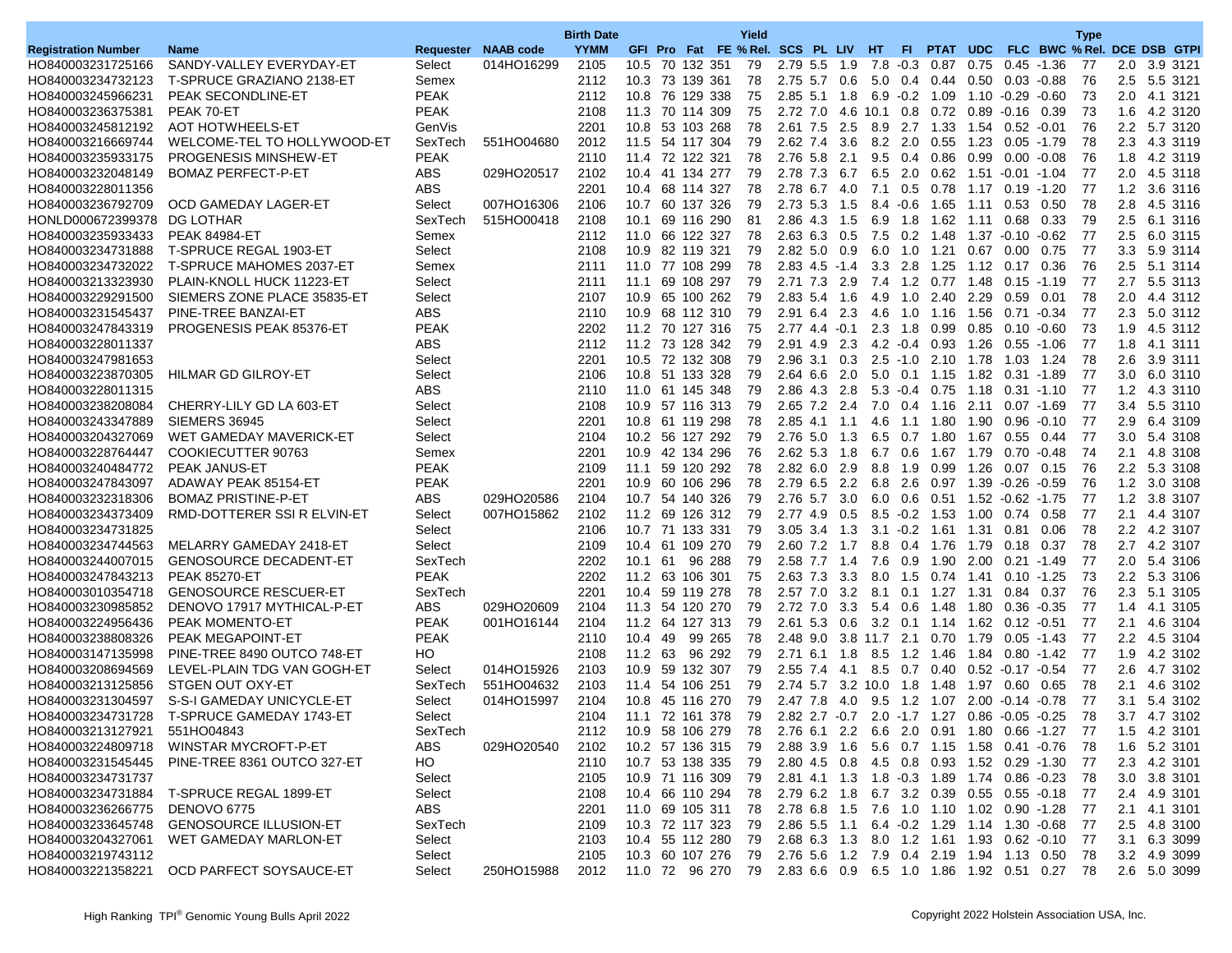|                            |                                               |                       |                     | <b>Birth Date</b> |                                      |    |                |            | Yield                                                          |                       |      |                       |                 |                  |      |                                                                                       |         | <b>Type</b>                 |               |              |
|----------------------------|-----------------------------------------------|-----------------------|---------------------|-------------------|--------------------------------------|----|----------------|------------|----------------------------------------------------------------|-----------------------|------|-----------------------|-----------------|------------------|------|---------------------------------------------------------------------------------------|---------|-----------------------------|---------------|--------------|
| <b>Registration Number</b> | <b>Name</b>                                   |                       | Requester NAAB code | <b>YYMM</b>       |                                      |    |                |            | GFI Pro Fat FE % Rel. SCS PL LIV HT                            |                       |      |                       | FL.             | PTAT UDC         |      |                                                                                       |         | FLC BWC % Rel. DCE DSB GTPI |               |              |
| HO840003224809778          |                                               | ABS                   |                     | 2103              | 10.8 48 140 313                      |    |                |            | 79                                                             | 2.73 5.7              | -3.1 | 4.0                   | 0.1             | 1.09             | 1.47 | $0.49 - 1.05$                                                                         |         | 77                          | 1.7           | 4.1 3099     |
| HO840003234732002          | T-SPRUCE PAYLOAD 2017-ET                      | Select                |                     | 2111              | 10.7                                 |    | 84 111 323     |            | 79                                                             | 2.98 5.3              | 1.6  | 3.6                   | 1.0             | 1.03             | 0.65 | 0.94                                                                                  | 0.44    | 77                          | 2.8           | 5.9 3099     |
| HO840003208694575          | LEVEL-PLAIN VERSACHI-ET                       | Select                | 014HO16011          | 2105              | 10.7 62 114 311                      |    |                |            | 79                                                             | 2.87 7.0 4.9          |      |                       |                 | 7.3 0.3 1.09     |      | 1.37  0.70  1.31                                                                      |         | -77                         |               | 2.3 4.9 3098 |
| HO840003213127451          |                                               | SexTech               |                     | 2110              | 10.3 57 114 287                      |    |                |            | 79                                                             | 2.86 5.7              | 1.9  |                       | 4.4 1.6         | 1.36             |      | 1.89  0.57  -1.45                                                                     |         | 78                          | $2.2^{\circ}$ | 4.7 3098     |
| HO840003234732130          | T-SPRUCE GRAZIANO 2145-ET                     | Semex                 |                     | 2201              | 10.4                                 |    | 67 139 345     |            | 78                                                             | $2.73$ 5.1 1.3        |      | 4.1                   | 0.8             | 0.48             |      | $0.65 - 0.36 - 0.83$                                                                  |         | 76                          | 2.4           | 5.3 3098     |
| HO840003236022684          | <b>HOUDEK14</b>                               | Select                |                     | 2111              |                                      |    | 9.9 56 141 355 |            | 79                                                             | 2.71 6.6              | 1.6  | $7.9 - 0.5$           |                 | 0.89             |      |                                                                                       |         | -77                         | 3.4           | 5.3 3098     |
| HO840003241466104          | WILRA SSI REGAL ENCLAVE-ET                    | Select                | 007HO16067          | 2108              | 10.6 62 102 258                      |    |                |            | 79                                                             | 2.56 7.7              | 2.9  | 11.1                  | 1.1             | 1.10             |      | 1.68 -0.01                                                                            | $-0.09$ | 77                          | 1.8           | 5.0 3098     |
| HO840003223868608          | <b>OCD PARFECT FIGARO-ET</b>                  | Select                | 250HO16074          | 2102              | 11.2 52                              |    |                | 97 247     | 80                                                             | 2.77 5.9              | 2.6  |                       | $5.0$ 1.3       | 2.30             |      | 2.37 1.56                                                                             | 0.37    | 78                          | 2.1           | 4.7 3097     |
| HO840003245966384          | <b>PEAK 454709-ET</b>                         | <b>PEAK</b>           |                     | 2112              | 11.0 60 102 281                      |    |                |            | 75                                                             | 2.76 7.3 2.9          |      | 7.3 1.9               |                 | 1.21             |      | 1.50 -0.17 -0.96                                                                      |         | 73                          | 1.3           | 3.1 3097     |
| HO840003213270811          | DELICIOUS CAPN GONZALO-ET                     | SexTech               |                     | 2011              | 11.1                                 |    | 69 103 298     |            | 79                                                             | 2.88 6.1              | 0.9  | 2.7                   | 2.3             | 1.23             |      | 1.16 0.69 -1.26                                                                       |         | 77                          | 2.1           | 4.5 3096     |
| HO840003239556075          | SSI-BERRYRIDGE 5355                           | Select                |                     | 2112              | 10.8                                 | 60 |                | 98 262     | 79                                                             | 2.70 6.2 0.2          |      | $7.4$ 1.3             |                 | 2.04             |      | 2.14 0.51 -0.01                                                                       |         | 77                          | 2.3           | 4.0 3096     |
| HO840003150687378          | PINE-TREE LIONEL COWEN-ET                     | Select                | 551HO04138          | 1904              | 10.1 83 146 379                      |    |                |            | 82                                                             | $3.05$ 2.1 $-0.3$     |      |                       | $0.6 - 1.5$     | 1.23             |      | 1.05  0.40  -0.67                                                                     |         | 80                          | 2.6           | 5.0 3095     |
|                            | SSI-TOG Z956                                  |                       |                     |                   |                                      |    |                |            |                                                                |                       |      |                       |                 |                  |      |                                                                                       |         |                             |               |              |
| HO840003214742422          |                                               | Select                |                     | 2106              | 10.6 66 117 279                      |    |                |            | 79                                                             | 2.80 5.3              | 0.7  | 6.8                   | 1.0             | 1.32             | 1.72 | 0.25                                                                                  | 0.50    | 78                          | $2.6\,$       | 5.3 3095     |
| HO840003234522166          | DENOVO 2166                                   | <b>ABS</b>            |                     | 2109              | 10.8 63 137 354                      |    |                |            | 79                                                             | 2.76 5.8              | 1.7  | 7.7                   | 0.4             | 0.30             | 0.43 | $0.16 - 1.69$                                                                         |         | 77                          | 2.1           | 3.8 3095     |
| HO840003213241709          | PINE-TREE 7883 LIONEL 739                     | Select                | 706HO00126          | 2002              | 10.3 83 116 315                      |    |                |            | 81                                                             | 2.80 5.1 1.7          |      |                       | $5.0$ 1.1       | 0.76             |      | 0.43 0.10                                                                             | 0.45    | 80                          | 2.1           | 5.7 3094     |
| HO840003218470965          | AURORA LETCHWORTH-ET                          | Select                | 250HO16110          | 2103              | 10.2 57 112 294                      |    |                |            | 79                                                             | $2.75$ 6.0            | 2.7  | 6.7                   | 1.9             | 1.10             | 1.44 | 0.01                                                                                  | $-0.47$ | 78                          | 2.2           | 4.1 3094     |
| HO840003228009893          | SSI-TOG Y960                                  | Select                |                     | 2108              | 10.4                                 |    |                | 57 108 252 | 79                                                             | 2.68 5.8 2.8          |      | 8.4                   | 0.7             | 1.78             |      | 2.12 0.83                                                                             | 0.31    | 78                          | 3.0           | 5.8 3093     |
| HO840003231305124          | S-S-I AHEAD LEVIATHAN-ET                      | Select                | 007HO16050          | 2107              | 10.1 63 140 315                      |    |                |            | 79                                                             | $2.79$ $3.5$ $-1.2$   |      |                       | $3.3 \quad 0.4$ | 1.40             |      | 0.94 0.92                                                                             | 0.27    | -77                         | 2.6           | 4.7 3093     |
| HO840003231545259          | PINE-TREE GENIUS-ET                           | <b>ABS</b>            | 029HO20836          | 2104              | 10.9                                 |    |                | 45 125 290 | 79                                                             | 2.70 5.3              | 2.3  |                       | $6.1 \quad 1.2$ | 1.80             |      | 1.65 0.35                                                                             | $-0.40$ | 78                          | 2.7           | 4.2 3093     |
| HO840003234731895          |                                               | Select                |                     | 2108              | 10.4                                 |    | 67 100 275     |            | 79                                                             | 2.94 4.8 2.5          |      | $4.5$ 1.1             |                 | 1.86             |      | 1.91 1.09                                                                             | 0.45    | 78                          | 2.3           | 4.1 3093     |
| HO840003235342390          | DUCKETT PARFECT HARLEY-ET                     | Select                |                     | 2107              | 10.0 63 77 216                       |    |                |            | 79                                                             | $2.88$ 5.1 $-0.4$     |      |                       | 4.6 1.9         | 3.09             |      | 2.82 1.90                                                                             | 1.10    | 78                          | 2.0           | 5.4 3093     |
| HO840003247843208          | <b>PEAK 85265-ET</b>                          | <b>PEAK</b>           |                     | 2202              | 12.2 80 104 311                      |    |                |            | 76                                                             | 2.76 5.7              | 0.9  | 5.4                   | 0.3             | 1.24             | 1.38 | 0.38                                                                                  | $-0.56$ | 74                          | 2.2           | 5.4 3093     |
| HO840003214541170          | <b>WELCOME MNSHN HUHON-ET</b>                 | Select                | 007HO15980          | 2101              | 11.5                                 | 67 |                | 96 266     | 79                                                             | $2.65$ 5.8 $-0.4$     |      | 6.3                   | 1.7             | 2.14             |      | 1.72 -0.15                                                                            | 0.03    | 78                          | 2.0           | 4.2 3092     |
| HO840003221358624          | OCD GAMEDAY DETROIT-ET                        | Select                | 014HO16072          | 2103              | 10.5 43 101 277                      |    |                |            | 79                                                             | 2.62 7.3 2.8          |      | 9.6                   | 2.6             | 1.05             |      | 1.98  0.40  -1.51                                                                     |         | 78                          |               | 2.2 4.5 3092 |
| HO840003223868496          | OCD AHEAD TAHOE-ET                            | Select                |                     | 2101              | 10.5                                 |    | 60 108 264     |            | 79                                                             | 2.79 5.6              | 1.7  | 6.5                   | 1.0             | 1.76             |      | 2.16 0.75                                                                             | 0.25    | 77                          | 2.6           | 6.0 3092     |
| HO840003224809695          | WINSTAR ALLIED-ET                             | ABS                   | 029HO20538          | 2102              |                                      |    | 9.8 59 127 298 |            | 79                                                             | 2.81 6.5 3.1          |      | 7.9                   | 0.7             | 0.77             |      | 1.11 0.25                                                                             | $-0.42$ | -77                         | 1.9           | 4.3 3092     |
| HO840003230985770          | DENOVO 17835 LENNON-P-ET                      | <b>ABS</b>            | 029HO20511          | 2102              | 10.7 55 115 288                      |    |                |            | 79                                                             | 2.71 6.6 3.4          |      |                       |                 | 4.1 1.2 1.16     |      | 2.13 -0.39 -1.82                                                                      |         | -77                         |               | 2.2 5.1 3092 |
| HO840003233645699          | <b>T-SPRUCE GS LEDGER-ET</b>                  | SexTech               | 551HO04742          | 2108              | 10.2 51 121 295                      |    |                |            | 79                                                             | 2.65 7.4              | 2.9  | 6.9                   | 0.5             | 1.18             | 1.69 | $0.11 - 1.32$                                                                         |         | 78                          | 2.1           | 4.5 3092     |
| HO840003234731810          | <b>T-SPRUCE 51825</b>                         | Select                |                     | 2106              | 10.3 67 120 318                      |    |                |            | 79                                                             | 2.83 4.8              | 2.0  |                       |                 | $3.4 - 0.1$ 1.66 |      | 1.43 0.97                                                                             | $-0.18$ | -77                         | 2.8           | 5.9 3092     |
| HO840003234731899          |                                               | Select                |                     | 2108              | 10.3 64 102 269                      |    |                |            | 79                                                             | 2.93 5.2 2.0          |      |                       | $3.6$ 1.6       | 1.95             |      |                                                                                       | 0.53    | 78                          | 2.5           | 4.7 3092     |
| HO840003234744555          | MELARRY CONWAY 2410-ET                        | Select                |                     | 2109              | 10.3                                 |    | 52 103 254     |            | 78                                                             | 2.69 6.5              | 2.9  | 8.0                   | 1.7             | 1.50             | 1.82 | 1.06                                                                                  | $-0.02$ | 77                          | 2.6           | 4.5 3092     |
| HO840003238827499          | <b>PEAK HARVIN-ET</b>                         | <b>PEAK</b>           |                     | 2111              | 11.4 78 124 336                      |    |                |            | 78                                                             | $2.80\;5.1$           | 1.3  |                       |                 |                  |      | $5.1 - 0.1$ $1.12$ $0.85 - 0.48$                                                      | $-0.06$ | 76                          | 1.7           | 4.5 3092     |
|                            | HOCAN000014226736 PROGENESIS GAMEDAY 6752     | Semex                 | 200HO12491          | 2109              | 10.6 45 132 313                      |    |                |            | 76                                                             | $2.65$ 5.6 2.2        |      |                       |                 |                  |      | 8.6 1.0 1.13 1.24 0.28 -1.14                                                          |         | 74                          |               | 2.4 4.2 3092 |
| HO840003204327073          | WET GAMEDAY MERLE-ET                          | Select                |                     | 2104              | 10.3 51 125 279                      |    |                |            | 79                                                             | 2.63 5.6              | 3.4  | 6.4                   | 0.8             | 1.43             | 1.30 | 0.83                                                                                  | 0.13    | 78                          | 3.1           | 5.3 3091     |
| HO840003214541122          | WELCOME-TEL TAOS HAYK-ET                      | Select                | 007HO15977          | 2011              | 10.9                                 |    | 64 97 258      |            | 79                                                             |                       |      | 2.53 6.1 1.7 10.6 2.1 |                 | 1.17 1.34 0.18   |      |                                                                                       | 0.83    | 78                          | 2.1           | 5.0 3091     |
| HO840003220234128          | T-SPRUCE G FROST BITE-ET                      | Select                | 007HO15821          | 2009              | 10.8 72 107 333                      |    |                |            | 79                                                             | 2.79 6.9 2.1          |      | 4.6                   | 2.1             | 0.04             |      | $0.80 - 0.06 - 1.70$                                                                  |         | 78                          | 1.8           | 4.0 3091     |
| HO840003224809684          | WINSTAR CONWAY CUMULUS-ET                     | Select                | 014HO15932          | 2101              | 10.4                                 |    | 76 129 355     |            | 79                                                             | 2.82 4.7              | 2.6  |                       | $5.5 - 0.2$     | 0.78             | 0.51 | 0.35                                                                                  | $-0.55$ | 78                          | 2.3           | 6.2 3091     |
| HO840003236793305          | OCD HUCK LABATT-ET                            | Select                |                     | 2111              | 11.1 62 101 270                      |    |                |            | 78                                                             | 2.50 6.5 2.2 12.4 1.5 |      |                       |                 | 1.24             |      | 1.04  0.36  0.38                                                                      |         | 77                          | 2.4           | 4.8 3091     |
| HO840003245966386          | <b>PEAK 454711-ET</b>                         | <b>PEAK</b>           |                     | 2112              | 10.6 57 122 308                      |    |                |            | 76                                                             | $2.68$ 5.9 3.2        |      | 7.5                   | 0.4             | 1.14 1.41        |      | 0.08                                                                                  | $-0.45$ | 74                          | 1.9           | 4.7 3091     |
| HO840003214324409          | LADYS-MANOR ALTAOVERTAKE-ET                   | <b>PEAK</b>           | 011HO15830          | 2011              | 11.4                                 | 50 | 99             | 244        | 80                                                             | 2.71 6.5              | -3.4 | 10.3                  | 1.8             | 1.47             | 2.05 | 0.83                                                                                  | $-0.17$ | 78                          | 1.6           | 4.1 3090     |
| HO840003235933024          | PEAK MADBALL-ET                               | <b>PEAK</b>           |                     | 2108              | 10.9 79 126 343                      |    |                |            | 78                                                             | 2.91 4.2 0.2          |      |                       |                 | 4.4 0.2 1.13     |      |                                                                                       |         | 76                          |               | 2.2 5.4 3090 |
| HO840003238168640          | <b>OCD DRIVE SABERTOOTH-ET</b>                | Select                |                     | 2108              | 11.2 61 113 305                      |    |                |            | 79                                                             | 2.68 7.3              | 3.1  |                       |                 | 7.1 1.2 1.11     |      | 1.06 -0.12 -0.90                                                                      |         | 77                          | 2.6           | 5.2 3090     |
| HO840003238259117          | <b>DENOVO 19086</b>                           | ABS                   |                     | 2202              | 11.1 71 126 329                      |    |                |            | 78                                                             |                       |      |                       |                 |                  |      | 2.80 5.5 1.0 7.1 0.1 1.01 0.81 0.08 0.10                                              |         | 76                          | 1.8           | 3.6 3090     |
|                            | HO840003241466613 S-S-I REGAL BIG SUR-ET      |                       |                     |                   |                                      |    |                |            |                                                                |                       |      |                       |                 |                  |      |                                                                                       |         |                             |               | 2.1 4.7 3090 |
|                            | PINE-TREE PEAK 64064-ET                       | Select<br><b>PEAK</b> |                     | 2111              | 11.3 52 86 216 79<br>10.7 63 135 324 |    |                |            |                                                                |                       |      |                       |                 |                  |      | 2.50 8.3 3.4 10.9 1.9 1.57 1.98 1.00 0.51<br>2.70 5.8 1.8 5.7 0.4 0.81 1.27 0.03 0.84 |         | $\frac{1}{2}$               |               |              |
| HO840003243355449          |                                               |                       |                     | 2201              |                                      |    |                |            | 76                                                             |                       |      |                       |                 |                  |      |                                                                                       |         | 74                          |               | 2.4 4.9 3090 |
| HO840003231304561          | <b>WILRA 2372</b>                             | Select                |                     | 2103              | 11.6 54 142 315                      |    |                |            | 78                                                             |                       |      |                       |                 |                  |      | 2.79 4.6 0.0 4.2 0.1 1.72 1.32 0.34 0.19                                              |         | -77                         |               | 2.4 5.1 3089 |
|                            | HO840003231545411 PINE-TREE OCTAVIUS-ET       | ABS                   |                     | 2109              | 11.0 58 90 243 79                    |    |                |            |                                                                |                       |      |                       |                 |                  |      | 2.67 6.5 0.6 8.6 1.9 2.02 2.07 0.79 0.20                                              |         | 78                          |               | 2.3 4.4 3089 |
| HO840003231725305          | SANDY-VALLEY HIGHSCORE-ET                     | Select                |                     | 2111              | 11.6 52 112 294                      |    |                |            | 79                                                             |                       |      |                       |                 |                  |      | 2.66 7.6 2.5 6.5 0.9 1.36 1.56 0.47 0.86                                              |         | -78                         |               | 2.5 4.2 3089 |
|                            | HOCAN000013601311 CLAYNOOK ZOAR-ET            | Select                | 250HO16125          | 2102              | 10.8 72 120 293                      |    |                |            | 79                                                             |                       |      |                       |                 |                  |      | 2.97 3.3 0.4 2.0 -0.1 2.54 1.48 0.88 1.41                                             |         | -77                         |               | 2.4 4.7 3089 |
| HO840003213126761          |                                               | SexTech               |                     | 2107              | 10.7 67 108 288                      |    |                |            | 79                                                             |                       |      |                       |                 |                  |      | 2.85 4.8 1.0 5.2 0.9 1.58 1.83 0.56 0.27                                              |         | -77                         |               | 2.1 4.5 3088 |
| HO840003224955987          | PEAK ALTAEXQUISITE-ET                         | <b>PEAK</b>           | 011HO15874          | 2101              | 11.4 66 94 275                       |    |                |            | 79                                                             |                       |      |                       |                 |                  |      | 2.71 7.2 3.2 8.9 1.9 1.31 0.99 0.39 0.34                                              |         | -77                         |               | 1.8 4.4 3088 |
|                            | HO840003231304716 S-S-I GAMEDAY SKARN-ET      | Select                | 007HO16013          | 2104              |                                      |    |                |            | 10.0 41 121 257 79                                             |                       |      |                       |                 |                  |      | 2.57 7.9 2.2 9.7 2.3 1.00 1.37 0.06 0.31                                              |         | 78                          |               | 2.5 4.8 3088 |
|                            | HO840003236454908 TERRA-LINDA GAMEDY 11208-ET | Semex                 |                     | 2106              |                                      |    |                |            | 10.0 50 114 255 79 2.54 5.8 2.0 8.1 0.8 1.94 1.78 1.08 1.30 78 |                       |      |                       |                 |                  |      |                                                                                       |         |                             |               | 3.7 6.1 3088 |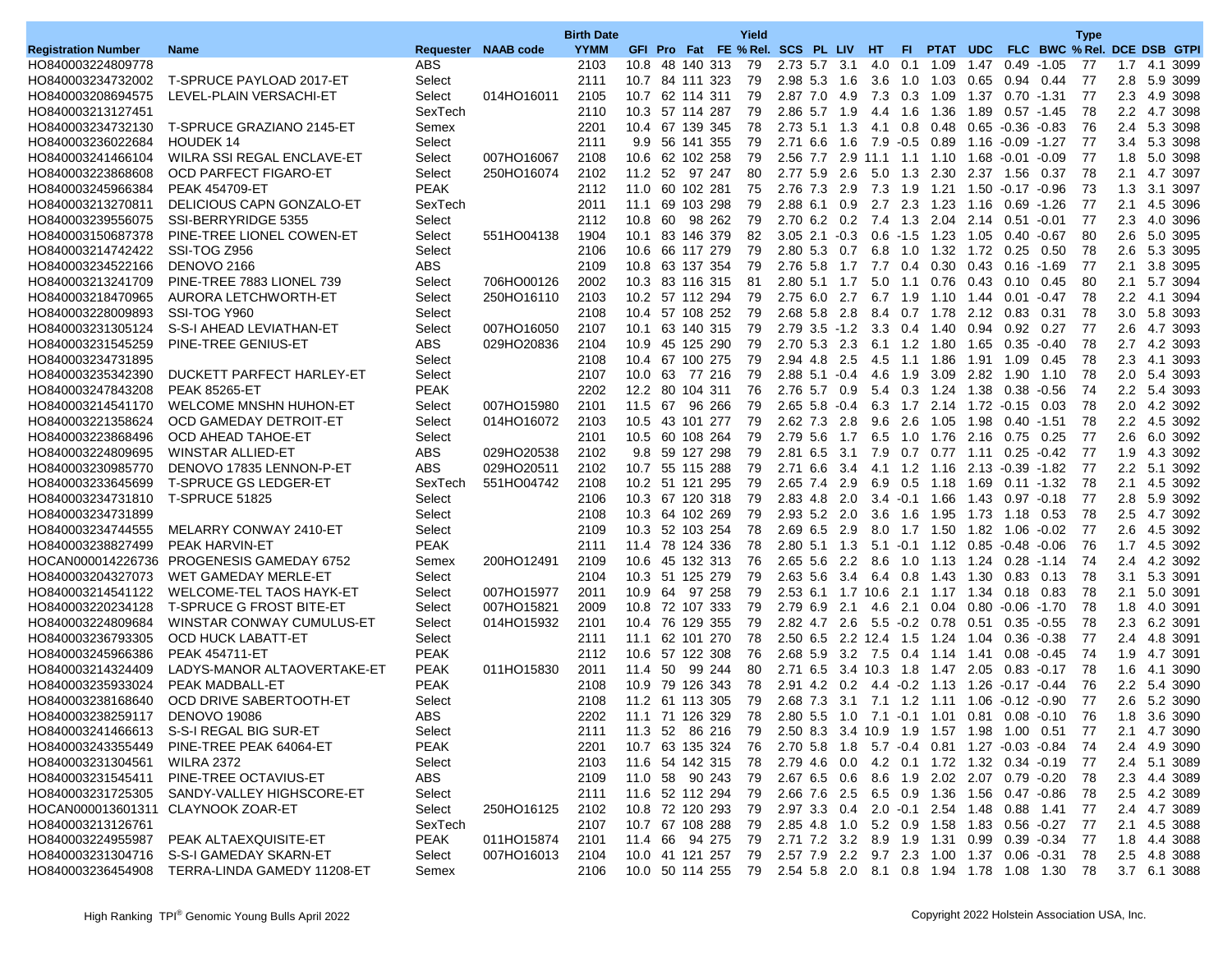|                                        |                                             |             |                     | <b>Birth Date</b> |         |                                                                 | Yield |                                           |     |                   |             |                                            |      |                           |                             | <b>Type</b> |               |                      |
|----------------------------------------|---------------------------------------------|-------------|---------------------|-------------------|---------|-----------------------------------------------------------------|-------|-------------------------------------------|-----|-------------------|-------------|--------------------------------------------|------|---------------------------|-----------------------------|-------------|---------------|----------------------|
| <b>Registration Number</b>             | <b>Name</b>                                 |             | Requester NAAB code | <b>YYMM</b>       |         | GFI Pro Fat FE % Rel. SCS PL LIV HT                             |       |                                           |     |                   | FL.         | PTAT UDC                                   |      |                           | FLC BWC % Rel. DCE DSB GTPI |             |               |                      |
| HO840003212874372                      | COOKIECUTTER HOLYSMOKES-ET                  | Zoetis      | 200HO12222          | 2009              | 10.5    | 65 106 268                                                      | 79    | 2.67 5.3                                  | 0.6 | 5.8               | 0.3         | 1.80                                       | 1.96 | 1.05                      | 0.19                        | 78          | 2.4           | 5.2 3087             |
| HO840003225323219                      | FB 636636 ZAZZLE 700681-ET                  | GenVis      |                     | 2107              |         | 11.2 54 118 284                                                 | 79    | 2.74 6.2                                  | 4.0 | 8.0               | 0.9         | 1.23                                       | 1.45 | 0.46                      | $-0.69$                     | 77          | 2.3           | 5.0 3087             |
| HO840003234373865                      | RMD-DOTTERER BG D OSLO-ET                   | Select      | 007HO16158          | 2107              |         | 11.4 47 116 260                                                 | 79    | $2.71$ 5.1                                | 2.9 |                   |             | 7.3 2.3 1.10 1.75 0.51                     |      |                           | $-0.33$                     | 78          | 2.6           | 4.0 3087             |
| HO840003234373883                      | <b>BADGER SSI AHEAD EMMITT-ET</b>           | Select      | 007HO16160          | 2108              |         | 10.6 53 116 272                                                 | 79    | 2.66 6.3                                  | 1.4 | 8.1               | 0.7         | 1.24                                       | 1.98 | 0.60                      | 0.18                        | -77         | 2.3           | 4.6 3087             |
| HO840003234731987                      |                                             | Select      |                     | 2110              | 10.4    | 58 114 284                                                      | 79    | 2.73 6.5                                  | 1.8 | 7.8               | 1.7         | 0.76                                       | 1.18 | 0.81                      | $-0.32$                     | -77         | 2.6           | 4.6 3087             |
| HO840003234732030                      | <b>T-SPRUCE MAHOMES 2045-ET</b>             | Semex       |                     | 2111              |         | 11.0 62 96 282                                                  | 78    |                                           |     |                   |             | 2.85 5.7 1.4 4.3 3.2 1.18                  |      | 1.43 0.65 -0.70           |                             | 76          | 2.0           | 4.7 3087             |
| HO840003234744438                      | DANHOF GD DENALI-ET                         | Select      | 250HO16257          | 2104              |         | 10.7 55 122 266                                                 | 80    | 2.53 6.0                                  |     | $1.4$ 11.7 $-0.2$ |             | 1.40                                       | 1.83 | 0.59                      | 0.86                        | 78          | 2.9           | 6.1 3087             |
| HO840003245608954                      | <b>BOMAZ 3532</b>                           | Select      |                     | 2201              | 11.1    | 57 114 284                                                      | 78    | 2.67 6.6                                  | 2.8 | 6.7               | 1.8         | 0.71                                       | 1.16 | $0.34 - 0.32$             |                             | 76          | 2.2           | 4.2 3087             |
|                                        | HOCAN000014075028 PROGENESIS GAMEDAY 6729   | Semex       | 200HO12492          | 2109              |         | 10.9 63 106 277                                                 | 78    | 2.72 6.0                                  | 0.7 |                   |             | 9.5 0.7 1.44                               | 1.98 | $0.66 - 0.49$             |                             | -77         | $3.4^{\circ}$ | 5.5 3087             |
| HO840003202071307                      | <b>GENOSOURCE HYPEMAN-ET</b>                | SexTech     |                     | 2011              |         | 11.2 55 118 284                                                 | 79    | $2.75$ 6.6                                | 4.9 | 7.1               | 0.9         | 0.95                                       | 1.50 | 0.29                      | $-1.16$                     | -77         | 1.7           | 5.4 3086             |
| HO840003204327095                      | WET GAMEDAY MALONE-ET                       | Select      |                     | 2106              | 11.0    | 56 109 268                                                      | 79    | 2.61 6.8                                  | 2.6 | 7.2               | 1.4         | 1.17 1.35                                  |      | 0.56                      | 0.47                        | 78          | 2.0           | 4.2 3086             |
| HO840003217141000                      | CHERRYPENCOL G GOLD CARD-ET                 | Select      | 007HO16133          | 2104              |         | 10.9 44 124 278                                                 | 79    | 2.67 6.3 3.2 10.1 1.4                     |     |                   |             | 1.14                                       | 1.75 | $0.02 - 0.58$             |                             | 78          | 2.8           | 5.4 3086             |
| HO840003224809765                      | WINSTAR MENDEL 3375-P-ET                    | <b>ABS</b>  |                     | 2103              |         | 9.8 58 145 353                                                  | 79    | $2.72$ 5.5                                | 3.6 |                   |             | $4.7 - 0.3$ 0.39                           | 0.74 | 0.09                      | $-1.39$                     | 78          | 1.7           | 5.3 3086             |
| HO840003228010044                      | <b>GENOSOURCE EXECUTIVE-ET</b>              | SexTech     |                     | 2110              | 10.5    | 63 116 300                                                      | 78    | 2.88 5.6                                  | 1.3 | 4.5               | 1.1         | 1.30                                       | 1.54 | 0.42                      | $-1.18$                     | 77          | 2.0           | 4.8 3086             |
| HO840003234732021                      | <b>T-SPRUCE MAHOMES 2036-ET</b>             | Semex       |                     | 2111              |         | 11.1 75 127 330                                                 | 78    | 2.90 3.9                                  | 0.1 |                   |             | 4.8 0.7 1.14 1.00                          |      | 0.11                      | 0.17                        | 76          | $2.5\,$       | 6.6 3086             |
| HO840003239114830                      | <b>PEAK CRIPPEN-ET</b>                      | <b>PEAK</b> |                     | 2110              | 11.0    | 53 120 261                                                      | 78    | 2.68 5.9                                  | 1.7 | 9.5               | 1.1         | 1.32                                       | 1.75 | 0.14                      | 0.56                        | 76          | 1.7           | 5.0 3086             |
| HO840003239712516                      | <b>BOMAZ GETAWAY-ET</b>                     | <b>ABS</b>  | 029HO20816          | 2109              |         | 10.7 59 105 270                                                 | 79    | 2.63 5.7                                  | 0.1 | 6.9               | 0.7         | 2.05                                       | 2.00 | 0.50                      | 0.33                        | 77          | 2.3           | 4.4 3086             |
| HO840003202071300                      | <b>GENOSOURCE CAPN MCGUIRE-ET</b>           | SexTech     | 551HO04597          | 2011              |         | 10.8 55 100 266                                                 | 80    | 2.89 6.8                                  | 3.7 | 6.2 2.4           |             | 1.33                                       | 1.26 | 1.51                      | $-1.07$                     | -78         | 2.0           | 4.9 3085             |
| HO840003204327082                      | WET GAMEDAY MICKEY-ET                       | Select      |                     | 2105              |         | 10.7 50 101 235                                                 | 79    | 2.64 7.5                                  | 4.0 | 7.2               | 2.0         | 1.32                                       | 2.08 | 0.45                      | $-0.14$                     | 78          | 3.0           | 5.0 3085             |
| HO840003216669845                      |                                             | SexTech     |                     | 2102              |         | 10.6 64 103 279                                                 | 79    | $2.83\;6.0$                               | 0.6 | 4.8               | 3.1         | 1.19                                       | 1.23 | 0.32                      | 0.11                        | 78          | 2.6           | 5.8 3085             |
| HO840003225319587                      | <b>TRIFECTA HIKE-ET</b>                     | Zoetis      | 200HO12409          | 2105              |         | 10.9 60 117 334                                                 | 79    | 2.84 5.4                                  | 0.6 |                   |             | 4.9 0.5 1.23                               |      | 1.83 0.46                 | $-2.75$                     | 78          | $2.4\,$       | 4.6 3085             |
| HO840003239712510                      | BOMAZ 356                                   | Select      |                     | 2108              |         | 10.6 70 118 304                                                 | 78    | 2.67 5.5                                  | 1.0 | 5.1               | 0.0         | 1.49                                       | 1.36 | $-0.09$                   | 0.40                        | 76          | 2.8           | 4.9 3085             |
| HO840003244006969                      | <b>GENOSOURCE ERNEST-ET</b>                 | SexTech     |                     | 2201              | 11.0    | 76 127 323                                                      | 79    | 2.95 4.4                                  | 0.2 | $3.4 - 0.1$       |             | 1.67                                       |      | $1.32 - 0.22$             | 0.70                        | 77          | $2.2^{\circ}$ | 5.9 3085             |
|                                        |                                             | ABS         |                     | 2112              |         | 10.5 73 121 322                                                 | 80    | 2.90 4.7 1.4                              |     |                   |             |                                            |      |                           |                             | 77          | 2.1           |                      |
| HO840003245608678                      | <b>BOMAZ GASTON-ET</b>                      |             | 551HO04676          |                   |         |                                                                 |       | 2.48 7.7                                  |     |                   |             | 2.2 0.5 1.09                               |      | 1.13 0.32 0.44            |                             |             | 2.1           | 4.3 3085<br>4.2 3084 |
| HO840003202071449<br>HO840003208823856 | <b>GENOSOURCE S FORMAN-ET</b>               | SexTech     |                     | 2105              | 10.2 60 | 99 276                                                          | 79    |                                           | 2.3 | 8.6               | 1.0         | 1.14                                       | 0.93 | 1.23                      | 0.04                        | 77          |               |                      |
|                                        | S-S-I LIONEL HOT TOPIC-ET                   | Select      |                     | 1908              |         | 10.2 64 125 298                                                 | 82    | 2.84 3.8                                  | 1.7 | 2.9               | 1.3         | 1.34                                       |      | $1.34 - 0.02$             | 0.23                        | 80          | $2.4^{\circ}$ | 4.7 3084             |
| HO840003214324458                      | LADYS-MANOR GDAY OFFENCE-ET                 | Select      | 007HO16288          | 2104              |         | 10.3 51 121 274                                                 | 80    | $2.79$ 5.2                                | 1.3 |                   |             | 6.3 2.2 1.27 1.31 0.89                     |      |                           | 0.17                        | 78          | 3.3           | 5.1 3084             |
| HO840003216669834                      | <b>GENOSOURCE BIONIC-ET</b>                 | SexTech     | 551HO04688          | 2102              |         | 11.2 57 106 268                                                 | 80    | 2.74 6.1                                  | 3.0 | 4.9               | 1.8         | 1.42                                       | 1.44 | 0.69                      | $-0.17$                     | 78          | 2.3           | 4.1 3084             |
| HO840003217140991                      | CHERRYPENCOL GAMECHANGER-ET                 | Select      | 014HO16135          | 2103              | 10.1    | 48 120 297                                                      | 79    | $2.62$ $8.0$                              | 4.0 | 9.1               | 0.8         | 0.55                                       | 1.51 | 0.32                      | $-1.43$                     | 78          | 2.9           | 4.8 3084             |
| HO840003218446760                      | BROOKSTON 709 PARF 1020-ET                  | HO          |                     | 2106              |         | 10.0 48 118 258                                                 | 79    | 2.79 6.0                                  | 3.1 |                   |             | 9.7 0.7 1.68 1.87                          |      | 1.20                      | 0.50                        | 78          | 2.9           | 5.5 3084             |
| HO840003222920062                      | MORNINGVIEW CHOICES-ET                      | Select      | 250HO16304          | 2106              | 10.6 66 | 97 265                                                          | 79    | $2.72$ 5.0                                | 0.5 | 7.8               | 1.6         | 1.82                                       | 1.81 | 0.54                      | 0.38                        | -77         | 2.3           | 5.5 3084             |
| HO840003223871619                      | SSI-DUCKETT 1863                            | Select      |                     | 2012              |         | 11.3 49 116 269                                                 | 79    | 2.70 5.3 2.5                              |     | 5.7               | 2.4         | 1.16                                       | 1.31 | $0.63 - 0.49$             |                             | -78         | 1.7           | 4.1 3084             |
| HO840003230985967                      | DENOVO 18032 INDEED-ET                      | ABS         | 029HO20594          | 2104              |         | 10.6 60 128 314                                                 | 79    | 2.75 5.1 0.8                              |     |                   | $6.5 \t0.8$ |                                            |      | 1.67 1.76 0.42 0.08       |                             | 77          | $2.5\,$       | 5.0 3084             |
| HO840003231304688                      | WILRA S-S-I GAMEDY SCUBA-ET                 | Select      | 007HO16012          | 2104              |         | 10.7 52 109 267                                                 | 79    | 2.65 7.5                                  | 2.1 | 8.9               | 1.6         | 1.31                                       | 1.64 | 0.14                      | $-0.56$                     | 78          | 3.0           | 4.6 3084             |
| HO840003231304792                      | S-S-I GAMEDAY WARHAMMER-ET                  | Select      | 014HO16177          | 2105              |         | 10.8 43 108 260                                                 | 79    | 2.63 8.5                                  | 3.8 | 8.8               | 3.0         | 0.58                                       | 1.48 | $-0.04$                   | $-1.19$                     | 78          | 2.2           | 4.2 3084             |
| HO840003231545406                      | PINE TREE ADVENTURE ET                      | <b>ABS</b>  | 029HO20747          | 2109              |         | 10.7 62 135 337                                                 | 79    | 2.86 6.1                                  | 2.8 |                   | $6.5 - 0.5$ | 0.82                                       | 0.79 | 0.51 -1.50                |                             | -77         | 2.1           | 3.9 3084             |
| HO840003216669824                      | T-SPRUCE GS CPN PIPELINE-ET                 | SexTech     | 551HO04717          | 2102              | 9.9     | 76 122 331                                                      | 79    | 2.95 4.8                                  | 1.0 | 3.5               | 1.2         | 1.23                                       | 0.47 | $0.14 - 0.42$             |                             | 78          | 2.5           | 5.8 3083             |
| HO840003224809756                      | WINSTAR MENDEL 3366-P-ET                    | ABS         |                     | 2103              |         | 10.3 63 158 364                                                 | 79    | 2.86 2.9                                  | 2.0 | $2.2 - 1.1$       |             |                                            |      | $0.81$ 1.15 $-0.32$ -1.04 |                             | 78          | 2.2           | 4.9 3083             |
| HO840003231304759                      | <b>WILRA 2570</b>                           | Select      |                     | 2105              |         | 11.2 53 120 296                                                 | 79    | 2.67 6.6                                  | 1.8 | 5.9               |             | $0.7$ 1.38                                 | 1.49 | 0.53 -0.17                |                             | -77         | 2.9           | 5.1 3083             |
| HO840003233645807                      | <b>GENOSOURCE ALLISTER-ET</b>               | SexTech     |                     | 2110              | 11.6    | 68 115 299                                                      | 78    | 2.90 4.7                                  | 0.6 | 5.4               | 0.7         | 1.00                                       | 1.81 | 0.67                      | $-0.98$                     | -77         | 1.9           | 4.8 3083             |
| HO840003236692425                      | PEAK SUPERBAD-ET                            | <b>PEAK</b> |                     | 2107              | 11.1    | 63 109 286                                                      | 79    | 2.65 7.5                                  |     | 3.4 10.1 1.6      |             | 0.38                                       | 0.69 | 0.13                      | 0.33                        | -77         | 1.4           | 3.8 3083             |
| HO840003236792988                      | OCD CRUSHER LAGUNA-ET                       | Select      |                     | 2108              | 11.1    | 79 123 304                                                      | 79    | 2.98 3.4                                  | 1.9 | $3.3 - 0.1$       |             | 1.78                                       |      | 0.75 0.76                 | 1.10                        | -77         | 2.1           | 4.7 3083             |
| HO840003213323838                      | PLAIN-KNOLL HUBERT-ET                       | ABS         | 029HO20731          | 2104              |         | 11.0 71 128 339                                                 | 79    |                                           |     |                   |             | 2.77 5.6 0.6 6.2 -1.1 1.13 1.23 0.33 -0.67 |      |                           |                             | -77         | 2.1           | 5.4 3082             |
| HO840003223868846                      | OCD GAMEDAY FRAMPTON-ET                     | Select      | 014HO16082          | 2104              |         | 10.3 49 108 257                                                 | 79    |                                           |     |                   |             | 2.54 7.4 2.6 10.2 1.8 1.39 1.35 0.34 0.14  |      |                           |                             | 78          |               | 2.6 5.1 3082         |
| HO840003239306919                      |                                             | Select      |                     | 2109              |         | 10.2 48 126 279                                                 | 78    |                                           |     |                   |             | 2.62 6.8 3.3 10.3 0.3 1.28 1.35 0.35 0.11  |      |                           |                             | -78         |               | 3.0 4.4 3082         |
| HO840003247843326                      | <b>PEAK 85383-ET</b>                        | <b>PEAK</b> |                     | 2202              |         | 11.8 68 134 329                                                 | 75    |                                           |     |                   |             | 2.75 4.9 1.0 6.0 0.4 1.08 0.93 0.05 0.22   |      |                           |                             | -73         |               | 2.6 5.0 3082         |
| HO840003010354732                      | <b>GENOSOURCE MASTERFUL-ET</b>              | SexTech     |                     | 2202              |         | 11.1 51 102 271                                                 | 78    |                                           |     |                   |             | 2.76 6.9 3.4 7.5 1.8 1.12 1.83 0.75 0.89   |      |                           |                             | -76         |               | 1.8 4.0 3081         |
| HO840003231304664                      | S-S-I GAMEDAY NO-HITTER-ET                  | Select      | 007HO16000          | 2104              |         | 11.3 44 114 264                                                 | 79    |                                           |     |                   |             | 2.59 8.2 3.2 8.7 1.4 1.27 1.60 0.26 -1.00  |      |                           |                             | -78         |               | 3.1 4.5 3081         |
| HO840003238168721                      | OCD BOLETO STAMPEDE-ET                      | Select      |                     | 2109              |         | 10.2 52 109 267                                                 | 78    |                                           |     |                   |             | 2.66 6.8 3.0 7.7 2.3 1.04 1.23 0.14 1.07   |      |                           |                             | -77         |               | 1.7 4.0 3081         |
| HO840003238808327                      | PEAK 340-ET                                 | <b>PEAK</b> |                     | 2110              |         | 11.3 84 127 345                                                 | -78   |                                           |     |                   |             | 2.93 2.3 3.1 3.7 1.6 1.48 2.17 0.03 0.72   |      |                           |                             | - 76        |               | 2.1 4.3 3081         |
| HO840003241466164                      | S-S-I REGAL HAY RIDE-ET                     | Select      |                     | 2108              |         | 10.8 59 97 268                                                  | 79    | 2.71 7.6 3.6 7.5 2.1 0.99 1.58 0.40 0.84  |     |                   |             |                                            |      |                           |                             | -78         |               | 2.7 5.6 3081         |
| HO840003242205968                      | <b>BOMAZ 3361</b>                           | Select      |                     | 2109              |         | 10.6 59 130 298                                                 | 78    | 2.62 5.6 0.8 6.4 0.3 1.32 1.27 -0.06 0.36 |     |                   |             |                                            |      |                           |                             | - 76        |               | 3.5 5.3 3081         |
|                                        | HO840003247080890 BLUMENFELD LENNOX 8103-ET | Select      |                     | 2112              |         | 11.1 51 115 271 78 2.76 5.7 4.6 8.6 1.2 1.20 1.61 0.52 -0.12 77 |       |                                           |     |                   |             |                                            |      |                           |                             |             |               | 2.2 4.4 3081         |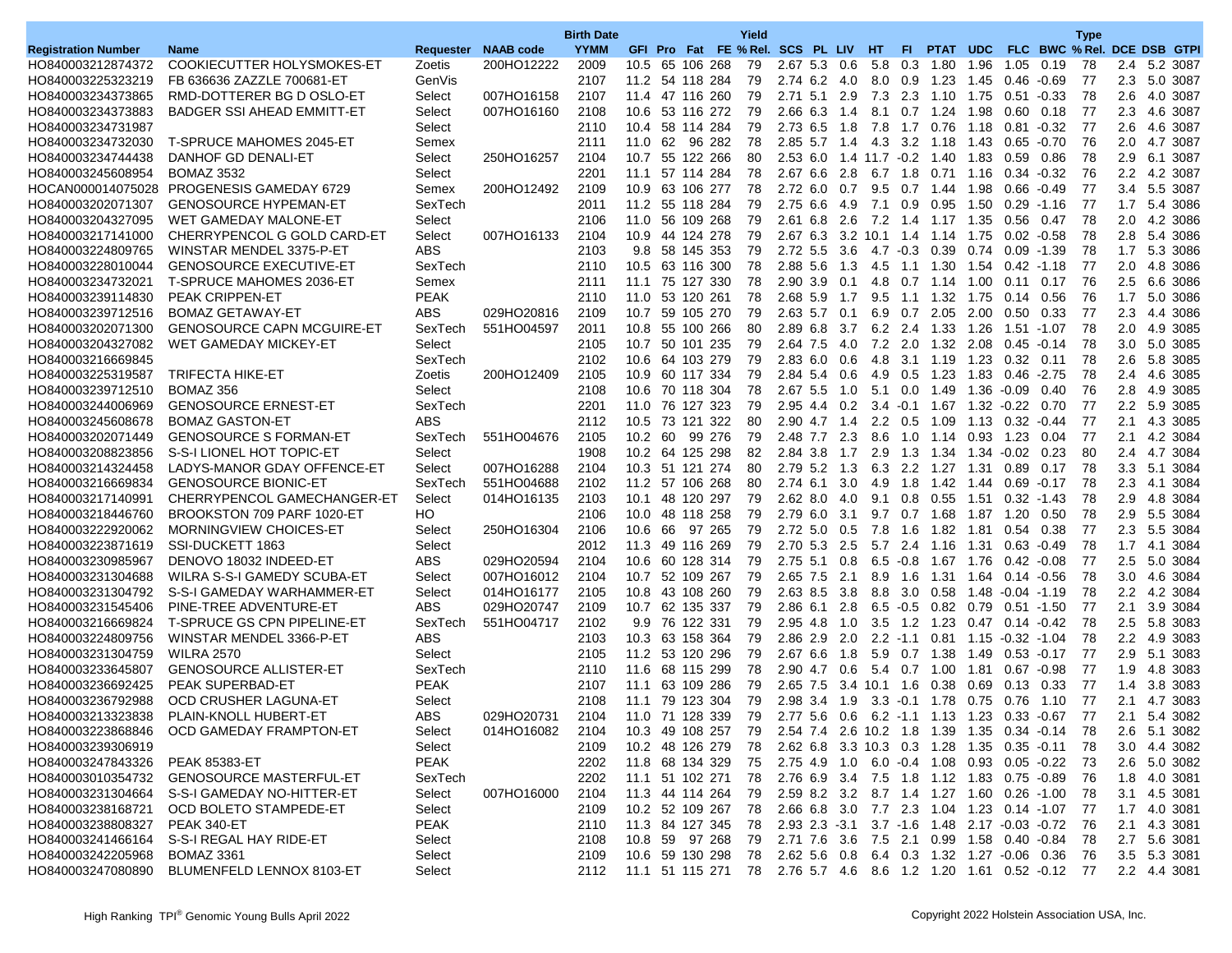|                            |                                             |             |                     | <b>Birth Date</b> |                 |    |                | Yield |                                                                 |        |                 |                 |                                |            |                          |         | <b>Type</b>                 |         |              |
|----------------------------|---------------------------------------------|-------------|---------------------|-------------------|-----------------|----|----------------|-------|-----------------------------------------------------------------|--------|-----------------|-----------------|--------------------------------|------------|--------------------------|---------|-----------------------------|---------|--------------|
| <b>Registration Number</b> | <b>Name</b>                                 |             | Requester NAAB code | <b>YYMM</b>       |                 |    |                |       | GFI Pro Fat FE % Rel. SCS PL LIV HT                             |        |                 | FL.             | PTAT UDC                       |            |                          |         | FLC BWC % Rel. DCE DSB GTPI |         |              |
| HO840003010354694          | <b>GENOSOURCE BENEDICT-ET</b>               | SexTech     |                     | 2201              | 10.9 67 114 305 |    |                | 79    | 2.95 4.8                                                        | 1.4    |                 | 4.7 1.6         | 1.20                           | 1.39       | 0.18                     | $-0.65$ | 77                          |         | 2.1 5.3 3080 |
| HO840003202071255          |                                             | SexTech     |                     | 2009              | 10.7 58 117 312 |    |                | 80    | 2.88 5.4                                                        | 1.0    | 1.9             | 1.1             | 1.39                           | 1.89       | $0.40 - 1.74$            |         | 78                          | 2.2     | 4.9 3080     |
| HO840003216669799          | <b>GENOSOURCE LANGSTON-ET</b>               | SexTech     | 551HO04796          | 2101              | 10.6 63 121 317 |    |                | 81    | 2.80 5.2 0.6                                                    |        | $6.8$ 1.1       |                 |                                |            | 0.82  1.54  -0.20  -1.07 |         | 79                          |         | 2.2 5.3 3080 |
| HO840003216670018          | <b>GENOSOURCE CAPN REX-ET</b>               | SexTech     | 551HO04775          | 2105              | 11.1 75 107 323 |    |                | 79    | 2.89 6.1 1.0                                                    |        |                 | $3.6$ 1.6       | 0.88                           |            | $0.82$ $0.16$ -1.53      |         | 78                          |         | 1.9 4.6 3080 |
| HO840003231545361          | PINE-TREE OLIVER-ET                         | HO          | 318HO90007          | 2108              | 11.1            |    | 42 129 308     | 78    | 2.80 4.8                                                        | 2.0    | 8.1             | 0.9             | 1.39                           | 1.87       | $0.46 - 1.20$            |         | 77                          | 2.1     | 4.4 3080     |
| HO840003234732034          | <b>T-SPRUCE MAHOMES 2049-ET</b>             | Semex       |                     | 2111              | 11.0 70         |    | 99 275         | 78    | 2.74 5.3 0.1                                                    |        |                 | 6.1 1.5         | 1.51 1.61                      |            | 0.43                     | 0.39    | 76                          |         | 2.2 4.9 3080 |
| HO840003235933133          | <b>PROGENESIS VAULTER-ET</b>                | Semex       | 200HO12500          | 2109              | 11.0 73 120 303 |    |                | 78    | 2.576.0                                                         | 1.5    | 8.7             | 1.1             | 0.35                           |            | $0.14 - 0.07$            | 0.48    | 76                          | 1.9     | 4.6 3080     |
| HO840003235933315          | <b>PROGENESIS RADIOWAVE-ET</b>              | <b>PEAK</b> |                     | 2111              | 11.6            | 56 | 98 241         | 78    | 2.75 5.6                                                        | 2.7    | 6.4             | 2.0             | 1.71                           | 2.21       | 0.37                     | $-0.07$ | 76                          | 2.2     | 4.7 3080     |
| HO840003236266466          | <b>T-SPRUCE ABS PORSCHE-ET</b>              | <b>ABS</b>  | 029HO20690          | 2108              | 10.8 49 120 289 |    |                | 79    | 2.66 6.8                                                        | 4.4    |                 | $7.9$ 1.6       | 0.42 1.16 0.11 1.71            |            |                          |         | 77                          | 1.5     | 3.4 3080     |
| HO840003241466440          | <b>WILRA 3439</b>                           | Select      |                     | 2110              | 10.8 52 117 268 |    |                | 78    | 2.73 6.3 3.3                                                    |        | 7.3             | 0.9             | 1.34                           | 1.89       | 0.79                     | 0.00    | 76                          | 2.8     | 7.1 3080     |
|                            | HOCAN000014074923 PROGENESIS LOOKUP-ET      | Semex       | 200HO12449          | 2107              | 11.3            |    | 53 130 301     | 79    | 2.83 6.2                                                        | 4.0    |                 | 6.7 0.6         | 1.43                           | 1.04       | $0.32 - 0.44$            |         | 78                          | 3.2     | 5.6 3080     |
| HO840003205610135          | PRESTON SSI 5716ENDEAVOR-ET                 | Select      |                     | 1906              | 11.3 74 137 353 |    |                | 82    | 2.77 4.5 0.8                                                    |        |                 |                 | $2.2 \quad 0.1 \quad 0.45$     | 0.43 0.09  |                          | $-0.09$ | 81                          | 1.9     | 4.2 3079     |
| HO840003212874645          |                                             | Select      |                     | 2106              | 10.1 57 101 246 |    |                | 79    | $2.70$ 6.2                                                      | 2.1    |                 |                 | 8.4 0.7 1.54 2.07 1.44         |            |                          | 0.74    | -77                         | 2.3     | 4.7 3079     |
| HO840003213323923          | PLAIN-KNOLL 11216                           | Select      |                     | 2110              | 10.5 67 138 330 |    |                | 79    | 2.72 4.6                                                        | $-0.8$ |                 |                 | $7.2$ -1.2 1.47                | 1.01       | 0.17                     | 0.07    | 77                          | 1.8     | 4.6 3079     |
| HO840003219742984          | LARS-ACRES S-S-I DIENER-ET                  | Select      | 007HO15808          | 2011              | 11.3 61         |    | 89 264         | 79    | 2.74 6.0 0.6                                                    |        |                 |                 | 5.7 3.1 1.41 1.70 0.45 -0.24   |            |                          |         | 78                          |         | 2.1 4.5 3079 |
| HO840003228764506          | COOKIECUTTER 90822                          | Semex       |                     | 2202              | 10.5 64 125 292 |    |                | 76    | 2.77 5.2 2.4                                                    |        | 7.4             |                 | 0.0 1.55                       | 1.19       | 0.10                     | 0.35    | 74                          | 2.1     | 5.4 3079     |
| HO840003231725349          | SANDY-VALLEY GAMECLOCK-ET                   | Select      |                     | 2112              | 10.4 60 125 303 |    |                | 78    | 2.68 4.9                                                        | 1.3    |                 |                 | $7.0 - 0.4$ 1.87               | 1.50       | 0.18                     | 0.00    | 77                          | 3.1     | 5.0 3079     |
| HO840003231725350          | SANDY-VALLEY BOONDOCKS-ET                   | Select      |                     | 2112              | 10.9 59 117 290 |    |                | 78    | $2.94$ 5.0                                                      | 1.0    |                 |                 | 4.3 0.4 1.86                   |            | 2.10 0.68 -0.54          |         | 76                          |         | 2.4 4.8 3079 |
| HO840003235983125          | BADGER AURORA RYS BAMBAM-ET                 | Select      | 007HO16148          | 2105              | 10.1 61 117 308 |    |                | 79    | $2.62$ 6.5                                                      | 2.4    |                 | $9.2 \quad 0.4$ | 0.87                           | 1.31 -0.16 |                          | $-0.61$ | -77                         | 1.9     | 5.2 3079     |
| HO840003238258802          | DENOVO 18771 MIRAMAR-P-ET                   | <b>ABS</b>  | 029HO20845          | 2111              | 10.4 47 135 299 |    |                | 78    | 2.87 5.7                                                        | 3.9    |                 | $5.6\quad 0.6$  | 0.95                           |            | $1.84 - 0.13 - 1.36$     |         | 76                          | 1.7     | 4.4 3079     |
| HO840003240834358          | LEVEL-PLAIN GD VENDETTA-ET                  | Select      |                     | 2110              | 11.4 65 123 322 |    |                | 79    | 2.71 6.1 2.1                                                    |        |                 |                 | 7.6 -0.1 1.14 1.19 -0.06 -1.09 |            |                          |         | 77                          |         | 3.1 5.9 3079 |
| HO840003213127257          | EDG STGEN HOLD ZILLION-ET                   | SexTech     | 551HO04746          | 2109              | 11.0 75 116 352 |    |                | 79    | 2.88 4.5                                                        | 2.2    |                 |                 | 2.5 0.1 1.31                   |            |                          |         | 78                          | $2.2\,$ | 4.3 3078     |
| HO840003214292599          | <b>WINSTAR MEDIA-ET</b>                     | <b>ABS</b>  | 029HO19960          | 2010              | 10.2 68 144 339 |    |                | 79    | 2.66 5.5                                                        | 2.8    |                 | $6.8 - 1.0$     | 0.25                           | 0.36       | 0.26                     | 0.14    | 78                          | 2.6     | 4.9 3078     |
| HO840003224809889          | WINSTAR GAMEDAY LOOKER-ET                   | Select      | 007HO16267          | 2105              |                 |    | 9.8 49 125 285 | 79    | 2.68 6.3 3.0                                                    |        |                 |                 | 8.2 0.5 1.48                   |            | $1.30$ $0.55$ $-0.15$    |         | -77                         | 2.9     | 4.9 3078     |
| HO840003234373455          | S-S-I BADGER GD LAKELAND-ET                 | Select      | 007HO15882          | 2103              | 10.5 40 115 263 |    |                | 79    | 2.57 6.8 3.6 10.6 1.4                                           |        |                 |                 | 1.54                           | 1.58       | 0.95                     | 0.41    | 78                          | 3.0     | 6.4 3078     |
| HO840003234732024          | <b>T-SPRUCE MAHOMES 2039-ET</b>             | Semex       |                     | 2111              | 10.5 62 116 299 |    |                | 78    | $2.69$ 4.7 $-0.4$                                               |        | 5.9             | 1.5             | 1.06                           | 1.44       | $0.20 - 0.39$            |         | 76                          | 2.2     | 4.8 3078     |
| HO840003239114886          | <b>PEAK 3366-ET</b>                         | <b>PEAK</b> |                     | 2112              | 11.0 64 127 321 |    |                | 75    | 2.79 4.6 0.4                                                    |        |                 |                 | 6.9 -0.7 1.76 1.57 0.05 -0.34  |            |                          |         | 73                          |         | 2.0 4.9 3078 |
| HO840003239496461          | LEVEL-PLAIN MENDEL VANTE-ET                 | <b>ABS</b>  | 029HO20865          | 2111              | 11.2 54 128 324 |    |                | 79    | 2.72 5.3 2.6                                                    |        |                 | 6.2 0.6         | 0.78                           |            | 1.17 0.31 2.01           |         | 77                          | 1.3     | 4.3 3078     |
| HO840003240075089          | OCD HUCK SLEDGEHAMMER-ET                    | Select      |                     | 2201              | 11.2 71 108 307 |    |                | 78    | $2.83$ 4.5 $-0.3$                                               |        |                 | $3.8 \quad 0.4$ | 2.00                           |            | 1.93 -0.18 -0.72         |         | 76                          | 2.1     | 4.8 3078     |
| HO840003240484770          | <b>PEAK OUIJA-ET</b>                        | <b>PEAK</b> |                     | 2109              | 10.6 58         |    | 96 232         | 78    | 2.76 6.9 3.5                                                    |        |                 |                 | 7.3 2.7 1.38                   | 1.29       | 0.76                     | 0.41    | 76                          | 1.9     | 4.8 3078     |
| HO840003243797440          | WINSTAR KASHTON 4069-ET                     | Select      |                     | 2202              | 11.1 41 111 257 |    |                | 78    | 2.54 8.4                                                        | 4.1    | 9.5             | 1.6             | 0.85                           | 1.73       | 0.69 - 1.66              |         | -77                         | 2.6     | 5.5 3078     |
| HO840003247843198          | <b>PEAK 85255-ET</b>                        | <b>PEAK</b> |                     | 2202              | 11.6 70 121 293 |    |                | 76    | 2.68 4.7                                                        | 1.6    | $8.9 - 0.1$     |                 |                                |            | $0.92$ 1.38 $-0.06$      | 0.32    | 74                          | 1.8     | 4.9 3078     |
|                            | HOCAN000014074644 PROGENESIS FORWARD-ET     | Semex       | 200HO12360          | 2104              | 11.6 66 113 306 |    |                | 79    | 2.74 6.9                                                        | 3.8    |                 |                 | 6.9 0.8 0.52 1.17 -0.19 -1.24  |            |                          |         | -77                         | 1.9     | 4.6 3078     |
| HO840003010354613          | <b>GENOSOURCE J FORD-ET</b>                 | SexTech     |                     | 2111              | 10.3 60 119 300 |    |                | 79    | $2.81$ 5.0                                                      | 1.6    |                 |                 | 5.2 1.4 1.29                   |            | 0.86 0.93                | $-0.95$ | 76                          | 2.7     | 4.7 3077     |
| HO840003217141001          | CHERRYPENCOL G 939-ET                       | Select      |                     | 2104              | 11.0 55 120 287 |    |                | 79    | $2.59$ 5.2 $-0.4$                                               |        | $8.9 \cdot 0.1$ |                 | 2.06                           |            | 1.82 0.33                | $-0.28$ | 77                          | 3.1     | 5.3 3077     |
| HO840003223868890          | OCD GAMEDAY FAVRE-ET                        | Select      |                     | 2104              | 10.4 50 107 273 |    |                | 79    | 2.67 6.3 2.5                                                    |        |                 |                 | 7.9 2.0 1.11 1.75 0.68         |            |                          | 0.00    | 78                          |         | 2.7 5.7 3077 |
| HO840003228764516          |                                             | Zoetis      |                     | 2202              | 10.3 67 126 299 |    |                | 79    | 2.76 5.1                                                        | 0.3    |                 |                 | $6.6 - 0.7$ 1.77               |            | 1.10 0.72 0.64           |         | 78                          | 2.1     | 4.9 3077     |
| HO840003234731958          |                                             | Select      |                     | 2110              | 10.9 70 120 312 |    |                | 79    | 2.81 4.9                                                        | 1.0    |                 | $3.6 \quad 0.8$ | 1.06                           |            | 1.08 -0.07               | $-0.30$ | 78                          |         | 2.5 3.7 3077 |
| HO840003235932939          | <b>PEAK 84490-ET</b>                        | <b>PEAK</b> |                     | 2108              | 11.0 65 130 299 |    |                | 75    | 2.86 4.7 1.2                                                    |        |                 |                 | 3.8 0.1 1.67 1.16 0.08         |            |                          | 0.98    | 73                          |         | 2.0 4.4 3077 |
| HO840003235933289          | PEAK LUCKYHUNCH-ET                          | <b>PEAK</b> |                     | 2111              | 10.8 68 124 316 |    |                | 78    | $2.82$ 5.2                                                      | 2.4    | 5.7             | 0.1             | 0.91                           | 1.13 0.15  |                          | $-0.10$ | 76                          | 1.9     | 4.8 3077     |
| HO840003238827467          | <b>PEAK 2449-ET</b>                         | <b>PEAK</b> |                     | 2110              | 10.5 62 111 269 |    |                | 76    | $2.69$ 6.3                                                      | 3.1    | 7.7             |                 | $0.8$ 1.07                     |            | 1.52 0.32 1.02           |         | 74                          | 2.5     | 5.0 3077     |
| HO840003245966681          | <b>PEAK 455006-ET</b>                       | <b>PEAK</b> |                     | 2201              | 10.8 53 137 329 |    |                | 75    | 2.78 5.7 2.8                                                    |        |                 |                 | 5.5 -0.5 1.01 1.22 0.41 -1.42  |            |                          |         | 73                          | 1.8     | 3.8 3077     |
|                            | HOCAN000014073887 CLAYNOOK ZICKEL-ET        | Select      |                     | 2106              | 11.1 69 107 299 |    |                | 79    | 2.69 6.3 2.4                                                    |        |                 |                 | 5.5 0.5 1.56 1.26 -0.11 -0.27  |            |                          |         | 78                          | 3.0     | 4.9 3077     |
| HO840003202071384          | <b>GENOSOURCE RAFAEL-ET</b>                 | SexTech     | 551HO04770          | 2102              | 10.6 72 112 349 |    |                | 79    | 2.94 5.7 3.0 5.4 1.1 0.71 0.69 0.12 -1.82                       |        |                 |                 |                                |            |                          |         | 77                          |         | 2.4 4.6 3076 |
| HO840003206709174          | WINSTAR LIONEL PERPETUAL-ET                 | Select      | 007HO15245          | 1904              | 10.6 77 134 337 |    |                | 82    | 2.72 4.2 0.3 6.6 -1.0 0.92 0.70 0.26 0.09                       |        |                 |                 |                                |            |                          |         | 80                          |         | 2.6 5.8 3076 |
| HO840003213125664          | STGEN HEIR YARDAGE-ET                       | SexTech     | 551HO04628          | 2103              | 10.8 63 110 294 |    |                | 79    | 2.73 6.5 3.0 6.1 1.4 0.73 1.24 0.04 -1.05                       |        |                 |                 |                                |            |                          |         | -77                         |         | 1.8 4.6 3076 |
| HO840003214324420          | LADYS-MANOR OVERDO-ET                       | Zoetis      | 200HO12266          | 2011              | 10.8 45 121 285 |    |                | 80    | 2.67 5.6 1.2 7.2 1.0 1.35 2.00 0.63 -1.18                       |        |                 |                 |                                |            |                          |         | -79                         |         | 2.1 5.2 3076 |
| HO840003219742988          |                                             | Select      |                     | 2011              | 11.5 65 95 283  |    |                | 79    | 2.81 5.6 0.5 5.3 0.9 2.06 2.00 0.85 0.18                        |        |                 |                 |                                |            |                          |         | -78                         |         | 2.0 5.0 3076 |
|                            | HO840003231304731 S-S-I GAMEDAY ROUGE-ET    | Select      | 250HO16035          | 2104              | 10.6 60 123 288 |    |                | 79    | 2.73 5.0 0.5 9.6 0.0 1.81 1.56 0.17 0.47                        |        |                 |                 |                                |            |                          |         | -78                         |         | 2.8 5.5 3076 |
| HO840003234732110          | T-SPRUCE GRAZIANO 2125-ET                   | Semex       |                     | 2112              | 10.5 55 133 321 |    |                | 78    | 2.64 6.1 2.9 6.2 1.5 0.07 0.44 0.13 1.03                        |        |                 |                 |                                |            |                          |         | -76                         |         | 2.0 3.8 3076 |
| HO840003202071447          | <b>GENOSOURCE LASARO-ET</b>                 | SexTech     | 551HO04803          | 2105              | 10.7 76 128 350 |    |                | 79    | 2.79 5.8 1.9 5.9 0.2 0.58 0.35 0.16 0.85                        |        |                 |                 |                                |            |                          |         | -77                         |         | 2.2 5.0 3075 |
| HO840003213270769          | SDG CAP GARZA-ET                            | SexTech     | 551HO04474          | 2010              | 10.7 57 137 325 |    |                |       | 79 2.83 5.3 1.3 6.3 0.2 0.88 1.12 0.12 -1.34                    |        |                 |                 |                                |            |                          |         | -78                         |         | 2.2 4.4 3075 |
|                            | HO840003216669959 GENOSOURCE CAPN RAMBLE-ET | SexTech     | 551HO04773          | 2104              |                 |    |                |       | 10.5 66 119 319 79 2.87 5.2 0.8 2.2 1.1 1.14 1.20 0.53 -0.98 78 |        |                 |                 |                                |            |                          |         |                             |         | 2.3 5.7 3075 |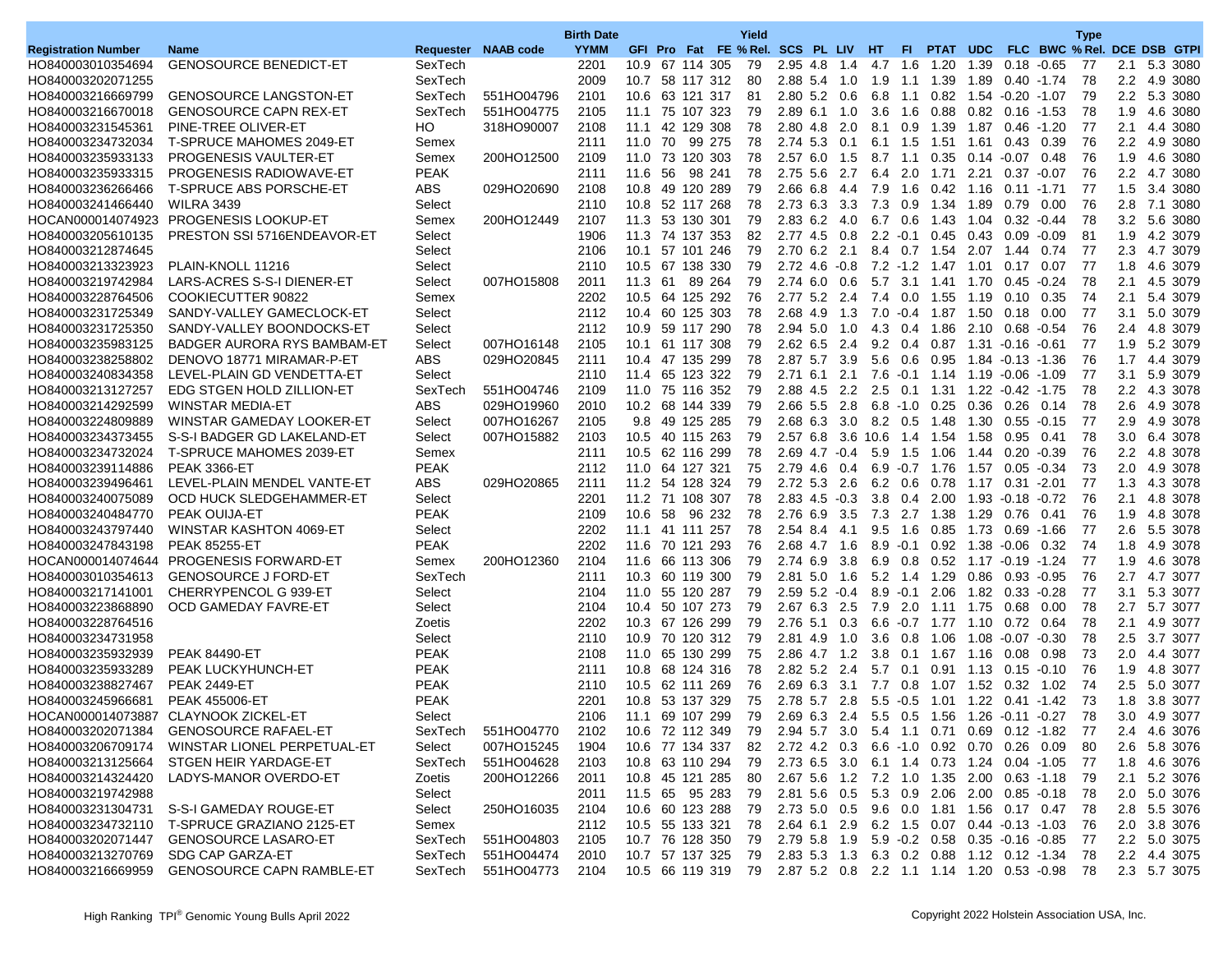|                            |                                        |             |                     | <b>Birth Date</b> |                    |    |            |        | Yield                               |                       |       |      |                 |                                                                |               |                  |         | <b>Type</b>                          |         |              |
|----------------------------|----------------------------------------|-------------|---------------------|-------------------|--------------------|----|------------|--------|-------------------------------------|-----------------------|-------|------|-----------------|----------------------------------------------------------------|---------------|------------------|---------|--------------------------------------|---------|--------------|
| <b>Registration Number</b> | <b>Name</b>                            |             | Requester NAAB code | <b>YYMM</b>       |                    |    |            |        | GFI Pro Fat FE % Rel. SCS PL LIV HT |                       |       |      | FL.             |                                                                |               |                  |         | PTAT UDC FLC BWC % Rel. DCE DSB GTPI |         |              |
| HO840003231304339          | <b>HORSENS SSI GD IBENDIGO-ET</b>      | Select      | 250HO15872          | 2102              | 10.9 50 119 275    |    |            |        | 79                                  | 2.69 6.9 2.7          |       |      |                 | 9.2 1.1 1.22 1.62 0.01                                         |               |                  | $-0.40$ | 78                                   |         | 2.9 5.3 3075 |
| HO840003231725294          | SANDY-VALLEY 4843                      | <b>ABS</b>  |                     | 2111              | 11.7 57 109 275    |    |            |        | 79                                  | 2.65 7.0              | 3.0   | 6.8  | 0.5             | 1.65                                                           |               | 1.62 0.39        | $-0.18$ | 78                                   | 3.0     | 5.4 3075     |
| HO840003235933225          | <b>PROGENESIS REUNION-ET</b>           | <b>PEAK</b> |                     | 2110              | 11.4 60            |    | 98 263     |        | 78                                  | 2.60 6.4              | 1.3   |      |                 | 8.0 2.4 0.87                                                   |               | 1.45 0.22 -0.43  |         | 76                                   | 1.9     | 4.2 3075     |
| HO840003237169332          | DENOVO 4041                            | <b>ABS</b>  |                     | 2107              | 10.9 63 127 309    |    |            |        | 79                                  | $3.01$ 5.1            | 3.4   |      |                 | 3.2 1.2 0.93 0.81 0.10 -0.40                                   |               |                  |         | 77                                   |         | 0.8 3.5 3075 |
| HO840003239114885          | <b>PEAK 3365-ET</b>                    | <b>PEAK</b> |                     | 2112              | 11.2 64 113 314    |    |            |        | 75                                  | 2.63 5.6              | 1.4   | 7.6  | $-0.1$          | 1.22                                                           | 1.57          | $0.09 - 0.97$    |         | 73                                   | 1.8     | 4.8 3075     |
| HO840003250285587          | MR OCD T REX-ET                        | Semex       |                     | 2202              | 11.3 45 117 264    |    |            |        | 75                                  | 2.55 6.2 2.3          |       |      | $9.0$ 1.8       | 0.87                                                           |               |                  |         | 74                                   | 1.3     | 3.8 3075     |
| HO840003211041765          | WILRA TRIBUTE 9179-ET                  | Select      |                     | 2106              | 10.2 69 115 292    |    |            |        | 79                                  | $2.50$ 6.5            | 1.6   |      |                 | 8.5 0.3 0.55                                                   |               | 0.75 0.24        | $-0.30$ | 77                                   | 2.6     | 4.1 3074     |
| HO840003217140999          | CHERRYPENCOL MOKA-ET                   | <b>PEAK</b> | 734HO00147          | 2104              | 10.6               |    | 61 105 264 |        | 79                                  | 2.75 5.8              | 2.1   | 7.7  | 0.2             | 2.04                                                           | 2.05          | 0.53             | $-0.08$ | 78                                   | 2.8     | 5.3 3074     |
| HO840003225322744          | <b>FB KONG-ET</b>                      | ABS         | 029HO20760          | 2101              | 10.6 80 131 346    |    |            |        | 81                                  | 3.07 4.7 2.1          |       |      |                 | $1.1 \t0.2 \t0.43$                                             | 0.56          | $0.23 - 0.29$    |         | 79                                   | 1.6     | 4.6 3074     |
| HO840003228764396          |                                        | Zoetis      |                     | 2112              | 11.1               |    | 65 105 268 |        | 78                                  | 2.71 5.9 2.2          |       |      | $5.0\quad 0.9$  | 1.78                                                           | 1.50          | 0.14 1.06        |         | 77                                   |         | 2.0 4.7 3074 |
| HO840003236651428          | WINSTAR DUFFY 8328-ET                  | <b>ABS</b>  |                     | 2110              | 11.1               |    | 70 145 371 |        | 78                                  | 2.83 4.1              | 0.9   | 5.1  | $-2.7$          | 1.16                                                           | 1.31          | 0.48             | $-0.93$ | 77                                   | 2.8     | 5.1 3074     |
| HO840003241465650          |                                        | Select      |                     | 2109              | 10.9 72 118 298    |    |            |        | 79                                  | $3.02$ $3.5$          | 1.2   |      | $4.4$ 1.1       | 2.24 2.27                                                      |               | 0.80             | 0.51    | -77                                  | 2.8     | 6.3 3074     |
|                            | HOCAN000014226735 PROGENESIS RUNNER-ET | Semex       | 200HO12464          | 2109              | 11.0 46 129 319    |    |            |        | 78                                  | 2.79 5.5              | 2.6   |      | 8.0 0.5         | 1.24 1.38                                                      |               | $0.83 - 1.52$    |         | 77                                   | 2.7     | 5.1 3074     |
| HO840003213323902          | PLAIN-KNOLL GAMEDY 11195-ET            | Select      |                     | 2109              | 10.9               |    | 68 117 300 |        | 79                                  | 2.78 5.7              | 2.5   |      | 6.3 0.1         | 1.37                                                           | 0.98          | 0.33             | $-0.45$ | 77                                   | 2.9     | 4.3 3073     |
| HO840003213323925          | PLAIN-KNOLL 11218                      | Select      |                     | 2110              | 11.0 70 99 283     |    |            |        | 79                                  | 2.79 7.4              | 3.7   |      | 5.9 2.7         | 0.32  0.81  0.38  1.10                                         |               |                  |         | -77                                  | 1.9     | 4.4 3073     |
| HO840003218556335          | SIEMERS TICTOC-ET                      | Zoetis      | 097HO42628          | 2102              | 11.0 70 127 340    |    |            |        | 81                                  | 2.93 4.8              | 1.2   |      |                 | $2.4 - 0.1$ 1.30                                               |               |                  |         | 79                                   | 1.8     | 5.7 3073     |
| HO840003223871612          | WILRA SSI MNSHINER PERLE-ET            | Select      | 014HO15865          | 2012              | 11.3               |    | 53 115 277 |        | 79                                  | 2.58 6.4              | 3.0   |      | $8.3$ 1.6       | 0.49                                                           | 1.26          | 0.06             | $-0.58$ | 78                                   | 1.4     | 3.7 3073     |
| HO840003224437697          | KINGS-RANSOM DISSMISSIT-ET             | Zoetis      |                     | 2112              | 10.1               |    | 55 131 302 |        | 78                                  | 2.72 4.4              | 0.0   |      |                 | $8.3 - 0.2$ 1.66                                               | 1.33          | 0.94             | 0.84    | -77                                  |         | 2.2 5.5 3073 |
| HO840003228764267          | COOKIECUTTER DR HOLISTIC-ET            | Select      |                     | 2109              | 10.9 53 111 261    |    |            |        | 78                                  | 2.67 7.0              | 2.5   |      | 6.7 1.9         | 0.93                                                           | 1.44   0.14   |                  | $-0.25$ | 77                                   | 2.1     | 3.8 3073     |
| HO840003228764292          | COOKIECUTTER HPPYGOLUCKY-ET            | Select      |                     | 2110              | 10.3 49 126 301    |    |            |        | 79                                  | 2.84 5.1              | 1.8   |      | $7.3 - 0.4$     | 2.05                                                           | 2.10          | 0.56             | $-0.90$ | 77                                   | 2.7     | 5.2 3073     |
| HO840003228764450          |                                        | Select      |                     | 2201              | 10.2 68 125 325    |    |            |        | 78                                  | $3.07$ 4.7 0.5        |       |      |                 | 2.2 1.3 0.65                                                   |               | 1.39  0.45  1.02 |         | 77                                   |         | 0.9 2.6 3073 |
| HO840003234731951          | T-SPRUCE REGAL 1966-ET                 | Select      |                     | 2110              | 10.7 72 131 344    |    |            |        | 79                                  | 2.84 3.9 0.5          |       | 1.7  | 1.0             | 0.78                                                           |               | $0.65$ 0.03      | $-0.63$ | 77                                   | 3.1     | 5.9 3073     |
| HO840003238168550          | OCD TROOPER SHAKE-ET                   | Select      | 007HO16280          | 2107              | 11.2 61 107 271    |    |            |        | 79                                  | 2.75 7.2              | 5.0   | 10.1 | 2.0             | 0.66                                                           | 0.68          | 0.29             | 0.07    | 78                                   | $2.6\,$ | 5.2 3073     |
| HO840003238259081          | DENOVO 19050 AGENT-ET                  | <b>ABS</b>  |                     | 2201              | 10.9 58 103 280    |    |            |        | 79                                  | 2.82 7.0 4.4          |       |      |                 | 6.9 2.2 0.75 1.21                                              |               | $0.41 - 0.42$    |         | 76                                   | 1.8     | 4.7 3073     |
| HO840003130790436          | PENN-ENGLAND LEHIGH1748A-ET            | Select      |                     | 2109              | 10.9 56 104 283    |    |            |        | 79                                  | 2.53 7.3 3.2 10.9 0.9 |       |      |                 | 0.91                                                           | 1.49          | 0.22             | $-1.28$ | 78                                   | 2.7     | 5.1 3072     |
| HO840003200124761          | SIEMERS RENGD PARFECT-ET               | Select      | 007HO15085          | 1902              | 10.5               | 62 |            | 99 244 | 82                                  | 2.94 3.8              | 1.2   | 6.9  | 0.6             | 2.48                                                           | 2.29          | 1.78             | 1.14    | 81                                   | 2.2     | 5.4 3072     |
| HO840003219743296          | LARS-ACRES DRIVE FASTER-ET             | Select      |                     | 2110              | 10.6 58 108 260    |    |            |        | 79                                  | 2.76 5.7 1.5          |       |      |                 | 4.3 1.2 2.05                                                   |               | 2.04 -0.12 -0.01 |         | -77                                  | 2.1     | 5.1 3072     |
| HO840003224809791          | WINSTAR MATCHA-P-ET                    | ABS         | 029HO20569          | 2103              | 10.1               |    | 52 137 323 |        | 79                                  | 2.96 4.6              | 1.9   | 1.5  | 0.5             | 1.02                                                           | 1.70          | 0.16             | $-1.46$ | 78                                   | 1.5     | 3.5 3072     |
| HO840003228764201          | <b>COOKIECUTTER HARMONIOUS-ET</b>      | Semex       |                     | 2108              | 11.5               | 60 | 99         | 247    | 77                                  | 2.78 5.7              | 0.9   | 5.5  | 1.7             | 1.94                                                           | 2.19          | $0.07 - 0.14$    |         | 75                                   | 2.0     | 4.6 3072     |
| HO840003231725291          | SANDY-VALLEY P EMPOWER ET              | ABS         |                     | 2110              | 10.7 57            |    | 81 231     |        | 79                                  | $2.67$ 6.9            | 1.2   | 6.1  | 2.0             | 2.05                                                           | 1.98          | $1.61 - 0.22$    |         | 77                                   | 2.0     | 4.5 3072     |
| HO840003234522712          | DENOVO 2712 EQUATION-ET                | ABS         | 029HO20604          | 2105              | 10.5 62 116 294    |    |            |        | 79                                  | 2.72 6.3              | 2.4   | 3.6  | 0.7             | 1.05                                                           | 1.24          | 0.51             | $-0.41$ | 77                                   | 2.0     | 4.9 3072     |
| HO840003235932952          | <b>PEAK 84503-ET</b>                   | <b>PEAK</b> |                     | 2108              | 10.8               |    | 59 107 254 |        | 78                                  | 2.69 5.6              | 1.3   | 10.0 | 1.0             | 1.35                                                           | 1.87          | 0.58             | 0.59    | 76                                   | 1.9     | 5.3 3072     |
| HO840003238827335          | PEAK ALTAMESMERIZE-ET                  | <b>PEAK</b> | 011HO16020          | 2106              | 10.8 73 114 294    |    |            |        | 79                                  | 2.82 5.7 1.8          |       |      |                 | 5.6 0.1 1.24 1.16 0.27 0.81                                    |               |                  |         | -77                                  |         | 1.7 4.7 3072 |
| HO840003243797336          | WINSTAR DUFFY 3965-ET                  | <b>ABS</b>  |                     | 2112              | 11.4               |    | 61 131 326 |        | 79                                  | 2.87 5.3              | 3.2   |      |                 | $6.1 - 1.0$ 1.20                                               | 0.88          | 1.43             | $-0.81$ | 77                                   | 2.0     | 4.8 3072     |
| HO840003214251616          |                                        | SexTech     |                     | 2109              | 11.0               |    | 66 114 303 |        | 79                                  | $2.72$ 6.2            | 3.1   | 9.4  | 0.4             | 0.92                                                           | 0.71          | 0.37             | $-0.81$ | 77                                   | 2.4     | 4.0 3071     |
| HO840003234373866          | RMD-DOTTERER BG D KUJO-ET              | Select      | 007HO16159          | 2107              | 11.3 58 110 278    |    |            |        | 79                                  | 2.74 4.9              | 1.4   |      |                 | 3.7 1.3 1.70 1.86 0.47 0.42                                    |               |                  |         | 78                                   |         | 2.5 5.6 3071 |
| HO840003234522776          | DENOVO 2776 LEEDS-ET                   | ABS.        | 029HO20684          | 2107              | 11.5               |    | 72 110 322 |        | 79                                  | 2.76 7.7              | 3.8   | 8.1  | 0.1             | 0.47                                                           | 0.61          | $0.37 - 1.40$    |         | 77                                   | 2.1     | 4.7 3071     |
| HO840003234731827          |                                        | Select      |                     | 2106              | 10.3 61 119 297    |    |            |        | 79                                  | 2.99 4.1              | 1.8   |      | $3.0 \quad 0.1$ | 1.65                                                           |               | 1.77 1.38        | $-0.20$ | 78                                   | 2.2     | 4.3 3071     |
| HO840003235343033          | MATCREST BOSA 1081-ET                  | Semex       |                     | 2108              | 11.1 57 108 258    |    |            |        | 76                                  | 2.80 5.1              | 1.6   |      | 5.8 1.9         | 1.62 1.75                                                      |               | 0.58             | 0.72    | 75                                   | $2.6\,$ | 5.5 3071     |
| HO840003235933121          | <b>PEAK 84672-ET</b>                   | Semex       | 200HO12502          | 2109              | 11.0 68 129 301    |    |            |        | 78                                  | 2.76 5.3              | 2.3   |      | $6.9 - 0.5$     | 1.13                                                           | 0.83          | 0.16             | 0.35    | 77                                   | 2.1     | 4.1 3071     |
| HO840003237112600          | AURORA PARFECT 955-ET                  | <b>PEAK</b> |                     | 2108              | 10.6               | 67 |            | 92 244 | 79                                  | 2.89 5.3              | 2.1   | 7.4  | 1.5             | 2.23                                                           | 1.45          | 1.29             | 1.41    | 78                                   | 2.4     | 5.1 3071     |
| HO840003238168700          | <b>OCD DRIVE FELIX-ET</b>              | Select      |                     | 2108              | 10.8 49 108 262    |    |            |        | 79                                  | 2.61 7.5              | - 3.8 | 7.7  | 2.0             | 1.04                                                           | $1.39 - 0.09$ |                  | $-0.73$ | 78                                   | 2.2     | 4.1 3071     |
| HO840003240482118          | <b>PEAK 40038-ET</b>                   | <b>PEAK</b> |                     | 2111              | 10.9 74 115 314    |    |            |        | 75                                  |                       |       |      |                 | 2.74 5.2 0.5 6.5 0.2 1.13 0.96 0.08                            |               |                  | 0.10    | 74                                   | 1.7     | 4.7 3071     |
| HO840003242205939          | <b>BOMAZ 3332</b>                      | Select      |                     | 2108              | 11.3 62 131 317 79 |    |            |        |                                     |                       |       |      |                 | 2.69 6.0 3.0 6.8 0.6 0.92 0.84 0.38 0.04                       |               |                  |         | 78                                   |         | 2.8 4.8 3071 |
| HO840003243797295          | WINSTAR 3924                           | Select      |                     | 2111              | 11.0 45 108 263    |    |            |        | 79                                  |                       |       |      |                 | 2.50 7.9 3.3 8.9 1.5 1.04 1.71 0.40 -1.28                      |               |                  |         | 77                                   |         | 3.2 5.4 3071 |
| HO840003213134237          | STGEN CAP EARL-ET                      | SexTech     | 551HO04472          | 2012              | 10.1 51 118 287    |    |            |        | 79                                  |                       |       |      |                 | 2.80 5.2 1.8 5.2 1.8 1.17 1.26 0.88 0.48                       |               |                  |         | -78                                  |         | 1.6 4.4 3070 |
| HO840003218556317          | SIEMERS RZ PAZZLE 34954-ET             | Select      | 250HO16115          | 2102              | 11.0 48 95 228     |    |            |        | 80                                  |                       |       |      |                 | 2.73 4.5 0.0 7.8 0.6 3.09 2.94 1.80 1.18                       |               |                  |         | 79                                   |         | 2.6 5.7 3070 |
| HO840003220864582          | CLEAR-ECHO GD ROBBIE-ET                | Select      | 007HO16114          | 2104              | 11.7 53 110 277    |    |            |        | -79                                 |                       |       |      |                 | 2.66 6.9 3.3 7.5 1.3 0.90 1.61 0.61 0.48                       |               |                  |         | 78                                   |         | 3.2 5.6 3070 |
| HO840003224239352          | AOT GAMEDAY HUMOR-ET                   | Select      | 007HO16292          | 2106              | 11.0 45 126 305    |    |            |        | 79                                  |                       |       |      |                 | 2.65 5.7 2.2 6.3 1.0 1.12 1.59 0.39 -1.07                      |               |                  |         | -78                                  |         | 3.0 5.5 3070 |
| HO840003227859383          | PEN-COL G TRUE GRIT-ET                 | Select      | 014HO16254          | 2106              | 10.2 40 118 282    |    |            |        | 79                                  |                       |       |      |                 | 2.57 7.5 3.4 10.0 1.2 0.87 1.72 0.57 -1.48                     |               |                  |         | 78                                   |         | 3.5 5.7 3070 |
| HO840003235933316          | <b>PEAK 84867-ET</b>                   | <b>PEAK</b> |                     | 2111              | 10.5 69 125 316    |    |            |        | 75                                  |                       |       |      |                 | 2.75 5.0 2.1 5.8 -0.1 0.79 0.90 0.28 -0.14                     |               |                  |         | -73                                  |         | 1.8 4.6 3070 |
| HO840003238258353          | DENOVO 18322 REVIVAL-ET                | ABS         | 029HO20670          | 2107              | 10.3 62 128 324    |    |            |        | 79                                  |                       |       |      |                 | 2.83 6.4 2.1 7.5 0.0 0.79 0.99 0.26 -1.23                      |               |                  |         | 76                                   |         | 1.3 3.7 3070 |
| HO840003010354747          | <b>GENOSOURCE CARMELO-ET</b>           | SexTech     |                     | 2110              |                    |    |            |        |                                     |                       |       |      |                 | 10.8 68 95 281 79 2.86 6.7 3.0 7.9 1.6 0.96 1.25 0.62 -0.44 77 |               |                  |         |                                      |         | 2.4 4.1 3069 |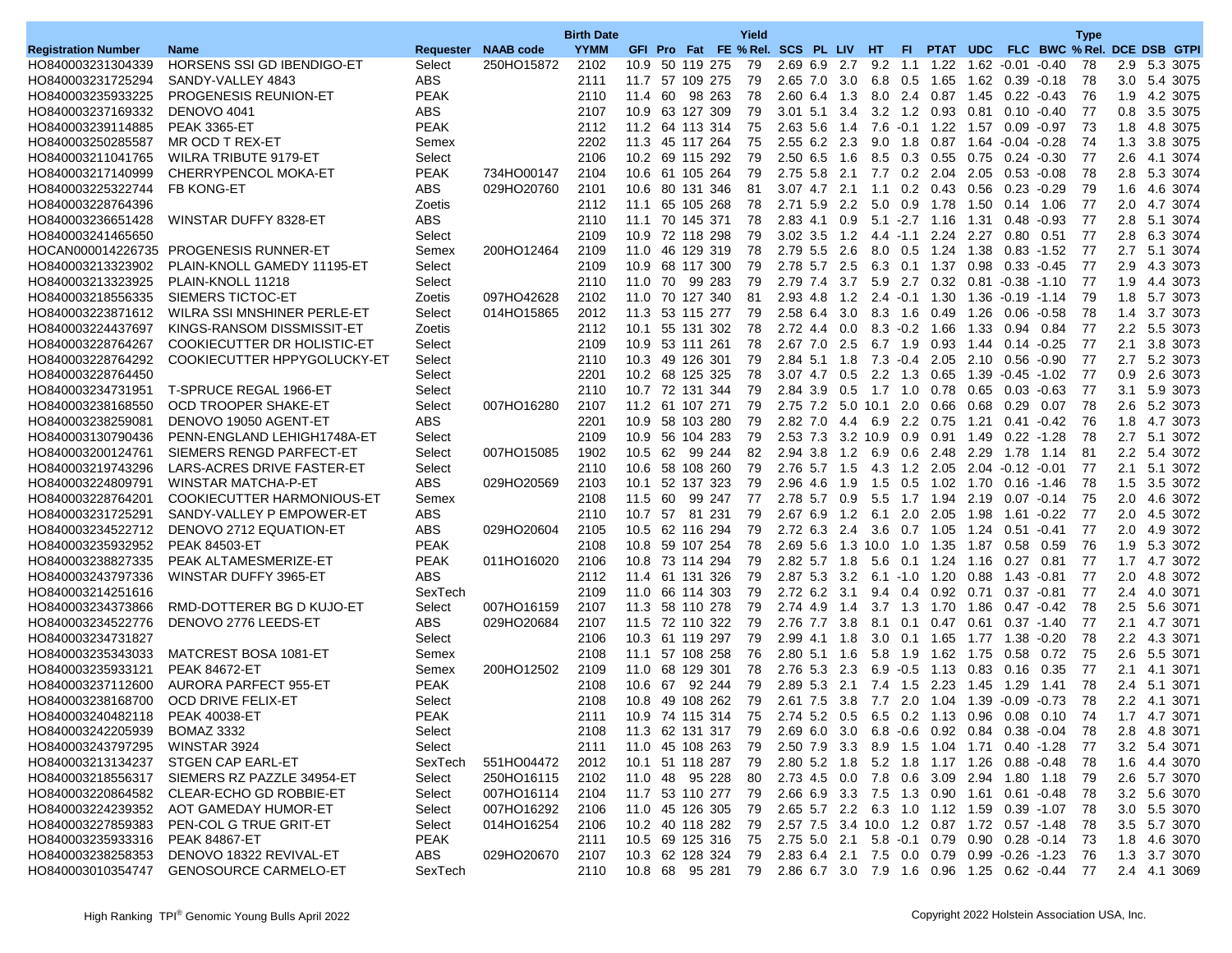|                            |                                           |             |                     | <b>Birth Date</b> |      |    |                 |        | Yield                               |                       |        |                 |                 |                                                                  |      |                       |               | <b>Type</b>                 |               |              |
|----------------------------|-------------------------------------------|-------------|---------------------|-------------------|------|----|-----------------|--------|-------------------------------------|-----------------------|--------|-----------------|-----------------|------------------------------------------------------------------|------|-----------------------|---------------|-----------------------------|---------------|--------------|
| <b>Registration Number</b> | <b>Name</b>                               |             | Requester NAAB code | <b>YYMM</b>       |      |    |                 |        | GFI Pro Fat FE % Rel. SCS PL LIV HT |                       |        |                 | FL.             | PTAT UDC                                                         |      |                       |               | FLC BWC % Rel. DCE DSB GTPI |               |              |
| HO840003205704153          | RMD-DOTTERER SSI GAMEDAY-ET               | Select      | 007HO15167          | 1906              |      |    | 10.9 52 118 290 |        | 82                                  | 2.63 6.4 1.8          |        | 7.9             |                 | 0.7 1.43                                                         |      | 1.56 0.32 -0.62       |               | 81                          |               | 3.9 5.9 3069 |
| HO840003224437719          | KINGS-RANSOM S FOREVER-ET                 | Select      |                     | 2112              | 11.1 | 46 |                 | 82 217 | 79                                  | 2.53 8.9              | 4.6    | 9.3             | 2.4             | 1.53                                                             | 1.97 | 0.97                  | 0.16          | 77                          | 2.1           | 5.6 3069     |
| HO840003226825757          | RUANN PRINCE-11117-TW-ET                  | Select      |                     | 2110              |      |    | 12.3 49 103 244 |        | 79                                  | 2.77 4.6              | 1.0    |                 | $5.2$ 1.8       | 2.21                                                             |      | 2.19 1.07             | 0.21          | 78                          |               | 2.4 4.2 3069 |
| HO840003229343755          | <b>WELCOME IN OUR WORLD</b>               | Select      |                     | 2106              |      |    | 10.2 58 106 261 |        | 79                                  | 2.79 5.5 0.0          |        |                 |                 | 8.7 1.1 1.74                                                     |      | 1.86 0.75             | 0.39          | 78                          |               | 2.2 4.4 3069 |
| HO840003231304506          | S-S-I ROZLINE JEREMY-ET                   | Select      | 007HO15909          | 2103              | 10.7 |    | 52 144 323      |        | 79                                  | 2.74 4.3              | 0.4    | 5.5             | $-0.1$          | 1.43                                                             | 1.05 | $0.32 - 0.19$         |               | 78                          | 3.0           | 4.8 3069     |
| HO840003239556142          |                                           | Select      |                     | 2202              |      |    | 10.7 57 120 284 |        | 78                                  | $2.83$ 5.2 1.1        |        |                 |                 | 3.3 1.1 1.43                                                     |      | 1.42  0.60  -0.97     |               | 77                          | 1.8           | 4.1 3069     |
| HO840003240740883          |                                           | Select      |                     | 2202              | 11.1 |    | 40 94 239       |        | 78                                  | 2.42 8.7 4.8 16.0 0.9 |        |                 |                 | 1.37                                                             |      | 2.00 0.68 0.89        |               | 76                          | 2.4           | 4.7 3069     |
| HOCAN000014074981          | PROGENESIS PAINTER-ET                     | Semex       | 200HO12465          | 2108              | 11.0 |    | 64 106 271      |        | 78                                  | 2.74 6.4              | 3.3    | 5.5             | 1.4             | 0.76                                                             | 1.26 | $0.42 - 0.13$         |               | 77                          | 2.1           | 3.9 3069     |
| HO840003010354734          | <b>GENOSOURCE ROGER-ET</b>                | SexTech     |                     | 2202              |      |    | 12.0 57 109 288 |        | 79                                  | 2.70 6.5 2.9          |        |                 | $9.5 \quad 0.6$ | 0.94                                                             | 1.61 | $0.50 - 1.53$         |               | 77                          |               | 1.7 4.9 3068 |
| HO840003217141005          | CHERRYPENCOL NEWSMAKER-ET                 | Select      | 007HO16134          | 2104              |      |    | 10.8 49 106 269 |        | 79                                  | 2.64 6.2 2.3          |        |                 |                 | 7.0 1.4 1.52                                                     |      | 1.68 0.58 -0.69       |               | 78                          |               | 2.2 3.5 3068 |
| HO840003224228141          | LA-CA-DE-LE T ISAAC 8731-ET               | Select      | 007HO15966          | 2012              |      |    | 11.4 67 123 283 |        | 79                                  | 2.85 3.4              | $-0.6$ | 4.6             |                 | 0.7 1.75                                                         | 1.43 | $0.13$ 1.51           |               | 77                          | 1.8           | 4.6 3068     |
| HO840003228010018          | S-S-I BIGSHOT HOYING-ET                   | Select      |                     | 2110              |      |    | 10.2 68 118 297 |        | 79                                  | 2.65 6.3 2.2          |        | $8.4 \quad 0.1$ |                 | 0.88                                                             |      | $0.83$ 0.20           | $-0.49$       | 77                          | 2.1           | 4.2 3068     |
| HO840003234731897          |                                           | Select      |                     | 2108              |      |    | 10.7 75 114 316 |        | 79                                  | 2.98 4.2              | 0.7    |                 |                 | $2.5 - 0.7$ 1.69                                                 |      | 1.56 1.17 -0.26       |               | 78                          | $2.6\,$       | 4.5 3068     |
| HO840003234731973          | T-SPRUCE REGAL 1988-ET                    | Select      |                     | 2110              | 11.5 |    | 54 111 274      |        | 78                                  | 2.51 7.4              | 3.0    | $9.2 \quad 0.8$ |                 | 0.68                                                             | 1.26 | 0.71                  | $-0.41$       | 77                          | 2.5           | 4.9 3068     |
| HO840003238997201          | LADYS-MANOR EX ORNAMENT-ET                | Select      | 007HO16287          | 2106              |      |    | 10.3 51 94 241  |        | 80                                  | 2.84 5.4 1.5          |        |                 |                 | 5.8 2.3 1.97                                                     |      | 2.14 1.27 0.28        |               | 79                          | 2.1           | 4.1 3068     |
| HO840003239114874          | <b>PEAK 3354-ET</b>                       | <b>PEAK</b> |                     | 2112              |      |    | 11.1 53 121 298 |        | 75                                  | 2.74 5.2              | 1.3    |                 |                 | $6.9 - 0.1$ 1.58                                                 |      | 1.90 0.53 -0.61       |               | 73                          | 1.8           | 4.7 3068     |
| HO840003147118734          | <b>GENOSOURCE CAPTAIN-ET</b>              | SexTech     | 551HO04119          | 1901              | 10.6 |    | 64 117 303      |        | 82                                  | $2.97$ 5.0            | 0.7    | 2.9             | 1.4             | 1.34                                                             |      | 1.33 0.52 -1.45       |               | 81                          | 2.3           | 5.3 3067     |
| HO840003206094216          | <b>GENOSOURCE JACK-ETN</b>                | SexTech     | 551HO04412          | 2001              |      |    | 10.6 64 117 303 |        | 82                                  | 2.97 5.0 0.7          |        |                 |                 | 2.9 1.4 1.34                                                     |      | 1.33  0.52  -1.45     |               | 81                          | 2.3           | 5.3 3067     |
| HO840003206094217          | <b>GENOSOURCE JOHN-ETN</b>                | SexTech     | 551HO04413          | 2001              |      |    | 10.6 64 117 303 |        | 82                                  | $2.97$ 5.0            | 0.7    | 2.9             | 1.4             | 1.34                                                             |      | 1.33 0.52 -1.45       |               | 81                          | 2.3           | 5.3 3067     |
| HO840003216669868          | <b>GENOSOURCE DIMITRI-ET</b>              | SexTech     | 551HO04799          | 2103              |      |    | 10.4 73 126 340 |        | 79                                  | 2.93 4.7              | 2.7    | 2.7             | 0.3             | 0.40                                                             |      | $0.93 - 0.03 - 1.10$  |               | 77                          | $2.2^{\circ}$ | 4.2 3067     |
| HO840003224239361          | KINGS-RANSOM GD DALLAS-ET                 | Select      |                     | 2106              |      |    | 10.7 63 118 309 |        | 79                                  | 2.81 5.8              | 1.7    |                 |                 | 8.3 0.1 1.43                                                     |      | 1.24  0.57  -0.04     |               | 78                          |               | 3.1 6.2 3067 |
| HO840003231304812          | S-S-I GAMEDAY BACKFIRE-ET                 | Select      | 007HO16179          | 2105              |      |    | 10.5 55 108 261 |        | 79                                  | 2.64 6.2 0.5          |        | 7.7 1.0         |                 | 2.14                                                             |      | 1.70 0.10             | 0.25          | 78                          | $2.6\,$       | 5.0 3067     |
| HO840003235933124          | PEAK CHAMBERLAIN-ET                       | <b>PEAK</b> |                     | 2109              | 10.6 |    | 72 117 332      |        | 78                                  | $2.89$ 5.2 $-0.7$     |        |                 | $2.2 - 0.4$     | 1.36                                                             | 1.81 | $0.15 - 1.15$         |               | 76                          | 1.9           | 4.8 3067     |
|                            | HO840003238258512 DENOVO 18481 KABOOM-ET  | ABS         | 029HO20841          | 2112              |      |    | 11.2 65 116 305 |        | 79                                  | 2.83 6.2 3.4          |        |                 |                 | 7.3 0.2 0.97 0.87 0.54 -0.84                                     |      |                       |               | 76                          |               | 1.5 4.0 3067 |
|                            | HOCAN000014074947 PROGENESIS GAMEDAY 6648 | Semex       | 200HO12458          | 2108              |      |    | 10.9 61 114 282 |        | 78                                  | 2.85 5.2 1.5          |        | $5.8 \t0.2$     |                 | 1.87                                                             |      | 1.89 0.98 -0.22       |               | 77                          |               | 2.7 5.2 3067 |
| HO840003150687388          | PINE-TREE LIONEL MILKY-ET                 | Select      | 007HO15233          | 1904              |      |    | 10.1 76 127 351 |        | 82                                  | 2.94 4.7 2.9          |        | 4.1 - 0.8       |                 | 0.56                                                             | 1.04 | $0.33 - 1.50$         |               | 80                          | 2.8           | 5.2 3066     |
| HO840003204457338          | OCD 52758                                 | Select      |                     | 1905              |      |    | 10.3 75 121 332 |        | 81                                  | $2.88$ 3.7 $-0.3$     |        |                 |                 | $0.4 - 0.6$ 1.82                                                 |      | 1.57 0.18 -0.56       |               | 80                          | 2.1           | 5.4 3066     |
| HO840003214742150          | S-S-I PARFECT HECKER-ET                   | Select      | 007HO15769          | 2011              |      |    | 10.0 54 105 239 |        | 79                                  | 2.71 5.6              | 2.3    | 8.4 0.7         |                 | 1.68                                                             |      | 2.04 1.12 0.75        |               | 78                          | $2.0\,$       | 4.6 3066     |
| HO840003215005973          | LEVEL-PLAIN VENOM-ET                      | <b>ABS</b>  | 029HO20564          | 2103              | 11.0 |    | 72 111 323      |        | 79                                  | 2.88 7.0              | 4.0    | 7.4 1.5         |                 | 0.16                                                             |      | $0.13$ $0.35$ $-2.11$ |               | 77                          | 1.6           | 5.1 3066     |
| HO840003216670027          | <b>GENOSOURCE CAPN RONALDO-ET</b>         | SexTech     | 551HO04679          | 2106              |      |    | 10.6 74 117 321 |        | 79                                  |                       |        |                 |                 | 2.94 4.3 -0.2 2.2 -0.2 1.73                                      |      | 1.52  0.69  -0.51     |               | 78                          | 2.5           | 6.3 3066     |
| HO840003224437614          | KINGS-RANSOM G DEVILRAY-ET                | Select      |                     | 2107              |      |    | 11.0 51 106 270 |        | 79                                  | $2.71$ 6.9            | 1.2    | $6.0$ 2.8       |                 | 1.12                                                             |      | 1.52 0.06             | $-0.93$       | 78                          | 2.8           | 5.1 3066     |
| HO840003224928454          | <b>PEAK DOMINAR-ET</b>                    | <b>PEAK</b> |                     | 2108              | 11.1 |    | 67 120 310      |        | 78                                  | 2.70 5.5              | 1.2    |                 |                 | 7.2 -0.1 1.28                                                    | 0.96 | 0.32                  | 0.06          | 76                          | 2.4           | 5.4 3066     |
| HO840003230986107          | DENOVO 18172 LANE-ET                      | ABS         |                     | 2106              |      |    | 10.9 57 144 349 |        | 79                                  | $2.87$ 4.3 1.3        |        |                 |                 | $1.9 - 0.9$ 1.19                                                 |      | 1.30 0.45 -1.63       |               | 77                          | 2.1           | 4.6 3066     |
| HO840003231305026          | WILRA S-S-I GD AGAVE-ET                   | Select      | 007HO16189          | 2106              |      |    | 10.9 37 127 273 |        | 79                                  | 2.57 7.5              | 4.8    |                 |                 | 7.5 1.3 0.92                                                     | 1.21 |                       | $0.52 - 0.86$ | 77                          |               | 3.0 5.3 3066 |
| HO840003238827471          | <b>PEAK 2453-ET</b>                       | <b>PEAK</b> |                     | 2110              | 11.3 |    | 56 106 263      |        | 76                                  | 2.68 5.6              | 2.8    | 8.8             | 0.1             | 1.61                                                             | 2.01 | 0.82                  | 0.42          | 74                          | 1.7           | 4.6 3066     |
| HO840003239555940          | BERRYRIDGE SSI HILLSIDE-ET                | Select      | 007HO16166          | 2109              |      |    | 9.5 40 101 236  |        | 79                                  | 2.64 6.9              | 3.1    |                 | $9.8$ 2.5       | 1.34                                                             |      | 2.16 0.36 -0.59       |               | 78                          | 1.5           | 4.9 3066     |
| HO840003245608968          | <b>BOMAZ 3546</b>                         | Select      |                     | 2202              |      |    | 10.6 64 132 312 |        | 78                                  | 2.77 4.8              | 1.7    | 6.5             | $0.5\,$         | 0.77                                                             |      | $0.87 - 0.48$         | 0.13          | 76                          | 2.1           | 3.9 3066     |
| HO840003010366114          | <b>GENOSOURCE CAP N DERECHO-ET</b>        | SexTech     |                     | 2007              | 11.1 |    | 58 109 306      |        | 80                                  | 2.91 6.0              | 2.6    | 4.1 1.9         |                 | 0.81                                                             | 1.37 | $0.67 - 1.57$         |               | 78                          | 2.0           | 4.9 3065     |
| HO840003212150639          | PEAK ALTAKEVLOW-ET                        | <b>PEAK</b> | 011HO15655          | 2006              |      |    | 11.6 72 130 332 |        | 79                                  | $2.74$ 4.3 $-0.2$     |        | $5.2 \quad 0.7$ |                 | 0.96                                                             |      | $1.27 - 0.15 - 0.60$  |               | 77                          | 2.1           | 5.2 3065     |
| HO840003213126946          | STGEN CAP SOLO-ET                         | SexTech     | 551HO04813          | 2108              | 10.6 | 62 |                 | 95 278 | 78                                  | 2.97 5.8              | 1.0    | 3.1             | 2.5             | 1.51                                                             |      | 1.75 0.66 -1.39       |               | 77                          | 1.9           | 4.5 3065     |
| HO840003215112713          |                                           | Zoetis      |                     | 2202              | 11.4 | 53 | 97              | 271    | 79                                  | 2.73 6.8              | 2.8    | 5.4 1.6         |                 | 1.41                                                             | 1.91 | $0.71 - 1.17$         |               | 77                          | 1.7           | 4.6 3065     |
| HO840003217141049          | CHERRYPENCOL MRWONDERFUL-ET               | Select      |                     | 2108              |      |    | 11.4 52 112 273 |        | 79                                  | 2.67 6.7 3.1 7.8      |        |                 |                 | $1.5$ 1.14                                                       |      | 1.56  0.12  -0.71     |               | 78                          |               | 3.3 5.7 3065 |
| HO840003233645947          | <b>GENOSOURCE BOZEMAN-ET</b>              | SexTech     | 551HO04807          | 2107              |      |    | 11.9 64 101 290 |        | 79                                  |                       |        |                 |                 | 2.78 5.9 1.9 7.9 1.2 0.94 1.29 0.69 0.52                         |      |                       |               | 77                          |               | 1.7 3.2 3065 |
| HO840003234373414          |                                           | Select      |                     | 2102              |      |    |                 |        | 11.3 64 118 313 79                  |                       |        |                 |                 | 2.72 5.9 1.9 5.8 1.4 0.54 0.77 0.47 0.69                         |      |                       |               | -77                         |               | 1.3 3.5 3065 |
| HO840003234732039          |                                           | Select      |                     | 2111              |      |    | 10.0 59 113 279 |        | 79                                  |                       |        |                 |                 | 2.73 5.8 3.6 6.3 0.2 1.43 1.57 0.62 0.35                         |      |                       |               | -77                         |               | 2.6 5.2 3065 |
| HO840003238168348          | OCD TROOPER LIGHTFOOT-ET                  | Select      | 007HO16284          | 2105              |      |    | 11.0 66 121 306 |        | 79                                  |                       |        |                 |                 | 2.92 4.9 1.7 5.6 0.4 1.13 1.47 0.13 0.43                         |      |                       |               | -78                         |               | 2.4 5.0 3065 |
| HO840003238169001          | OCD 56705                                 | Semex       |                     | 2111              |      |    |                 |        | 11.6 62 131 313 76                  |                       |        |                 |                 | 2.76 5.1 1.7 8.4 -0.3 0.90 1.33 -0.15 -0.60                      |      |                       |               | -74                         |               | 2.6 5.1 3065 |
| HO840003244321650          |                                           | Zoetis      |                     | 2110              |      |    | 11.0 57 124 286 |        | -79                                 |                       |        |                 |                 | 2.74 4.7 2.0 4.6 0.2 1.43 1.44 0.80 0.27                         |      |                       |               | -77                         |               | 2.9 4.6 3065 |
|                            | HO840003216669836 T-SPRUCE C-MAXX-ET      | SexTech     | 551HO04798          | 2102              |      |    |                 |        | 10.3 72 117 316 79                  |                       |        |                 |                 | 2.95 5.0 1.3 1.7 1.7 0.70 0.77 0.37 -0.97                        |      |                       |               | -78                         |               | 2.5 5.3 3064 |
| HO840003222037913          | DENOVO 17626 BENEFIT-ET                   | ABS         | 029HO19973          | 2102              |      |    |                 |        | 10.7 55 120 297 79                  |                       |        |                 |                 | 2.65 7.4 4.1 8.4 -0.2 0.68 0.97 0.79 -1.45                       |      |                       |               | -77                         |               | 2.1 3.8 3064 |
| HO840003227859421          | PEN-COL G ROUGHED UP-ET                   | Select      |                     | 2107              |      |    | 11.2 49 109 271 |        | 79                                  |                       |        |                 |                 | 2.62 6.7 2.7 7.2 1.6 1.38 1.51 0.32 0.79                         |      |                       |               | -78                         |               | 3.1 4.9 3064 |
|                            | HO840003230986176 DENOVO 18241 MAJOR-ET   | ABS         | 029HO20640          | 2106              |      |    | 10.0 53 136 340 |        | 79                                  |                       |        |                 |                 | 2.88 6.0 3.6 5.3 0.4 0.20 1.02 0.22 -2.44                        |      |                       |               | -77                         |               | 1.6 4.1 3064 |
|                            | HO840003231725373 SANDY-VALLEY 4922       | Select      |                     | 2202              |      |    |                 |        |                                     |                       |        |                 |                 | 11.0 69 112 273 78 2.88 3.5 -0.5 4.6 -0.5 2.32 2.07 1.09 0.80 77 |      |                       |               |                             |               | 2.5 5.1 3064 |